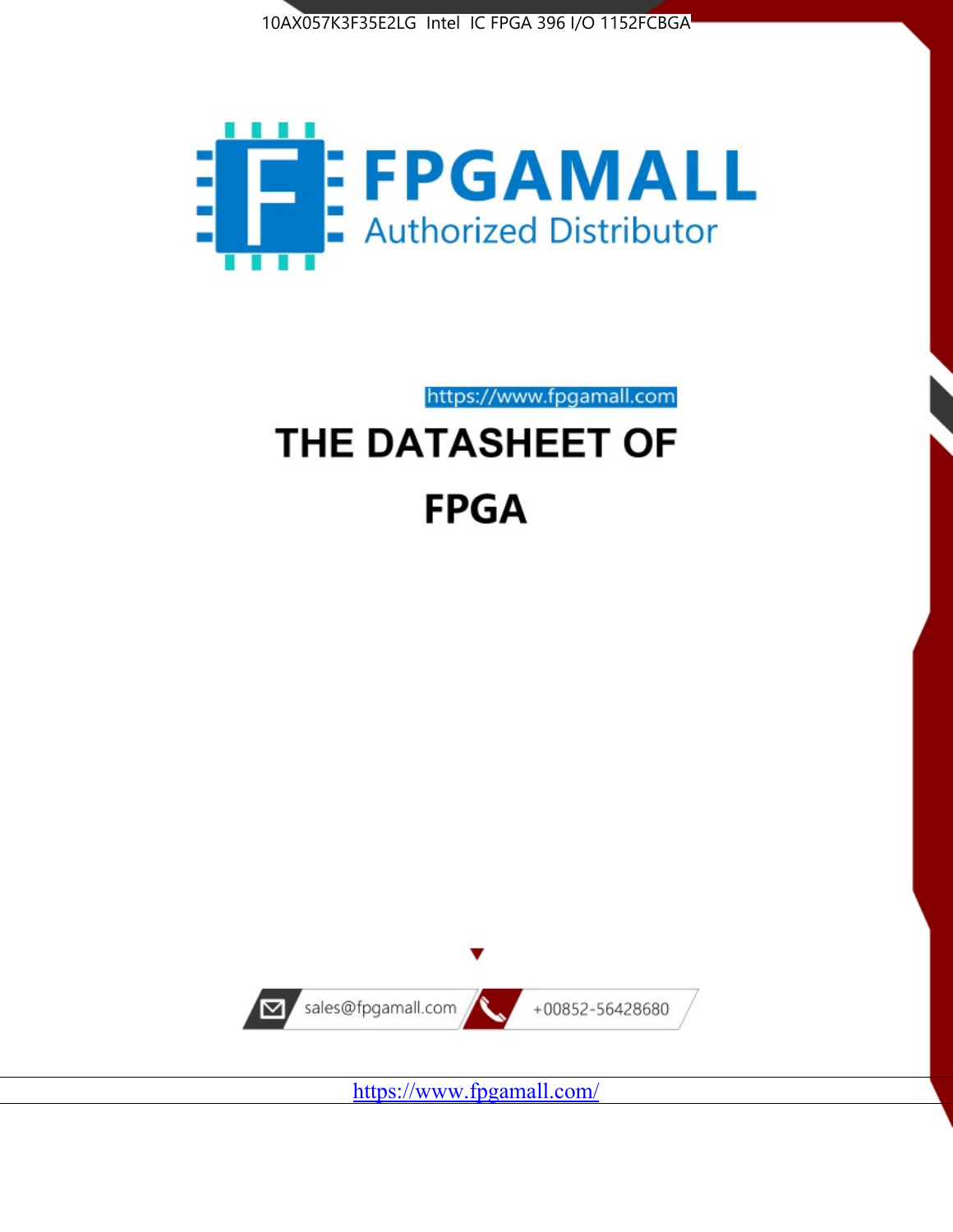10AX057K3F35E2LG Intel IC FPGA 396 I/O 1152FCBGA



# **Intel® Arria® 10 Device Overview**



**A10-OVERVIEW | 2018.12.06** Latest document on the web: **[PDF](https://www.intel.com/content/dam/www/programmable/us/en/pdfs/literature/hb/arria-10/a10_overview.pdf)** | **[HTML](https://www.intel.com/content/www/us/en/programmable/documentation/sam1403480274650.html)**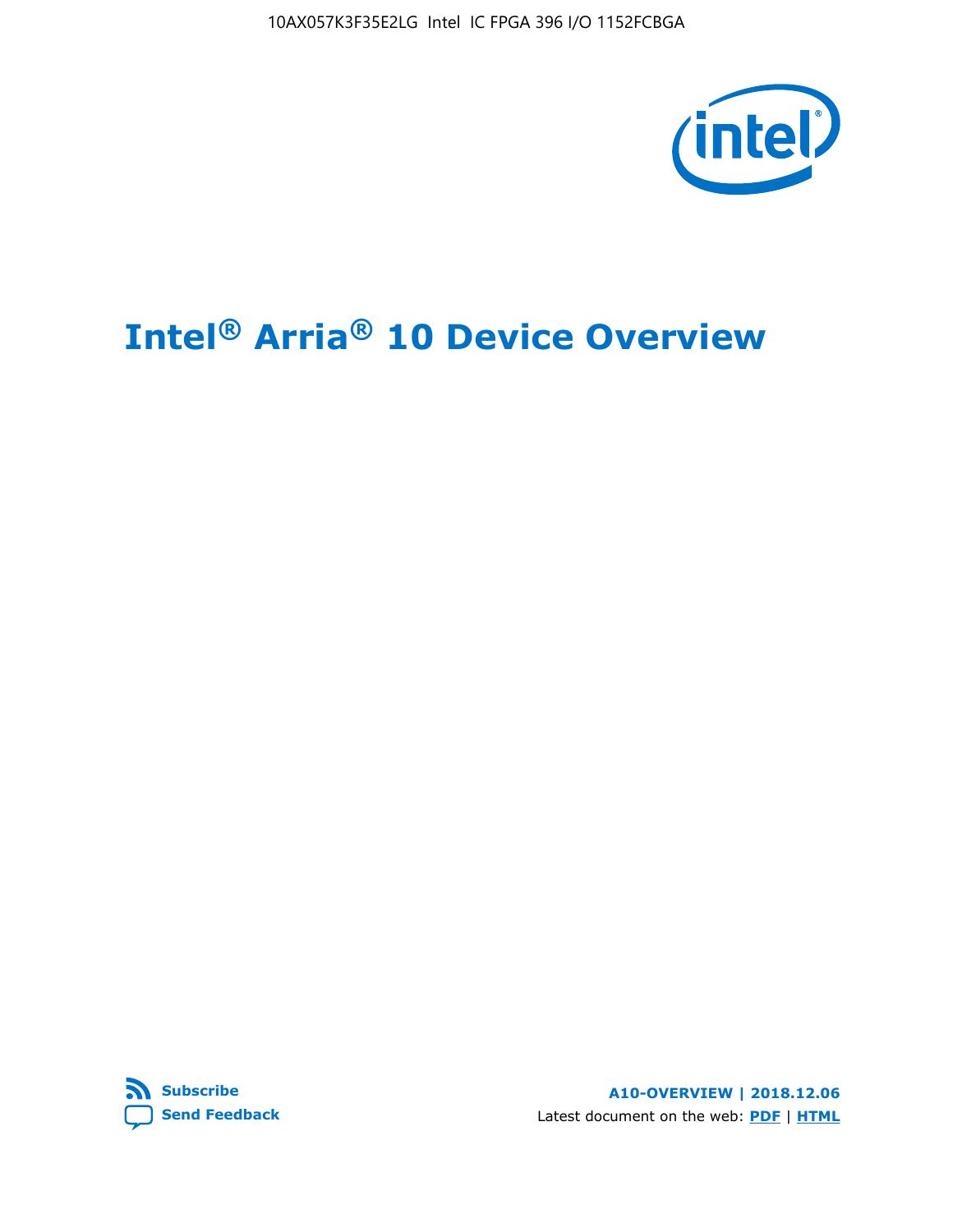

**Contents** 

## **Contents**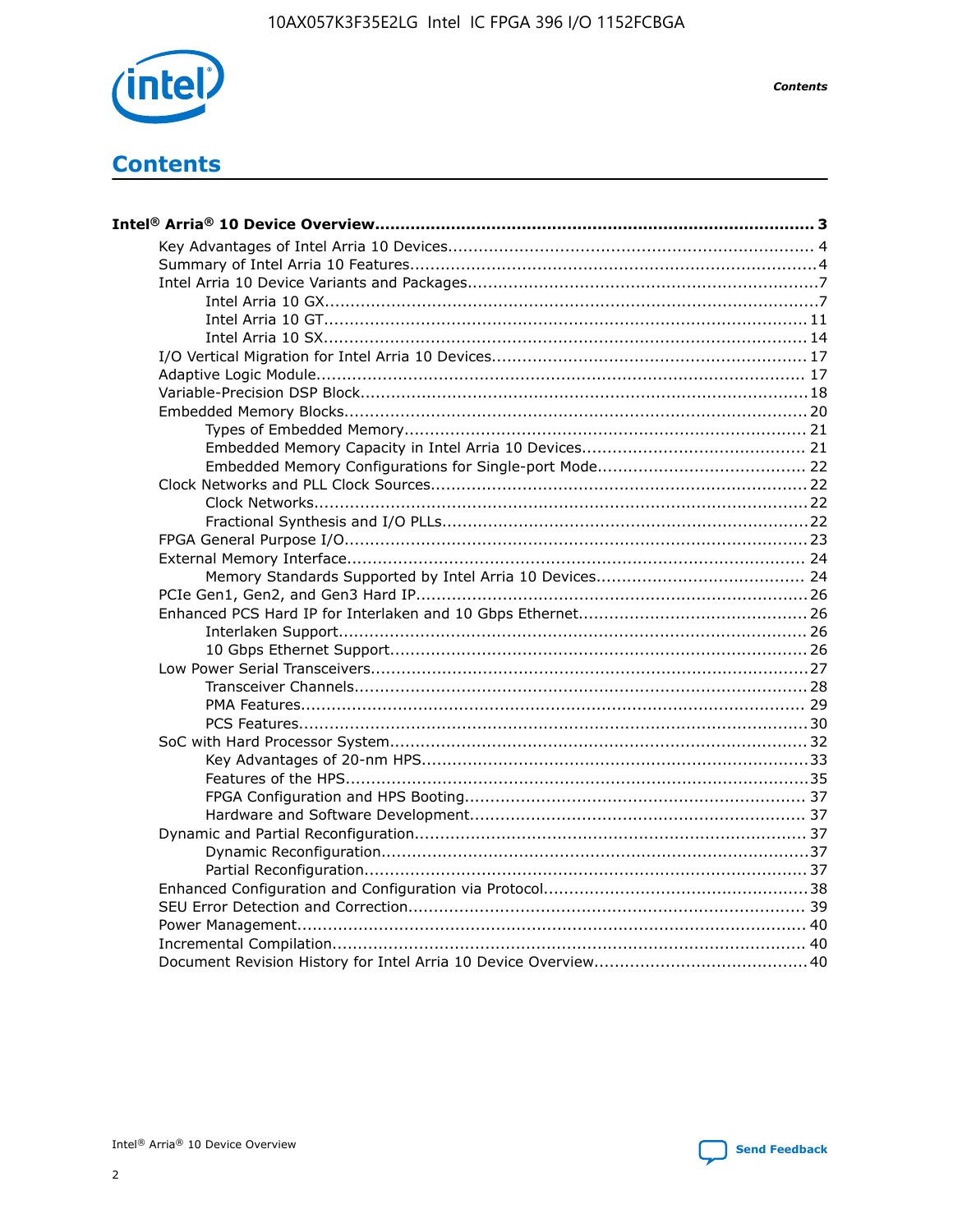**A10-OVERVIEW | 2018.12.06**

**[Send Feedback](mailto:FPGAtechdocfeedback@intel.com?subject=Feedback%20on%20Intel%20Arria%2010%20Device%20Overview%20(A10-OVERVIEW%202018.12.06)&body=We%20appreciate%20your%20feedback.%20In%20your%20comments,%20also%20specify%20the%20page%20number%20or%20paragraph.%20Thank%20you.)**



# **Intel® Arria® 10 Device Overview**

The Intel<sup>®</sup> Arria<sup>®</sup> 10 device family consists of high-performance and power-efficient 20 nm mid-range FPGAs and SoCs.

Intel Arria 10 device family delivers:

- Higher performance than the previous generation of mid-range and high-end FPGAs.
- Power efficiency attained through a comprehensive set of power-saving technologies.

The Intel Arria 10 devices are ideal for high performance, power-sensitive, midrange applications in diverse markets.

| <b>Market</b>         | <b>Applications</b>                                                                                               |
|-----------------------|-------------------------------------------------------------------------------------------------------------------|
| Wireless              | Channel and switch cards in remote radio heads<br>٠<br>Mobile backhaul<br>٠                                       |
| Wireline              | 40G/100G muxponders and transponders<br>٠<br>100G line cards<br>٠<br><b>Bridging</b><br>٠<br>Aggregation<br>٠     |
| <b>Broadcast</b>      | Studio switches<br>٠<br>Servers and transport<br>٠<br>Videoconferencing<br>٠<br>Professional audio and video<br>٠ |
| Computing and Storage | Flash cache<br>٠<br>Cloud computing servers<br>٠<br>Server acceleration<br>٠                                      |
| Medical               | Diagnostic scanners<br>٠<br>Diagnostic imaging<br>٠                                                               |
| Military              | Missile guidance and control<br>٠<br>Radar<br>٠<br>Electronic warfare<br>٠<br>Secure communications<br>٠          |

#### **Table 1. Sample Markets and Ideal Applications for Intel Arria 10 Devices**

#### **Related Information**

- [Intel Arria 10 Device Handbook: Known Issues](http://www.altera.com/support/kdb/solutions/rd07302013_646.html) Lists the planned updates to the *Intel Arria 10 Device Handbook* chapters.
- [Intel Arria 10 GX/GT Device Errata and Design Recommendations](https://www.intel.com/content/www/us/en/programmable/documentation/agz1493851706374.html#yqz1494433888646)
- [Intel Arria 10 SX Device Errata and Design Recommendations](https://www.intel.com/content/www/us/en/programmable/documentation/cru1462832385668.html#cru1462832558642)

Intel Corporation. All rights reserved. Intel, the Intel logo, Altera, Arria, Cyclone, Enpirion, MAX, Nios, Quartus and Stratix words and logos are trademarks of Intel Corporation or its subsidiaries in the U.S. and/or other countries. Intel warrants performance of its FPGA and semiconductor products to current specifications in accordance with Intel's standard warranty, but reserves the right to make changes to any products and services at any time without notice. Intel assumes no responsibility or liability arising out of the application or use of any information, product, or service described herein except as expressly agreed to in writing by Intel. Intel customers are advised to obtain the latest version of device specifications before relying on any published information and before placing orders for products or services. \*Other names and brands may be claimed as the property of others.

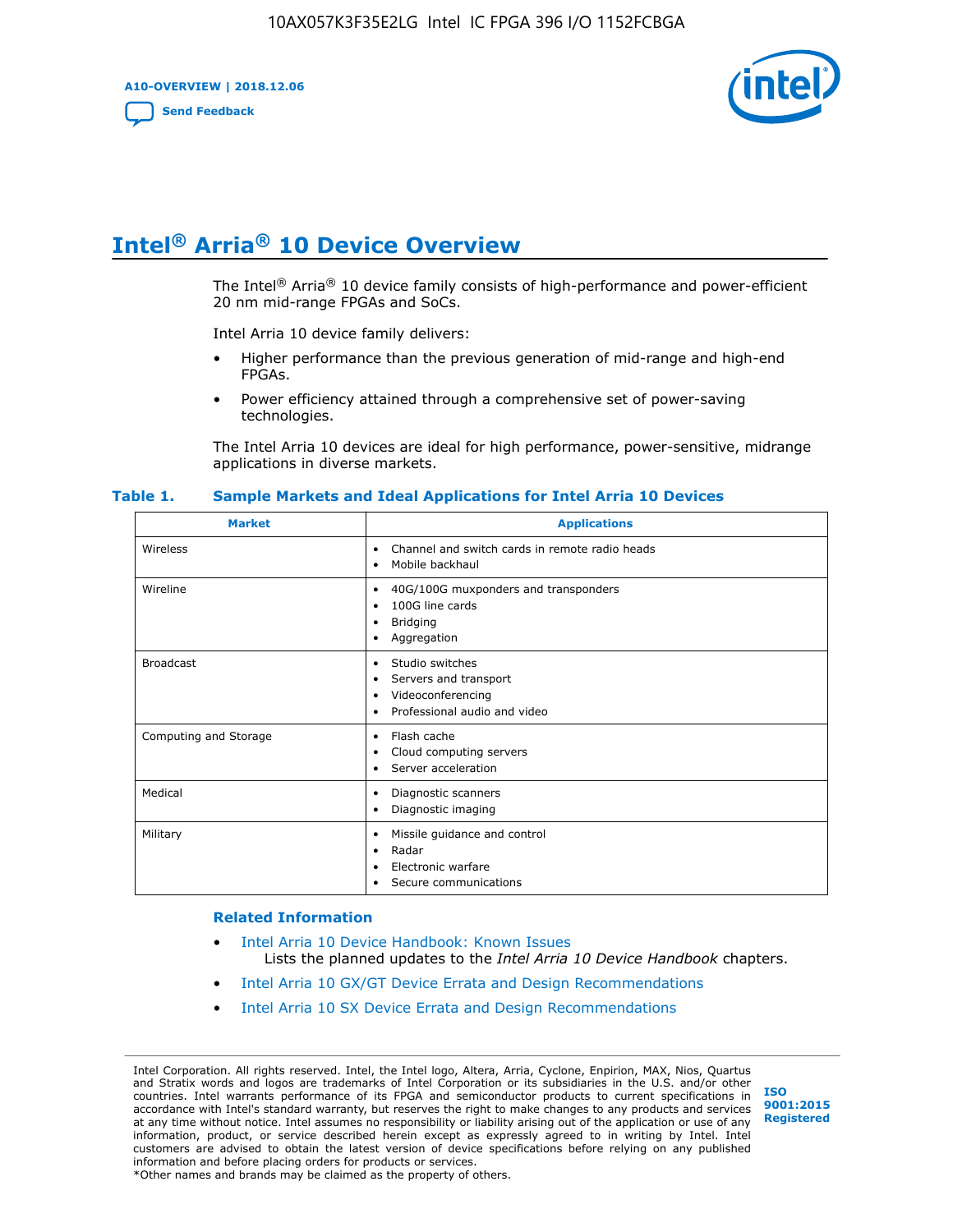

## **Key Advantages of Intel Arria 10 Devices**

## **Table 2. Key Advantages of the Intel Arria 10 Device Family**

| <b>Advantage</b>                                                                                          | <b>Supporting Feature</b>                                                                                                                                                                                                                                                                                                |  |  |  |  |  |  |
|-----------------------------------------------------------------------------------------------------------|--------------------------------------------------------------------------------------------------------------------------------------------------------------------------------------------------------------------------------------------------------------------------------------------------------------------------|--|--|--|--|--|--|
| Enhanced core architecture                                                                                | Built on TSMC's 20 nm process technology<br>٠<br>60% higher performance than the previous generation of mid-range FPGAs<br>٠<br>15% higher performance than the fastest previous-generation FPGA<br>٠                                                                                                                    |  |  |  |  |  |  |
| High-bandwidth integrated<br>transceivers                                                                 | Short-reach rates up to 25.8 Gigabits per second (Gbps)<br>٠<br>Backplane capability up to 12.5 Gbps<br>٠<br>Integrated 10GBASE-KR and 40GBASE-KR4 Forward Error Correction (FEC)<br>٠                                                                                                                                   |  |  |  |  |  |  |
| Improved logic integration and<br>hard IP blocks                                                          | 8-input adaptive logic module (ALM)<br>٠<br>Up to 65.6 megabits (Mb) of embedded memory<br>٠<br>Variable-precision digital signal processing (DSP) blocks<br>Fractional synthesis phase-locked loops (PLLs)<br>Hard PCI Express Gen3 IP blocks<br>Hard memory controllers and PHY up to 2,400 Megabits per second (Mbps) |  |  |  |  |  |  |
| Second generation hard<br>processor system (HPS) with<br>integrated ARM* Cortex*-A9*<br>MPCore* processor | Tight integration of a dual-core ARM Cortex-A9 MPCore processor, hard IP, and an<br>٠<br>FPGA in a single Intel Arria 10 system-on-a-chip (SoC)<br>Supports over 128 Gbps peak bandwidth with integrated data coherency between<br>$\bullet$<br>the processor and the FPGA fabric                                        |  |  |  |  |  |  |
| Advanced power savings                                                                                    | Comprehensive set of advanced power saving features<br>٠<br>Power-optimized MultiTrack routing and core architecture<br>٠<br>Up to 40% lower power compared to previous generation of mid-range FPGAs<br>Up to 60% lower power compared to previous generation of high-end FPGAs                                         |  |  |  |  |  |  |

## **Summary of Intel Arria 10 Features**

## **Table 3. Summary of Features for Intel Arria 10 Devices**

| <b>Feature</b>                  | <b>Description</b>                                                                                                                                                                                                                                                                                                                                                                                       |
|---------------------------------|----------------------------------------------------------------------------------------------------------------------------------------------------------------------------------------------------------------------------------------------------------------------------------------------------------------------------------------------------------------------------------------------------------|
| Technology                      | TSMC's 20-nm SoC process technology<br>٠<br>Allows operation at a lower $V_{\text{CC}}$ level of 0.82 V instead of the 0.9 V standard $V_{\text{CC}}$ core voltage                                                                                                                                                                                                                                       |
| Packaging                       | 1.0 mm ball-pitch Fineline BGA packaging<br>0.8 mm ball-pitch Ultra Fineline BGA packaging<br>Multiple devices with identical package footprints for seamless migration between different<br><b>FPGA</b> densities<br>Devices with compatible package footprints allow migration to next generation high-end<br>Stratix $\mathcal{R}$ 10 devices<br>RoHS, leaded $(1)$ , and lead-free (Pb-free) options |
| High-performance<br>FPGA fabric | Enhanced 8-input ALM with four registers<br>٠<br>Improved multi-track routing architecture to reduce congestion and improve compilation time<br>Hierarchical core clocking architecture<br>Fine-grained partial reconfiguration                                                                                                                                                                          |
| Internal memory<br>blocks       | M20K-20-Kb memory blocks with hard error correction code (ECC)<br>Memory logic array block (MLAB)-640-bit memory                                                                                                                                                                                                                                                                                         |
|                                 | continued                                                                                                                                                                                                                                                                                                                                                                                                |



<sup>(1)</sup> Contact Intel for availability.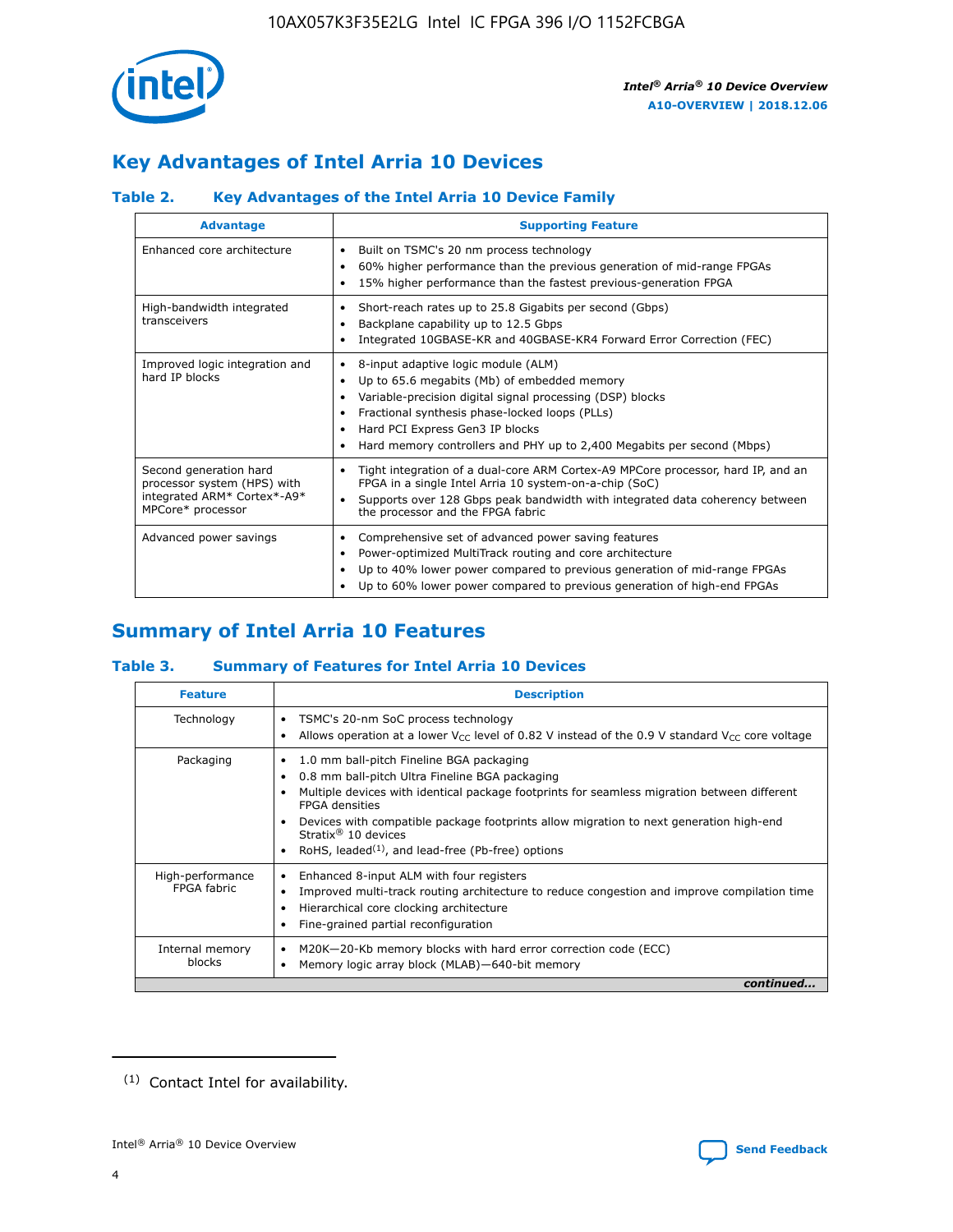r



| <b>Feature</b>                         | <b>Description</b>                                                                                             |                                                                                                                                                                                                                                                                                                                                                                                                                                                                                                                                                                                                                                                                                                                                                                                                                                                                  |  |  |  |  |  |
|----------------------------------------|----------------------------------------------------------------------------------------------------------------|------------------------------------------------------------------------------------------------------------------------------------------------------------------------------------------------------------------------------------------------------------------------------------------------------------------------------------------------------------------------------------------------------------------------------------------------------------------------------------------------------------------------------------------------------------------------------------------------------------------------------------------------------------------------------------------------------------------------------------------------------------------------------------------------------------------------------------------------------------------|--|--|--|--|--|
| Embedded Hard IP<br>blocks             | Variable-precision DSP                                                                                         | Native support for signal processing precision levels from $18 \times 19$ to<br>$\bullet$<br>54 x 54<br>Native support for 27 x 27 multiplier mode<br>$\bullet$<br>64-bit accumulator and cascade for systolic finite impulse responses<br>(FIRs)<br>Internal coefficient memory banks<br>$\bullet$<br>Preadder/subtractor for improved efficiency<br>Additional pipeline register to increase performance and reduce<br>power<br>Supports floating point arithmetic:<br>- Perform multiplication, addition, subtraction, multiply-add,<br>multiply-subtract, and complex multiplication.<br>- Supports multiplication with accumulation capability, cascade<br>summation, and cascade subtraction capability.<br>- Dynamic accumulator reset control.<br>- Support direct vector dot and complex multiplication chaining<br>multiply floating point DSP blocks. |  |  |  |  |  |
|                                        | Memory controller                                                                                              | DDR4, DDR3, and DDR3L                                                                                                                                                                                                                                                                                                                                                                                                                                                                                                                                                                                                                                                                                                                                                                                                                                            |  |  |  |  |  |
|                                        | PCI Express*                                                                                                   | PCI Express (PCIe*) Gen3 (x1, x2, x4, or x8), Gen2 (x1, x2, x4, or x8)<br>and Gen1 (x1, x2, x4, or x8) hard IP with complete protocol stack,<br>endpoint, and root port                                                                                                                                                                                                                                                                                                                                                                                                                                                                                                                                                                                                                                                                                          |  |  |  |  |  |
|                                        | Transceiver I/O                                                                                                | 10GBASE-KR/40GBASE-KR4 Forward Error Correction (FEC)<br>PCS hard IPs that support:<br>- 10-Gbps Ethernet (10GbE)<br>- PCIe PIPE interface<br>- Interlaken<br>- Gbps Ethernet (GbE)<br>- Common Public Radio Interface (CPRI) with deterministic latency<br>support<br>- Gigabit-capable passive optical network (GPON) with fast lock-<br>time support<br>13.5G JESD204b<br>$\bullet$<br>8B/10B, 64B/66B, 64B/67B encoders and decoders<br>Custom mode support for proprietary protocols                                                                                                                                                                                                                                                                                                                                                                        |  |  |  |  |  |
| Core clock networks                    | $\bullet$                                                                                                      | Up to 800 MHz fabric clocking, depending on the application:<br>- 667 MHz external memory interface clocking with 2,400 Mbps DDR4 interface<br>- 800 MHz LVDS interface clocking with 1,600 Mbps LVDS interface<br>Global, regional, and peripheral clock networks<br>Clock networks that are not used can be gated to reduce dynamic power                                                                                                                                                                                                                                                                                                                                                                                                                                                                                                                      |  |  |  |  |  |
| Phase-locked loops<br>(PLLs)           | High-resolution fractional synthesis PLLs:<br>$\bullet$<br>Integer PLLs:<br>- Adjacent to general purpose I/Os | - Precision clock synthesis, clock delay compensation, and zero delay buffering (ZDB)<br>- Support integer mode and fractional mode<br>- Fractional mode support with third-order delta-sigma modulation<br>- Support external memory and LVDS interfaces                                                                                                                                                                                                                                                                                                                                                                                                                                                                                                                                                                                                        |  |  |  |  |  |
| FPGA General-purpose<br>$I/Os$ (GPIOs) | On-chip termination (OCT)<br>٠<br>$\bullet$                                                                    | 1.6 Gbps LVDS-every pair can be configured as receiver or transmitter<br>1.2 V to 3.0 V single-ended LVTTL/LVCMOS interfacing                                                                                                                                                                                                                                                                                                                                                                                                                                                                                                                                                                                                                                                                                                                                    |  |  |  |  |  |
| <b>External Memory</b><br>Interface    | $\bullet$                                                                                                      | Hard memory controller- DDR4, DDR3, and DDR3L support<br>$-$ DDR4-speeds up to 1,200 MHz/2,400 Mbps<br>- DDR3-speeds up to 1,067 MHz/2,133 Mbps<br>Soft memory controller—provides support for RLDRAM $3^{(2)}$ , QDR IV $^{(2)}$ , and QDR II+<br>continued                                                                                                                                                                                                                                                                                                                                                                                                                                                                                                                                                                                                     |  |  |  |  |  |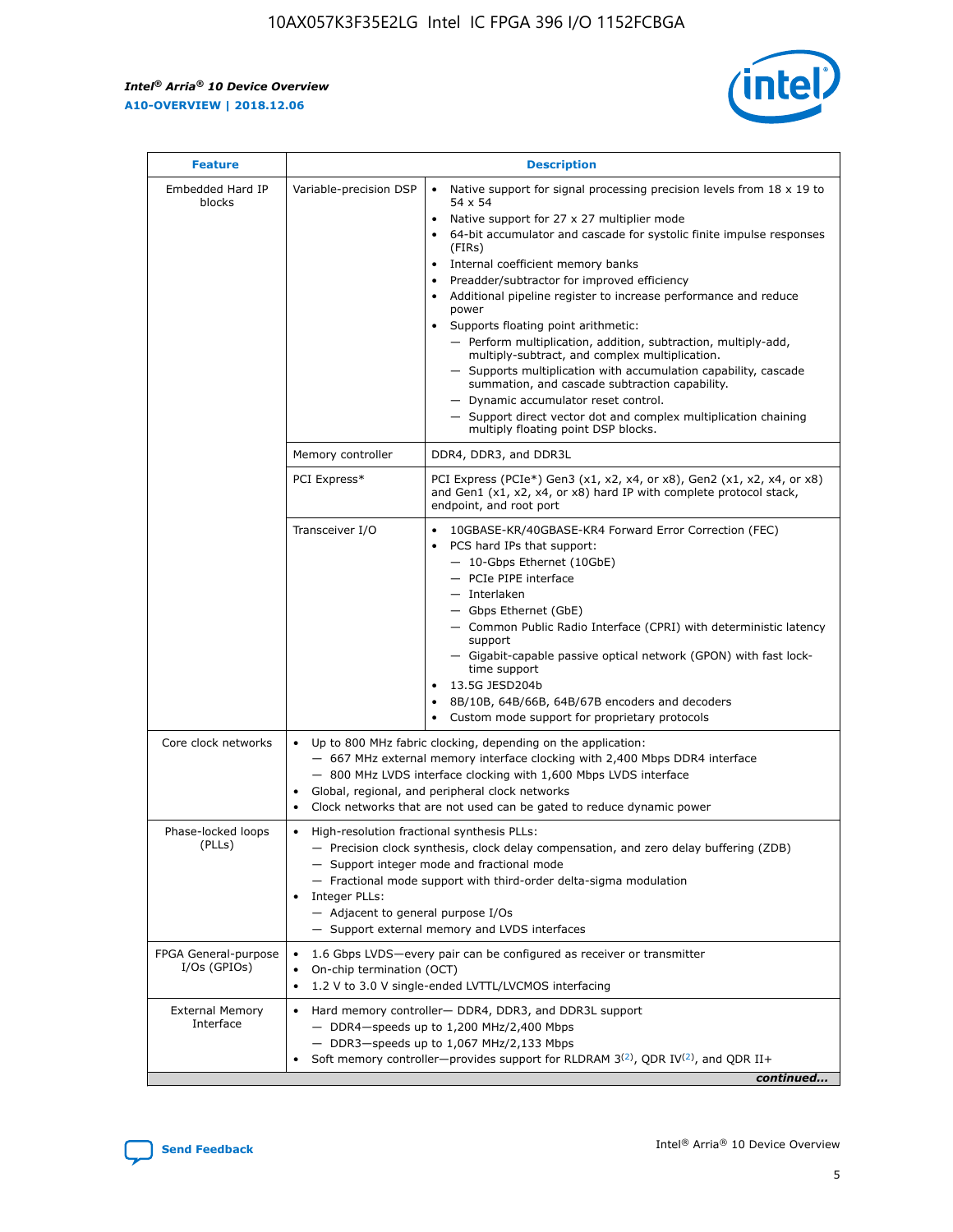

| <b>Feature</b>                                    | <b>Description</b>                                                                                                                                                                                                                                                                                                                                                                                                                                                                                                                                                                                                                             |
|---------------------------------------------------|------------------------------------------------------------------------------------------------------------------------------------------------------------------------------------------------------------------------------------------------------------------------------------------------------------------------------------------------------------------------------------------------------------------------------------------------------------------------------------------------------------------------------------------------------------------------------------------------------------------------------------------------|
| Low-power serial<br>transceivers                  | • Continuous operating range:<br>- Intel Arria 10 GX-1 Gbps to 17.4 Gbps<br>- Intel Arria 10 GT-1 Gbps to 25.8 Gbps<br>Backplane support:<br>$-$ Intel Arria 10 GX-up to 12.5<br>$-$ Intel Arria 10 GT-up to 12.5<br>Extended range down to 125 Mbps with oversampling<br>ATX transmit PLLs with user-configurable fractional synthesis capability<br>• Electronic Dispersion Compensation (EDC) support for XFP, SFP+, QSFP, and CFP optical<br>module<br>• Adaptive linear and decision feedback equalization<br>Transmitter pre-emphasis and de-emphasis<br>$\bullet$<br>Dynamic partial reconfiguration of individual transceiver channels |
| <b>HPS</b><br>(Intel Arria 10 SX<br>devices only) | Processor and system<br>Dual-core ARM Cortex-A9 MPCore processor-1.2 GHz CPU with<br>$\bullet$<br>1.5 GHz overdrive capability<br>256 KB on-chip RAM and 64 KB on-chip ROM<br>$\bullet$<br>System peripherals-general-purpose timers, watchdog timers, direct<br>memory access (DMA) controller, FPGA configuration manager, and<br>clock and reset managers<br>• Security features—anti-tamper, secure boot, Advanced Encryption<br>Standard (AES) and authentication (SHA)<br>ARM CoreSight* JTAG debug access port, trace port, and on-chip<br>trace storage                                                                                |
|                                                   | <b>External interfaces</b><br>Hard memory interface—Hard memory controller (2,400 Mbps DDR4,<br>$\bullet$<br>and 2,133 Mbps DDR3), Quad serial peripheral interface (QSPI) flash<br>controller, NAND flash controller, direct memory access (DMA)<br>controller, Secure Digital/MultiMediaCard (SD/MMC) controller<br>Communication interface-10/100/1000 Ethernet media access<br>control (MAC), USB On-The-GO (OTG) controllers, I <sup>2</sup> C controllers,<br>UART 16550, serial peripheral interface (SPI), and up to 62<br>HPS GPIO interfaces (48 direct-share I/Os)                                                                  |
|                                                   | High-performance ARM AMBA* AXI bus bridges that support<br>Interconnects to core<br>$\bullet$<br>simultaneous read and write<br>HPS-FPGA bridges—include the FPGA-to-HPS, HPS-to-FPGA, and<br>$\bullet$<br>lightweight HPS-to-FPGA bridges that allow the FPGA fabric to issue<br>transactions to slaves in the HPS, and vice versa<br>Configuration bridge that allows HPS configuration manager to<br>configure the core logic via dedicated 32-bit configuration port<br>FPGA-to-HPS SDRAM controller bridge-provides configuration<br>interfaces for the multiport front end (MPFE) of the HPS SDRAM<br>controller                         |
| Configuration                                     | Tamper protection—comprehensive design protection to protect your valuable IP investments<br>Enhanced 256-bit advanced encryption standard (AES) design security with authentication<br>$\bullet$<br>Configuration via protocol (CvP) using PCIe Gen1, Gen2, or Gen3<br>continued                                                                                                                                                                                                                                                                                                                                                              |

<sup>(2)</sup> Intel Arria 10 devices support this external memory interface using hard PHY with soft memory controller.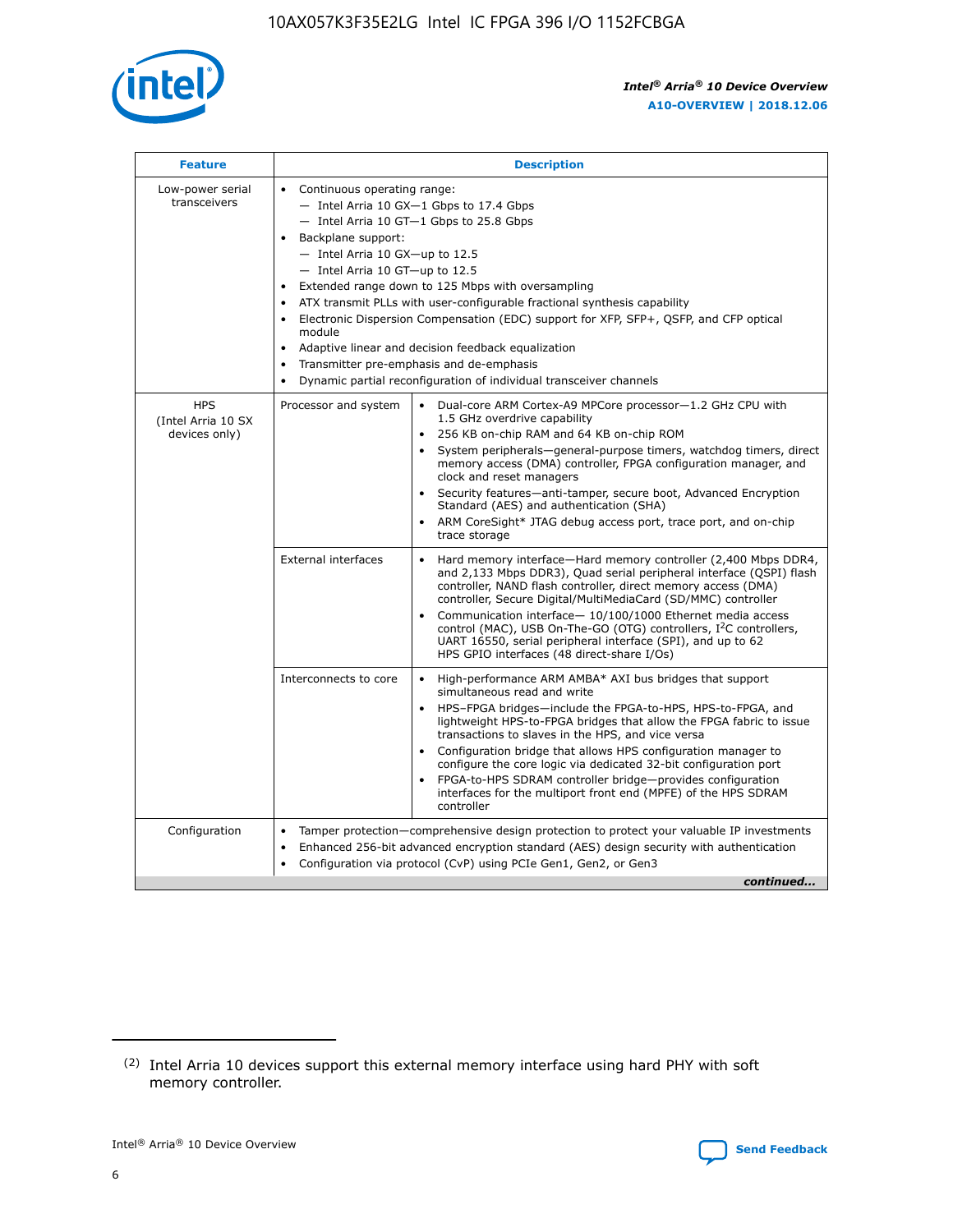

| <b>Feature</b>     | <b>Description</b>                                                                                                                                                                                                            |
|--------------------|-------------------------------------------------------------------------------------------------------------------------------------------------------------------------------------------------------------------------------|
|                    | Dynamic reconfiguration of the transceivers and PLLs<br>Fine-grained partial reconfiguration of the core fabric<br>Active Serial x4 Interface<br>$\bullet$                                                                    |
| Power management   | SmartVID<br>Low static power device options<br>Programmable Power Technology<br>Intel Quartus <sup>®</sup> Prime integrated power analysis                                                                                    |
| Software and tools | Intel Quartus Prime design suite<br>Transceiver toolkit<br>$\bullet$<br>Platform Designer system integration tool<br>DSP Builder for Intel FPGAs<br>OpenCL <sup>™</sup> support<br>Intel SoC FPGA Embedded Design Suite (EDS) |

## **Related Information**

[Intel Arria 10 Transceiver PHY Overview](https://www.intel.com/content/www/us/en/programmable/documentation/nik1398707230472.html#nik1398706768037) Provides details on Intel Arria 10 transceivers.

## **Intel Arria 10 Device Variants and Packages**

#### **Table 4. Device Variants for the Intel Arria 10 Device Family**

| <b>Variant</b>    | <b>Description</b>                                                                                                                                                                                                     |
|-------------------|------------------------------------------------------------------------------------------------------------------------------------------------------------------------------------------------------------------------|
| Intel Arria 10 GX | FPGA featuring 17.4 Gbps transceivers for short reach applications with 12.5 backplane driving<br>capability.                                                                                                          |
| Intel Arria 10 GT | FPGA featuring:<br>17.4 Gbps transceivers for short reach applications with 12.5 backplane driving capability.<br>25.8 Gbps transceivers for supporting CAUI-4 and CEI-25G applications with CFP2 and CFP4<br>modules. |
| Intel Arria 10 SX | SoC integrating ARM-based HPS and FPGA featuring 17.4 Gbps transceivers for short reach<br>applications with 12.5 backplane driving capability.                                                                        |

## **Intel Arria 10 GX**

This section provides the available options, maximum resource counts, and package plan for the Intel Arria 10 GX devices.

The information in this section is correct at the time of publication. For the latest information and to get more details, refer to the Intel FPGA Product Selector.

#### **Related Information**

#### [Intel FPGA Product Selector](http://www.altera.com/products/selector/psg-selector.html) Provides the latest information on Intel products.

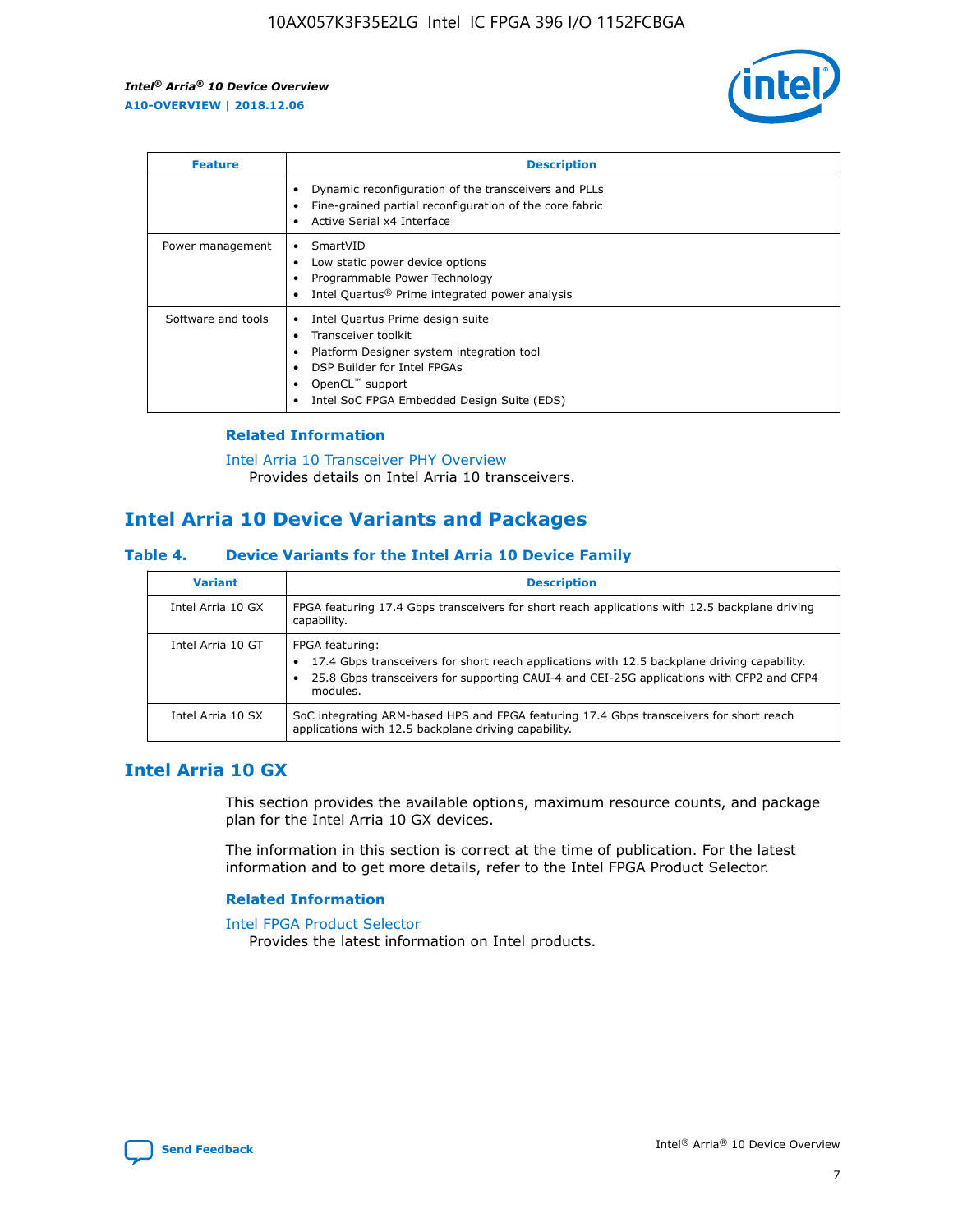

## **Available Options**





#### **Related Information**

[Transceiver Performance for Intel Arria 10 GX/SX Devices](https://www.intel.com/content/www/us/en/programmable/documentation/mcn1413182292568.html#mcn1413213965502) Provides more information about the transceiver speed grade.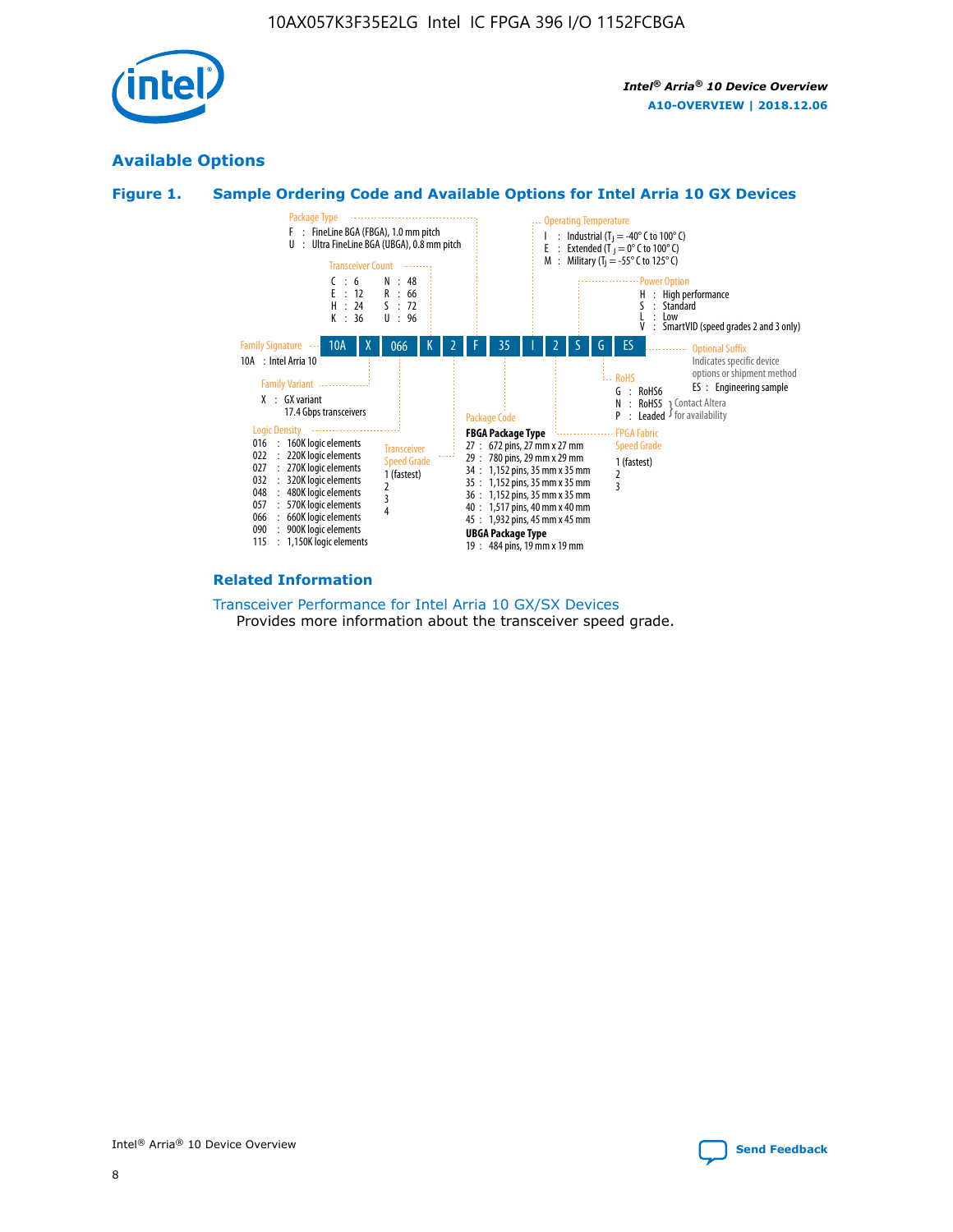

## **Maximum Resources**

#### **Table 5. Maximum Resource Counts for Intel Arria 10 GX Devices (GX 160, GX 220, GX 270, GX 320, and GX 480)**

| <b>Resource</b>         |                                                          | <b>Product Line</b> |                                                 |                |                |                |  |  |  |
|-------------------------|----------------------------------------------------------|---------------------|-------------------------------------------------|----------------|----------------|----------------|--|--|--|
|                         |                                                          | <b>GX 160</b>       | <b>GX 220</b><br><b>GX 270</b><br><b>GX 320</b> |                |                | <b>GX 480</b>  |  |  |  |
| Logic Elements (LE) (K) |                                                          | 160                 | 220                                             | 270            | 320            | 480            |  |  |  |
| <b>ALM</b>              |                                                          | 61,510              | 80,330                                          | 101,620        | 119,900        | 183,590        |  |  |  |
| Register                |                                                          | 246,040             | 321,320                                         | 406,480        | 479,600        | 734,360        |  |  |  |
| Memory (Kb)             | M <sub>20</sub> K                                        | 8,800               | 11,740                                          | 15,000         | 17,820         | 28,620         |  |  |  |
|                         | <b>MLAB</b>                                              | 1,050               | 1,690                                           | 2,452          | 2,727          | 4,164          |  |  |  |
|                         | 985<br>Variable-precision DSP Block<br>156<br>192<br>830 |                     |                                                 |                | 1,368          |                |  |  |  |
| 18 x 19 Multiplier      |                                                          | 312                 | 384                                             | 1,660          | 1,970          | 2,736          |  |  |  |
| PLL                     | Fractional<br>Synthesis                                  | 6                   | 6                                               | 8              | 8              | 12             |  |  |  |
|                         | I/O                                                      | 6                   | 6                                               | 8              | 8              | 12             |  |  |  |
| 17.4 Gbps Transceiver   |                                                          | 12                  | 12                                              | 24             | 24             |                |  |  |  |
| GPIO <sup>(3)</sup>     |                                                          | 288                 | 288                                             | 384<br>384     |                | 492            |  |  |  |
| LVDS Pair $(4)$         |                                                          | 120                 | 120                                             | 168            | 168            | 222            |  |  |  |
| PCIe Hard IP Block      |                                                          | $\mathbf{1}$        | 1                                               | $\overline{2}$ | $\overline{2}$ | $\overline{2}$ |  |  |  |
| Hard Memory Controller  |                                                          | 6                   | 6                                               | 8              | 8              | 12             |  |  |  |

<sup>(4)</sup> Each LVDS I/O pair can be used as differential input or output.



<sup>(3)</sup> The number of GPIOs does not include transceiver I/Os. In the Intel Quartus Prime software, the number of user I/Os includes transceiver I/Os.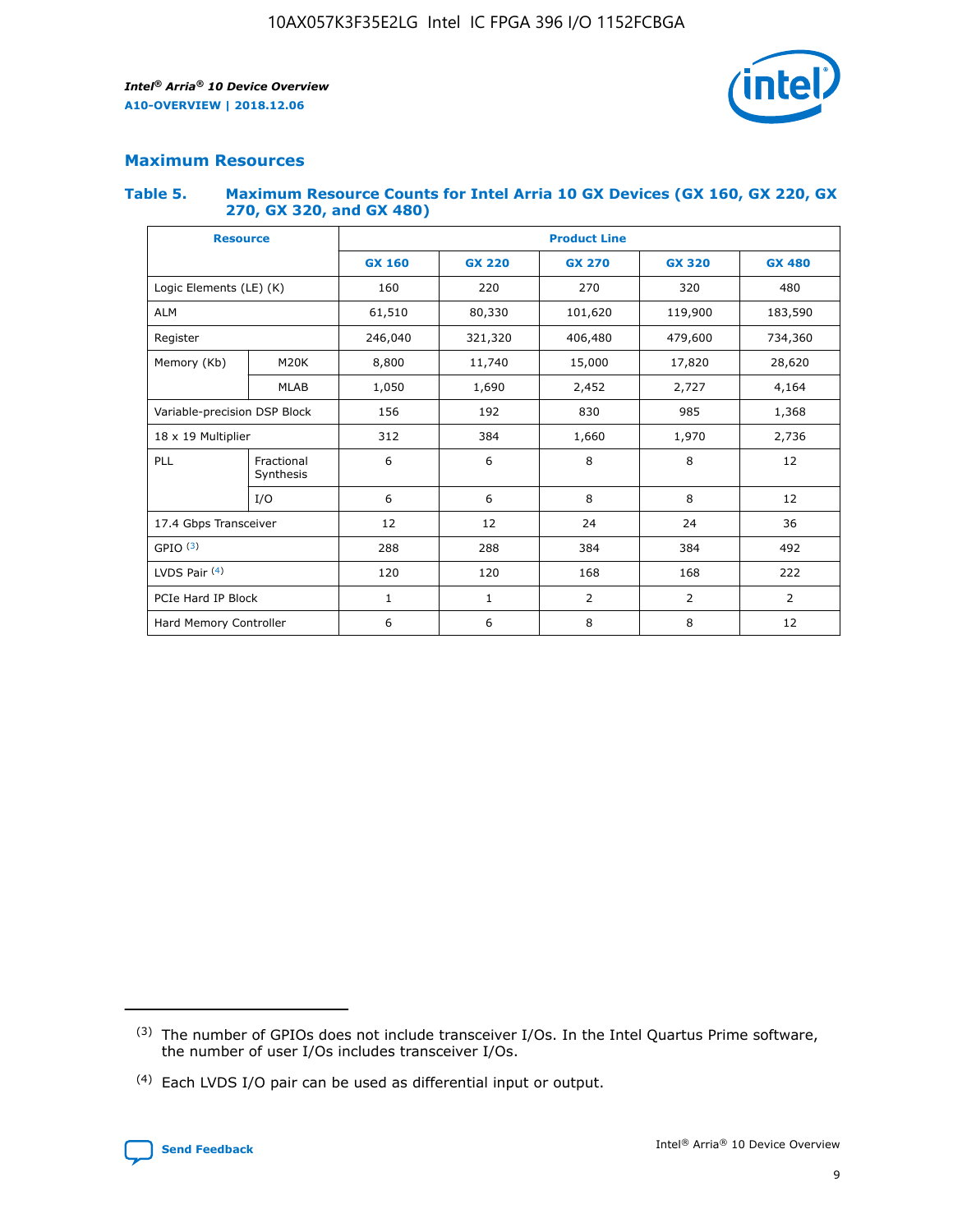

## **Table 6. Maximum Resource Counts for Intel Arria 10 GX Devices (GX 570, GX 660, GX 900, and GX 1150)**

|                              | <b>Resource</b>         | <b>Product Line</b> |                |                |                |  |  |  |
|------------------------------|-------------------------|---------------------|----------------|----------------|----------------|--|--|--|
|                              |                         | <b>GX 570</b>       | <b>GX 660</b>  |                | <b>GX 1150</b> |  |  |  |
| Logic Elements (LE) (K)      |                         | 570                 | 660            | 900            | 1,150          |  |  |  |
| <b>ALM</b>                   |                         | 217,080             | 251,680        | 339,620        | 427,200        |  |  |  |
| Register                     |                         | 868,320             | 1,006,720      | 1,358,480      | 1,708,800      |  |  |  |
| Memory (Kb)                  | <b>M20K</b>             | 36,000              | 42,620         | 48,460         | 54,260         |  |  |  |
|                              | <b>MLAB</b>             | 5,096               | 5,788          | 9,386          | 12,984         |  |  |  |
| Variable-precision DSP Block |                         | 1,523               | 1,687          | 1,518          | 1,518          |  |  |  |
| $18 \times 19$ Multiplier    |                         | 3,046               | 3,374          | 3,036          | 3,036          |  |  |  |
| PLL                          | Fractional<br>Synthesis | 16                  | 16             | 32             | 32             |  |  |  |
|                              | I/O                     | 16                  | 16             | 16             | 16             |  |  |  |
| 17.4 Gbps Transceiver        |                         | 48                  | 48             | 96             | 96             |  |  |  |
| GPIO <sup>(3)</sup>          |                         | 696                 | 696            | 768            | 768            |  |  |  |
| LVDS Pair $(4)$              |                         | 324                 | 324            | 384            | 384            |  |  |  |
| PCIe Hard IP Block           |                         | 2                   | $\overline{2}$ | $\overline{4}$ | $\overline{4}$ |  |  |  |
| Hard Memory Controller       |                         | 16                  | 16             | 16             | 16             |  |  |  |

## **Package Plan**

## **Table 7. Package Plan for Intel Arria 10 GX Devices (U19, F27, and F29)**

Refer to I/O and High Speed I/O in Intel Arria 10 Devices chapter for the number of 3 V I/O, LVDS I/O, and LVDS channels in each device package.

| <b>Product Line</b> | U <sub>19</sub><br>$(19 \text{ mm} \times 19 \text{ mm})$<br>484-pin UBGA) |          |             |         | <b>F27</b><br>(27 mm × 27 mm,<br>672-pin FBGA) |             | <b>F29</b><br>(29 mm × 29 mm,<br>780-pin FBGA) |          |             |  |
|---------------------|----------------------------------------------------------------------------|----------|-------------|---------|------------------------------------------------|-------------|------------------------------------------------|----------|-------------|--|
|                     | 3 V I/O                                                                    | LVDS I/O | <b>XCVR</b> | 3 V I/O | <b>LVDS I/O</b>                                | <b>XCVR</b> | 3 V I/O                                        | LVDS I/O | <b>XCVR</b> |  |
| GX 160              | 48                                                                         | 192      | 6           | 48      | 192                                            | 12          | 48                                             | 240      | 12          |  |
| GX 220              | 48                                                                         | 192      | 6           | 48      | 192                                            | 12          | 48                                             | 240      | 12          |  |
| GX 270              |                                                                            |          |             | 48      | 192                                            | 12          | 48                                             | 312      | 12          |  |
| GX 320              |                                                                            |          |             | 48      | 192                                            | 12          | 48                                             | 312      | 12          |  |
| GX 480              |                                                                            |          |             |         |                                                |             | 48                                             | 312      | 12          |  |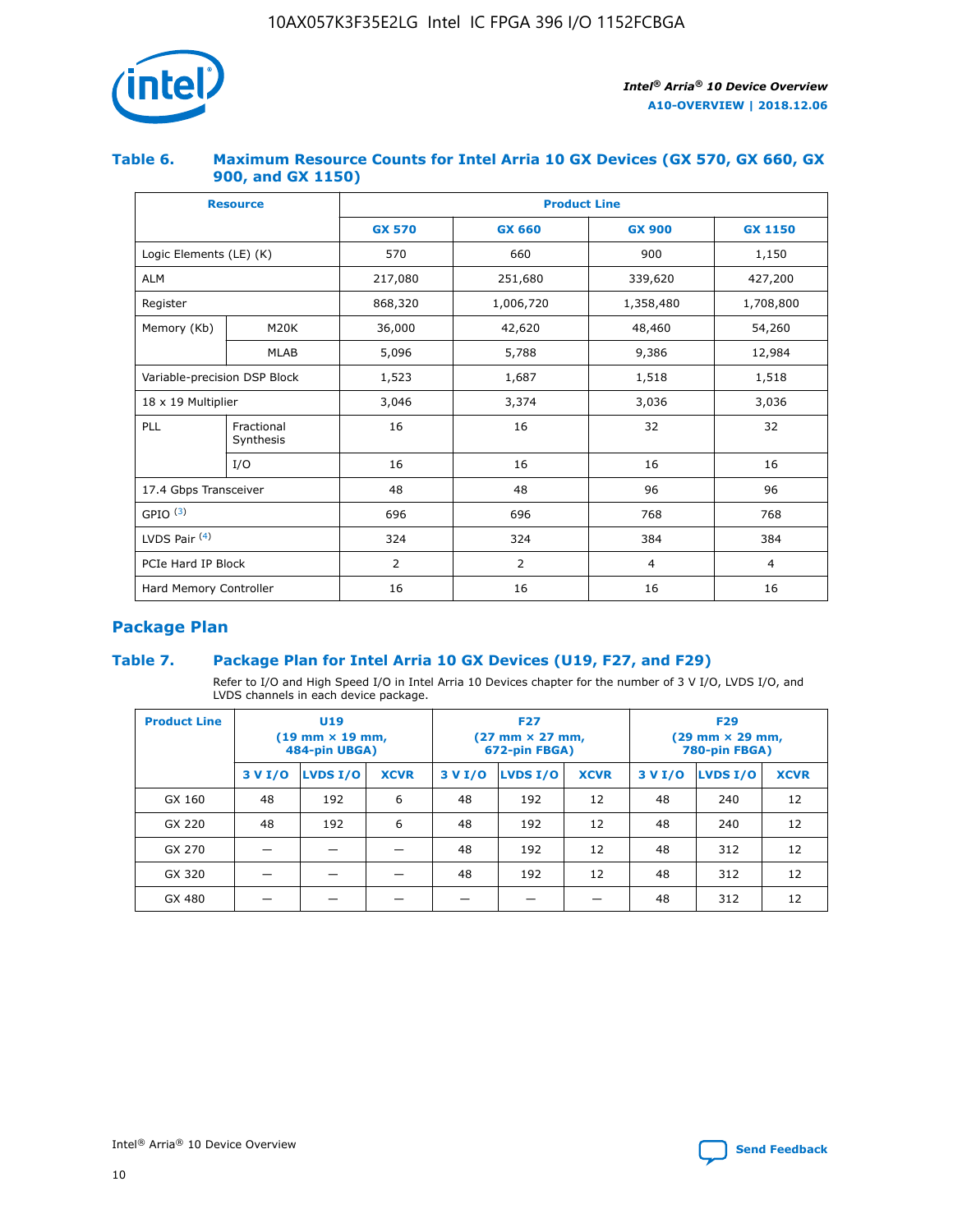

#### **Table 8. Package Plan for Intel Arria 10 GX Devices (F34, F35, NF40, and KF40)**

Refer to I/O and High Speed I/O in Intel Arria 10 Devices chapter for the number of 3 V I/O, LVDS I/O, and LVDS channels in each device package.

| <b>Product Line</b> | <b>F34</b><br>$(35 \text{ mm} \times 35 \text{ mm})$<br>1152-pin FBGA) |                    | <b>F35</b><br>$(35 \text{ mm} \times 35 \text{ mm})$<br><b>1152-pin FBGA)</b> |           | <b>KF40</b><br>$(40$ mm $\times$ 40 mm,<br>1517-pin FBGA) |             |           | <b>NF40</b><br>$(40$ mm $\times$ 40 mm,<br><b>1517-pin FBGA)</b> |             |            |                    |             |
|---------------------|------------------------------------------------------------------------|--------------------|-------------------------------------------------------------------------------|-----------|-----------------------------------------------------------|-------------|-----------|------------------------------------------------------------------|-------------|------------|--------------------|-------------|
|                     | 3V<br>I/O                                                              | <b>LVDS</b><br>I/O | <b>XCVR</b>                                                                   | 3V<br>I/O | <b>LVDS</b><br>I/O                                        | <b>XCVR</b> | 3V<br>I/O | <b>LVDS</b><br>I/O                                               | <b>XCVR</b> | 3 V<br>I/O | <b>LVDS</b><br>I/O | <b>XCVR</b> |
| GX 270              | 48                                                                     | 336                | 24                                                                            | 48        | 336                                                       | 24          |           |                                                                  |             |            |                    |             |
| GX 320              | 48                                                                     | 336                | 24                                                                            | 48        | 336                                                       | 24          |           |                                                                  |             |            |                    |             |
| GX 480              | 48                                                                     | 444                | 24                                                                            | 48        | 348                                                       | 36          |           |                                                                  |             |            |                    |             |
| GX 570              | 48                                                                     | 444                | 24                                                                            | 48        | 348                                                       | 36          | 96        | 600                                                              | 36          | 48         | 540                | 48          |
| GX 660              | 48                                                                     | 444                | 24                                                                            | 48        | 348                                                       | 36          | 96        | 600                                                              | 36          | 48         | 540                | 48          |
| GX 900              |                                                                        | 504                | 24                                                                            | -         |                                                           |             |           |                                                                  |             |            | 600                | 48          |
| GX 1150             |                                                                        | 504                | 24                                                                            |           |                                                           |             |           |                                                                  |             |            | 600                | 48          |

#### **Table 9. Package Plan for Intel Arria 10 GX Devices (RF40, NF45, SF45, and UF45)**

Refer to I/O and High Speed I/O in Intel Arria 10 Devices chapter for the number of 3 V I/O, LVDS I/O, and LVDS channels in each device package.

| <b>Product Line</b> | <b>RF40</b><br>$(40$ mm $\times$ 40 mm,<br>1517-pin FBGA) |                    |             | <b>NF45</b><br>$(45 \text{ mm} \times 45 \text{ mm})$<br><b>1932-pin FBGA)</b> |                    |             | <b>SF45</b><br>$(45 \text{ mm} \times 45 \text{ mm})$<br><b>1932-pin FBGA)</b> |                    |             | <b>UF45</b><br>$(45 \text{ mm} \times 45 \text{ mm})$<br><b>1932-pin FBGA)</b> |                    |             |
|---------------------|-----------------------------------------------------------|--------------------|-------------|--------------------------------------------------------------------------------|--------------------|-------------|--------------------------------------------------------------------------------|--------------------|-------------|--------------------------------------------------------------------------------|--------------------|-------------|
|                     | 3V<br>I/O                                                 | <b>LVDS</b><br>I/O | <b>XCVR</b> | 3 V<br>I/O                                                                     | <b>LVDS</b><br>I/O | <b>XCVR</b> | 3 V<br>I/O                                                                     | <b>LVDS</b><br>I/O | <b>XCVR</b> | 3V<br>I/O                                                                      | <b>LVDS</b><br>I/O | <b>XCVR</b> |
| GX 900              |                                                           | 342                | 66          | _                                                                              | 768                | 48          |                                                                                | 624                | 72          |                                                                                | 480                | 96          |
| GX 1150             |                                                           | 342                | 66          | _                                                                              | 768                | 48          |                                                                                | 624                | 72          |                                                                                | 480                | 96          |

## **Related Information**

[I/O and High-Speed Differential I/O Interfaces in Intel Arria 10 Devices chapter, Intel](https://www.intel.com/content/www/us/en/programmable/documentation/sam1403482614086.html#sam1403482030321) [Arria 10 Device Handbook](https://www.intel.com/content/www/us/en/programmable/documentation/sam1403482614086.html#sam1403482030321)

Provides the number of 3 V and LVDS I/Os, and LVDS channels for each Intel Arria 10 device package.

## **Intel Arria 10 GT**

This section provides the available options, maximum resource counts, and package plan for the Intel Arria 10 GT devices.

The information in this section is correct at the time of publication. For the latest information and to get more details, refer to the Intel FPGA Product Selector.

#### **Related Information**

#### [Intel FPGA Product Selector](http://www.altera.com/products/selector/psg-selector.html)

Provides the latest information on Intel products.

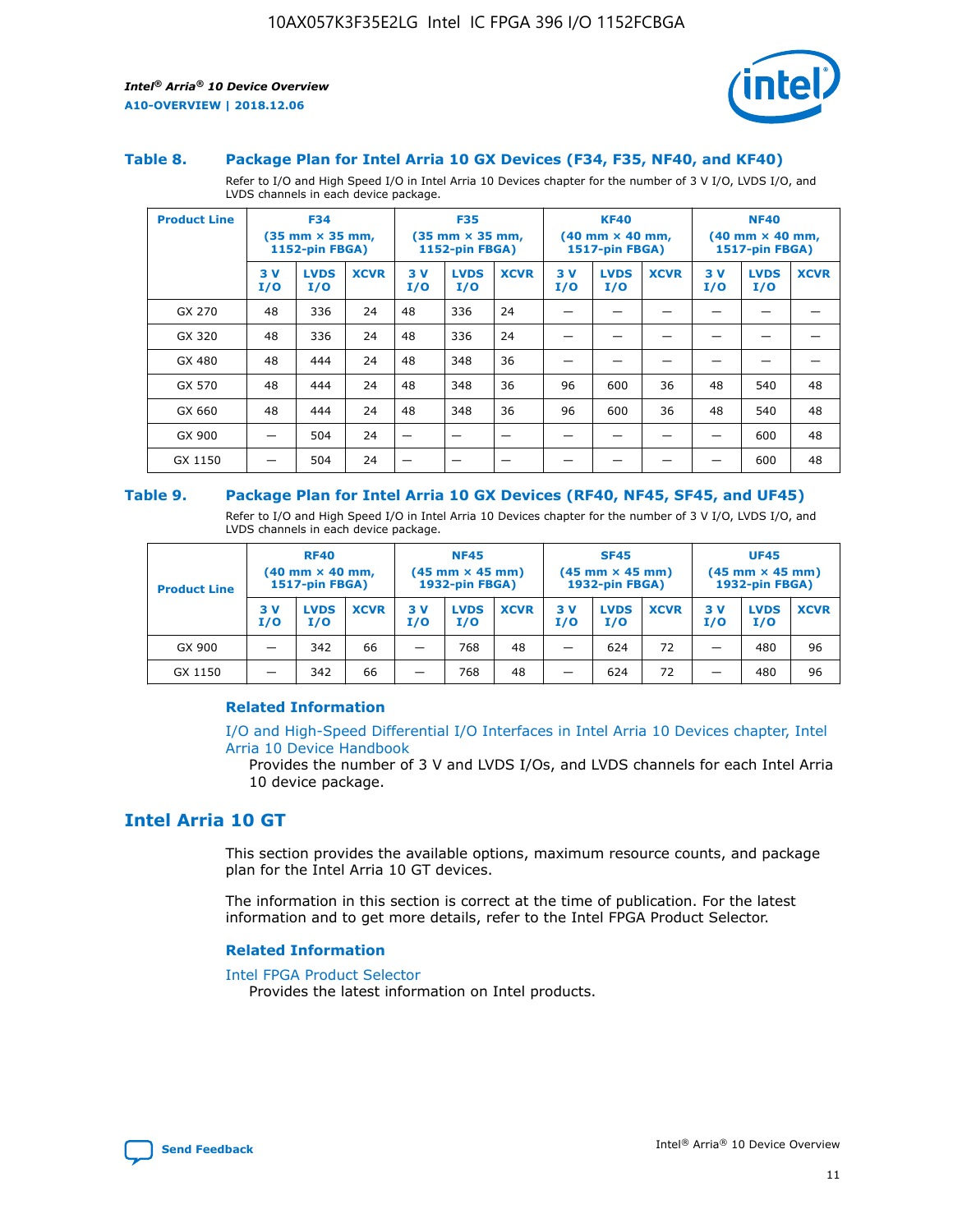

## **Available Options**

## **Figure 2. Sample Ordering Code and Available Options for Intel Arria 10 GT Devices**

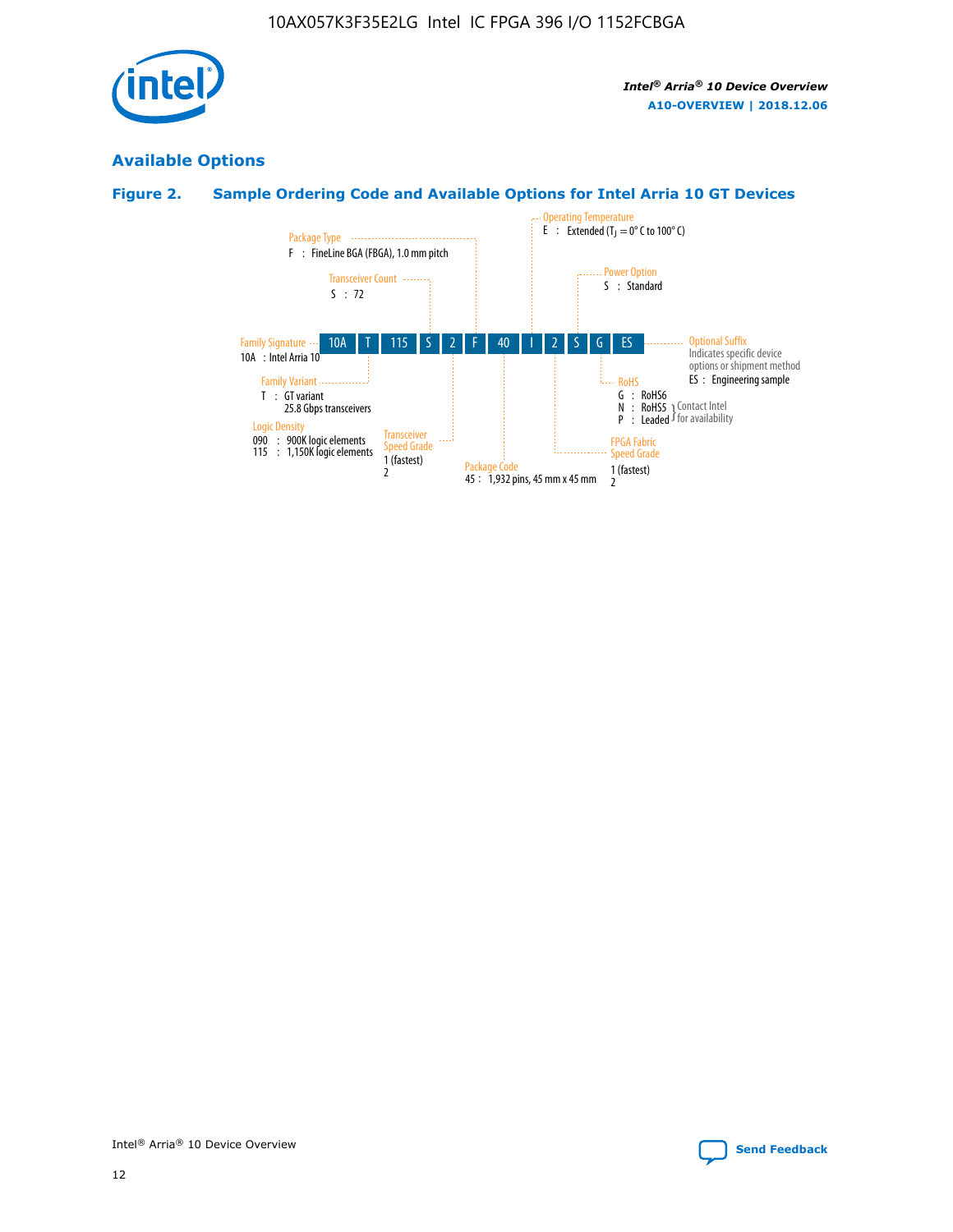

## **Maximum Resources**

#### **Table 10. Maximum Resource Counts for Intel Arria 10 GT Devices**

| <b>Resource</b>              |                      | <b>Product Line</b> |                |  |
|------------------------------|----------------------|---------------------|----------------|--|
|                              |                      | <b>GT 900</b>       | <b>GT 1150</b> |  |
| Logic Elements (LE) (K)      |                      | 900                 | 1,150          |  |
| <b>ALM</b>                   |                      | 339,620             | 427,200        |  |
| Register                     |                      | 1,358,480           | 1,708,800      |  |
| Memory (Kb)                  | M20K                 | 48,460              | 54,260         |  |
|                              | <b>MLAB</b>          | 9,386               | 12,984         |  |
| Variable-precision DSP Block |                      | 1,518               | 1,518          |  |
| 18 x 19 Multiplier           |                      | 3,036               | 3,036          |  |
| PLL                          | Fractional Synthesis | 32                  | 32             |  |
|                              | I/O                  | 16                  | 16             |  |
| Transceiver                  | 17.4 Gbps            | 72(5)               | 72(5)          |  |
|                              | 25.8 Gbps            | 6                   | 6              |  |
| GPIO <sup>(6)</sup>          |                      | 624                 | 624            |  |
| LVDS Pair $(7)$              |                      | 312                 | 312            |  |
| PCIe Hard IP Block           |                      | $\overline{4}$      | $\overline{4}$ |  |
| Hard Memory Controller       |                      | 16                  | 16             |  |

## **Related Information**

#### [Intel Arria 10 GT Channel Usage](https://www.intel.com/content/www/us/en/programmable/documentation/nik1398707230472.html#nik1398707008178)

Configuring GT/GX channels in Intel Arria 10 GT devices.

## **Package Plan**

## **Table 11. Package Plan for Intel Arria 10 GT Devices**

Refer to I/O and High Speed I/O in Intel Arria 10 Devices chapter for the number of 3 V I/O, LVDS I/O, and LVDS channels in each device package.

| <b>Product Line</b> | <b>SF45</b><br>(45 mm × 45 mm, 1932-pin FBGA) |                 |             |  |  |  |
|---------------------|-----------------------------------------------|-----------------|-------------|--|--|--|
|                     | 3 V I/O                                       | <b>LVDS I/O</b> | <b>XCVR</b> |  |  |  |
| GT 900              |                                               | 624             | 72          |  |  |  |
| GT 1150             |                                               | 624             | 72          |  |  |  |

<sup>(7)</sup> Each LVDS I/O pair can be used as differential input or output.



 $(5)$  If all 6 GT channels are in use, 12 of the GX channels are not usable.

<sup>(6)</sup> The number of GPIOs does not include transceiver I/Os. In the Intel Quartus Prime software, the number of user I/Os includes transceiver I/Os.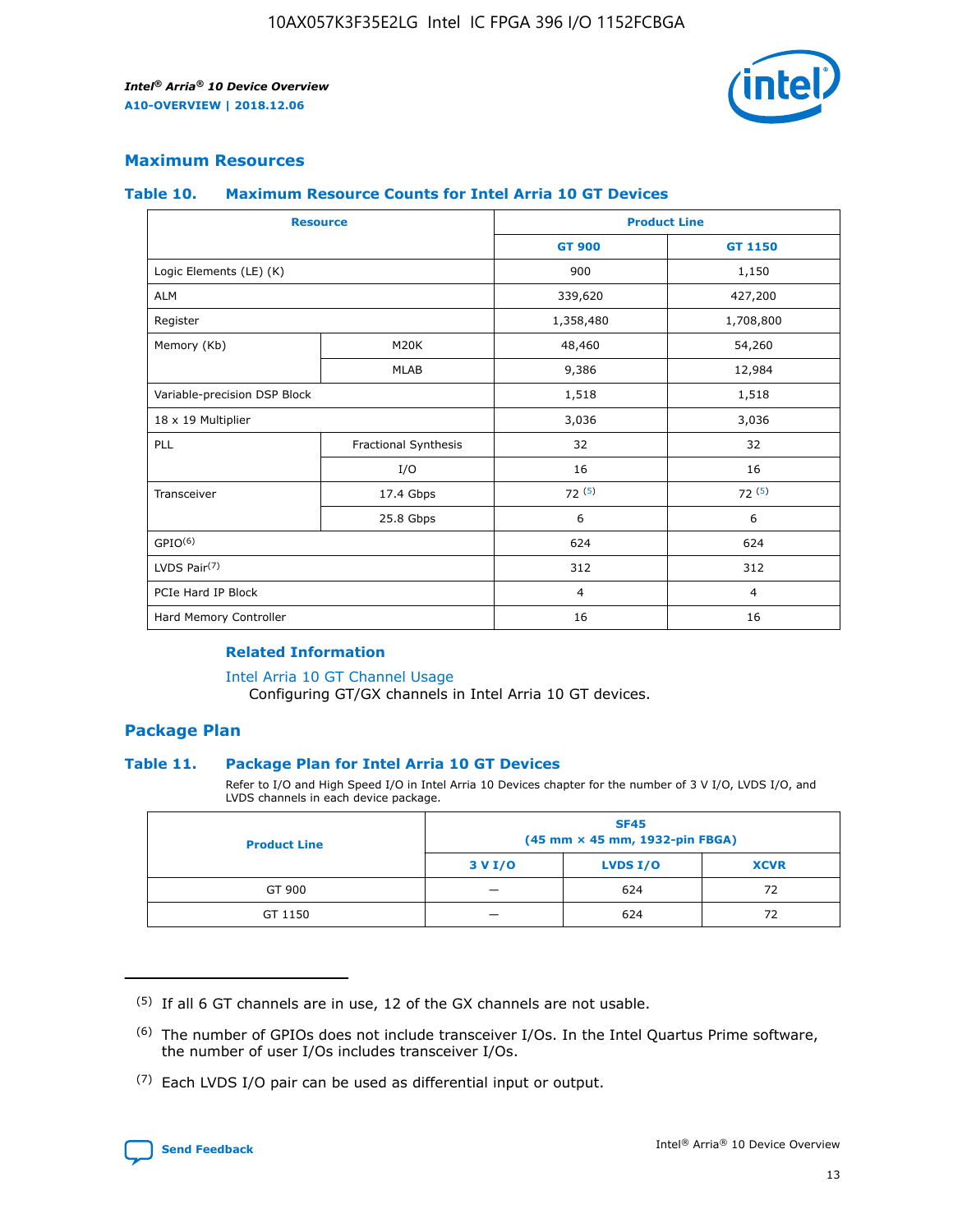

#### **Related Information**

[I/O and High-Speed Differential I/O Interfaces in Intel Arria 10 Devices chapter, Intel](https://www.intel.com/content/www/us/en/programmable/documentation/sam1403482614086.html#sam1403482030321) [Arria 10 Device Handbook](https://www.intel.com/content/www/us/en/programmable/documentation/sam1403482614086.html#sam1403482030321)

Provides the number of 3 V and LVDS I/Os, and LVDS channels for each Intel Arria 10 device package.

## **Intel Arria 10 SX**

This section provides the available options, maximum resource counts, and package plan for the Intel Arria 10 SX devices.

The information in this section is correct at the time of publication. For the latest information and to get more details, refer to the Intel FPGA Product Selector.

#### **Related Information**

[Intel FPGA Product Selector](http://www.altera.com/products/selector/psg-selector.html) Provides the latest information on Intel products.

## **Available Options**

#### **Figure 3. Sample Ordering Code and Available Options for Intel Arria 10 SX Devices**



#### **Related Information**

[Transceiver Performance for Intel Arria 10 GX/SX Devices](https://www.intel.com/content/www/us/en/programmable/documentation/mcn1413182292568.html#mcn1413213965502) Provides more information about the transceiver speed grade.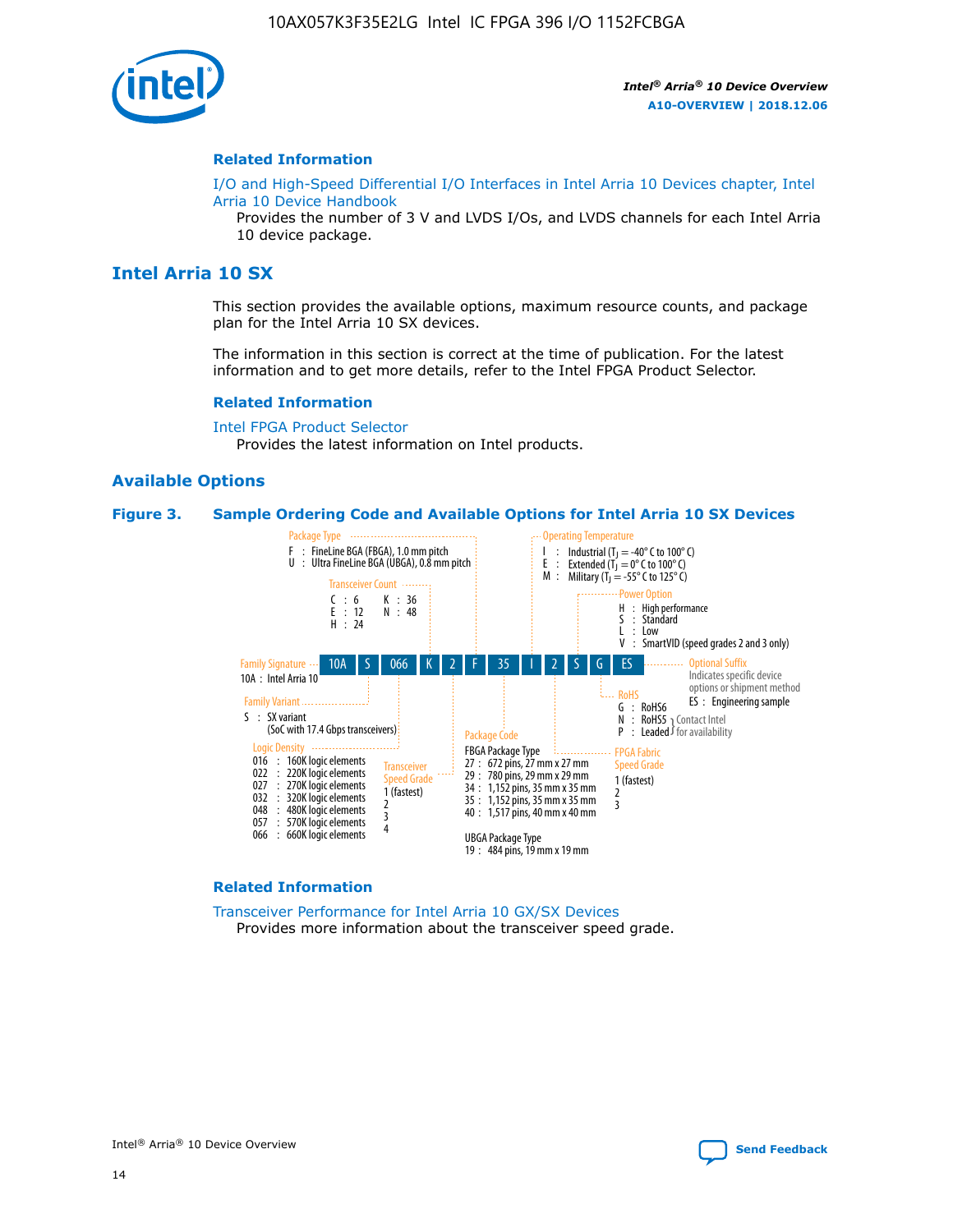

## **Maximum Resources**

#### **Table 12. Maximum Resource Counts for Intel Arria 10 SX Devices**

| <b>Resource</b>                   |                         | <b>Product Line</b> |               |                |                |                |                |                |  |  |  |
|-----------------------------------|-------------------------|---------------------|---------------|----------------|----------------|----------------|----------------|----------------|--|--|--|
|                                   |                         | <b>SX 160</b>       | <b>SX 220</b> | <b>SX 270</b>  | <b>SX 320</b>  | <b>SX 480</b>  | <b>SX 570</b>  | <b>SX 660</b>  |  |  |  |
| Logic Elements (LE) (K)           |                         | 160                 | 220           | 270            | 320            | 480            | 570            | 660            |  |  |  |
| <b>ALM</b>                        |                         | 61,510              | 80,330        | 101,620        | 119,900        | 183,590        | 217,080        | 251,680        |  |  |  |
| Register                          |                         | 246,040             | 321,320       | 406,480        | 479,600        | 734,360        | 868,320        | 1,006,720      |  |  |  |
| Memory (Kb)                       | M <sub>20</sub> K       | 8,800               | 11,740        | 15,000         | 17,820         | 28,620         | 36,000         | 42,620         |  |  |  |
|                                   | <b>MLAB</b>             | 1,050               | 1,690         | 2,452          | 2,727          | 4,164          | 5,096          | 5,788          |  |  |  |
| Variable-precision DSP Block      |                         | 156                 | 192           | 830            | 985            | 1,368          | 1,523          | 1,687          |  |  |  |
| 18 x 19 Multiplier                |                         | 312                 | 384           | 1,660          | 1,970          | 2,736          | 3,046          | 3,374          |  |  |  |
| PLL                               | Fractional<br>Synthesis | 6                   | 6             | 8              | 8              | 12             | 16             | 16             |  |  |  |
|                                   | I/O                     | 6                   | 6             | 8              | 8              | 12             | 16             | 16             |  |  |  |
| 17.4 Gbps Transceiver             |                         | 12                  | 12            | 24             | 24             | 36             | 48             | 48             |  |  |  |
| GPIO <sup>(8)</sup>               |                         | 288                 | 288           | 384            | 384            | 492            | 696            | 696            |  |  |  |
| LVDS Pair $(9)$                   |                         | 120                 | 120           | 168            | 168            | 174            | 324            | 324            |  |  |  |
| PCIe Hard IP Block                |                         | $\mathbf{1}$        | $\mathbf{1}$  | $\overline{2}$ | $\overline{2}$ | $\overline{2}$ | $\overline{2}$ | $\overline{2}$ |  |  |  |
| Hard Memory Controller            |                         | 6                   | 6             | 8              | 8              | 12             | 16             | 16             |  |  |  |
| ARM Cortex-A9 MPCore<br>Processor |                         | Yes                 | Yes           | Yes            | Yes            | Yes            | Yes            | <b>Yes</b>     |  |  |  |

## **Package Plan**

## **Table 13. Package Plan for Intel Arria 10 SX Devices (U19, F27, F29, and F34)**

Refer to I/O and High Speed I/O in Intel Arria 10 Devices chapter for the number of 3 V I/O, LVDS I/O, and LVDS channels in each device package.

| <b>Product Line</b> | U19<br>$(19 \text{ mm} \times 19 \text{ mm})$<br>484-pin UBGA) |                    |             | <b>F27</b><br>$(27 \text{ mm} \times 27 \text{ mm})$ .<br>672-pin FBGA) |                    | <b>F29</b><br>$(29 \text{ mm} \times 29 \text{ mm})$ .<br>780-pin FBGA) |            |                    | <b>F34</b><br>$(35 \text{ mm} \times 35 \text{ mm})$<br><b>1152-pin FBGA)</b> |           |                    |             |
|---------------------|----------------------------------------------------------------|--------------------|-------------|-------------------------------------------------------------------------|--------------------|-------------------------------------------------------------------------|------------|--------------------|-------------------------------------------------------------------------------|-----------|--------------------|-------------|
|                     | 3V<br>I/O                                                      | <b>LVDS</b><br>I/O | <b>XCVR</b> | 3V<br>I/O                                                               | <b>LVDS</b><br>I/O | <b>XCVR</b>                                                             | 3 V<br>I/O | <b>LVDS</b><br>I/O | <b>XCVR</b>                                                                   | 3V<br>I/O | <b>LVDS</b><br>I/O | <b>XCVR</b> |
| SX 160              | 48                                                             | 144                | 6           | 48                                                                      | 192                | 12                                                                      | 48         | 240                | 12                                                                            |           |                    |             |
| SX 220              | 48                                                             | 144                | 6           | 48                                                                      | 192                | 12                                                                      | 48         | 240                | 12                                                                            |           |                    |             |
| SX 270              |                                                                |                    |             | 48                                                                      | 192                | 12                                                                      | 48         | 312                | 12                                                                            | 48        | 336                | 24          |
| SX 320              |                                                                |                    |             | 48                                                                      | 192                | 12                                                                      | 48         | 312                | 12                                                                            | 48        | 336                | 24          |
|                     |                                                                |                    |             |                                                                         |                    |                                                                         |            |                    |                                                                               |           |                    | continued   |

 $(8)$  The number of GPIOs does not include transceiver I/Os. In the Intel Quartus Prime software, the number of user I/Os includes transceiver I/Os.

 $(9)$  Each LVDS I/O pair can be used as differential input or output.

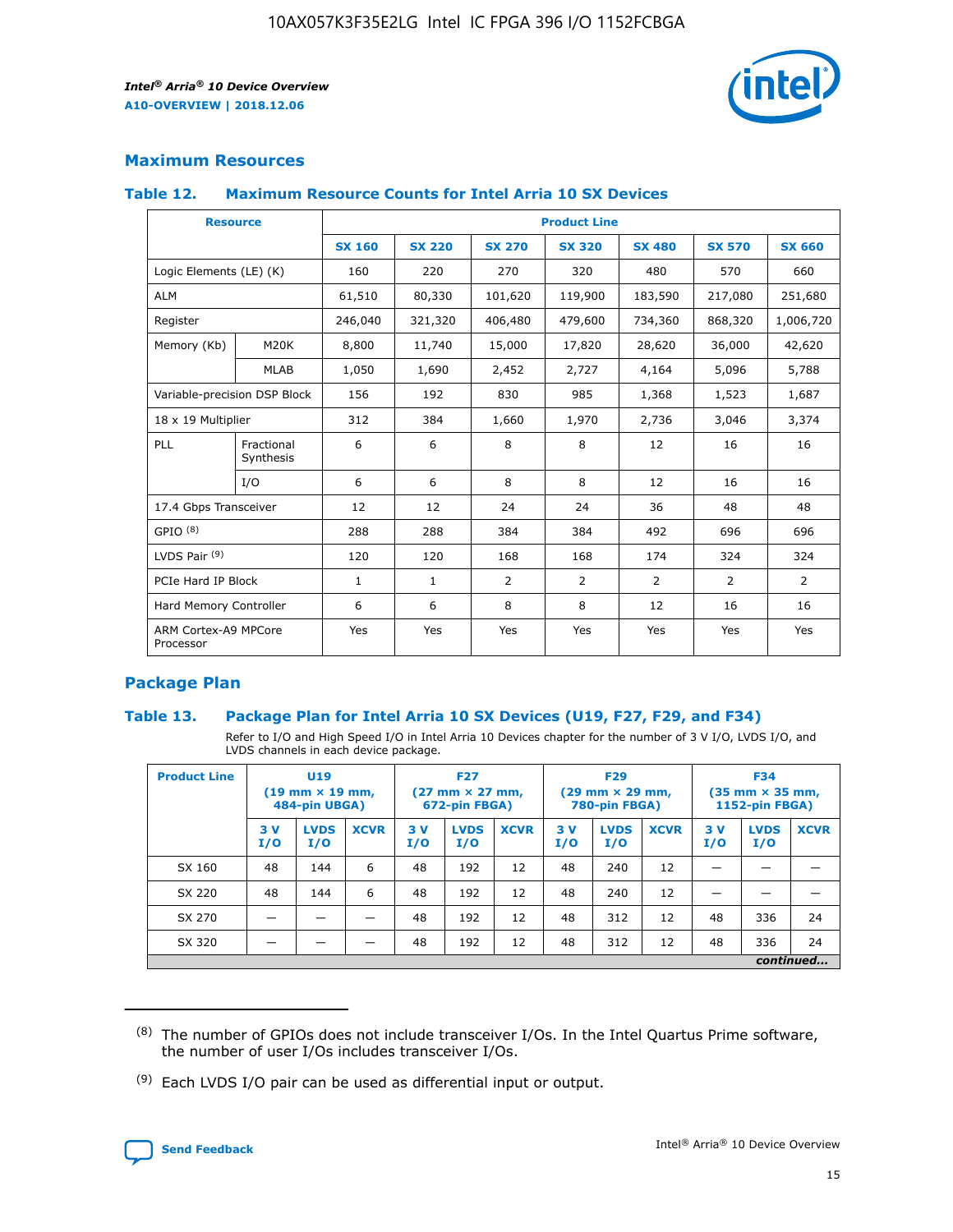

| <b>Product Line</b> | U <sub>19</sub><br>$(19 \text{ mm} \times 19 \text{ mm})$<br>484-pin UBGA) |                    | <b>F27</b><br>$(27 \text{ mm} \times 27 \text{ mm})$<br>672-pin FBGA) |            | <b>F29</b><br>$(29$ mm $\times$ 29 mm,<br>780-pin FBGA) |             |           | <b>F34</b><br>$(35$ mm $\times$ 35 mm,<br><b>1152-pin FBGA)</b> |             |            |                    |             |
|---------------------|----------------------------------------------------------------------------|--------------------|-----------------------------------------------------------------------|------------|---------------------------------------------------------|-------------|-----------|-----------------------------------------------------------------|-------------|------------|--------------------|-------------|
|                     | 3 V<br>I/O                                                                 | <b>LVDS</b><br>I/O | <b>XCVR</b>                                                           | 3 V<br>I/O | <b>LVDS</b><br>I/O                                      | <b>XCVR</b> | 3V<br>I/O | <b>LVDS</b><br>I/O                                              | <b>XCVR</b> | 3 V<br>I/O | <b>LVDS</b><br>I/O | <b>XCVR</b> |
| SX 480              |                                                                            |                    |                                                                       |            |                                                         |             | 48        | 312                                                             | 12          | 48         | 444                | 24          |
| SX 570              |                                                                            |                    |                                                                       |            |                                                         |             |           |                                                                 |             | 48         | 444                | 24          |
| SX 660              |                                                                            |                    |                                                                       |            |                                                         |             |           |                                                                 |             | 48         | 444                | 24          |

## **Table 14. Package Plan for Intel Arria 10 SX Devices (F35, KF40, and NF40)**

Refer to I/O and High Speed I/O in Intel Arria 10 Devices chapter for the number of 3 V I/O, LVDS I/O, and LVDS channels in each device package.

| <b>Product Line</b> | <b>F35</b><br>(35 mm × 35 mm,<br>1152-pin FBGA) |          |             |                                           | <b>KF40</b><br>(40 mm × 40 mm,<br>1517-pin FBGA) |    | <b>NF40</b><br>(40 mm × 40 mm,<br>1517-pin FBGA) |          |             |  |
|---------------------|-------------------------------------------------|----------|-------------|-------------------------------------------|--------------------------------------------------|----|--------------------------------------------------|----------|-------------|--|
|                     | 3 V I/O                                         | LVDS I/O | <b>XCVR</b> | <b>LVDS I/O</b><br>3 V I/O<br><b>XCVR</b> |                                                  |    | 3 V I/O                                          | LVDS I/O | <b>XCVR</b> |  |
| SX 270              | 48                                              | 336      | 24          |                                           |                                                  |    |                                                  |          |             |  |
| SX 320              | 48                                              | 336      | 24          |                                           |                                                  |    |                                                  |          |             |  |
| SX 480              | 48                                              | 348      | 36          |                                           |                                                  |    |                                                  |          |             |  |
| SX 570              | 48                                              | 348      | 36          | 96                                        | 600                                              | 36 | 48                                               | 540      | 48          |  |
| SX 660              | 48                                              | 348      | 36          | 96                                        | 600                                              | 36 | 48                                               | 540      | 48          |  |

## **Related Information**

[I/O and High-Speed Differential I/O Interfaces in Intel Arria 10 Devices chapter, Intel](https://www.intel.com/content/www/us/en/programmable/documentation/sam1403482614086.html#sam1403482030321) [Arria 10 Device Handbook](https://www.intel.com/content/www/us/en/programmable/documentation/sam1403482614086.html#sam1403482030321)

Provides the number of 3 V and LVDS I/Os, and LVDS channels for each Intel Arria 10 device package.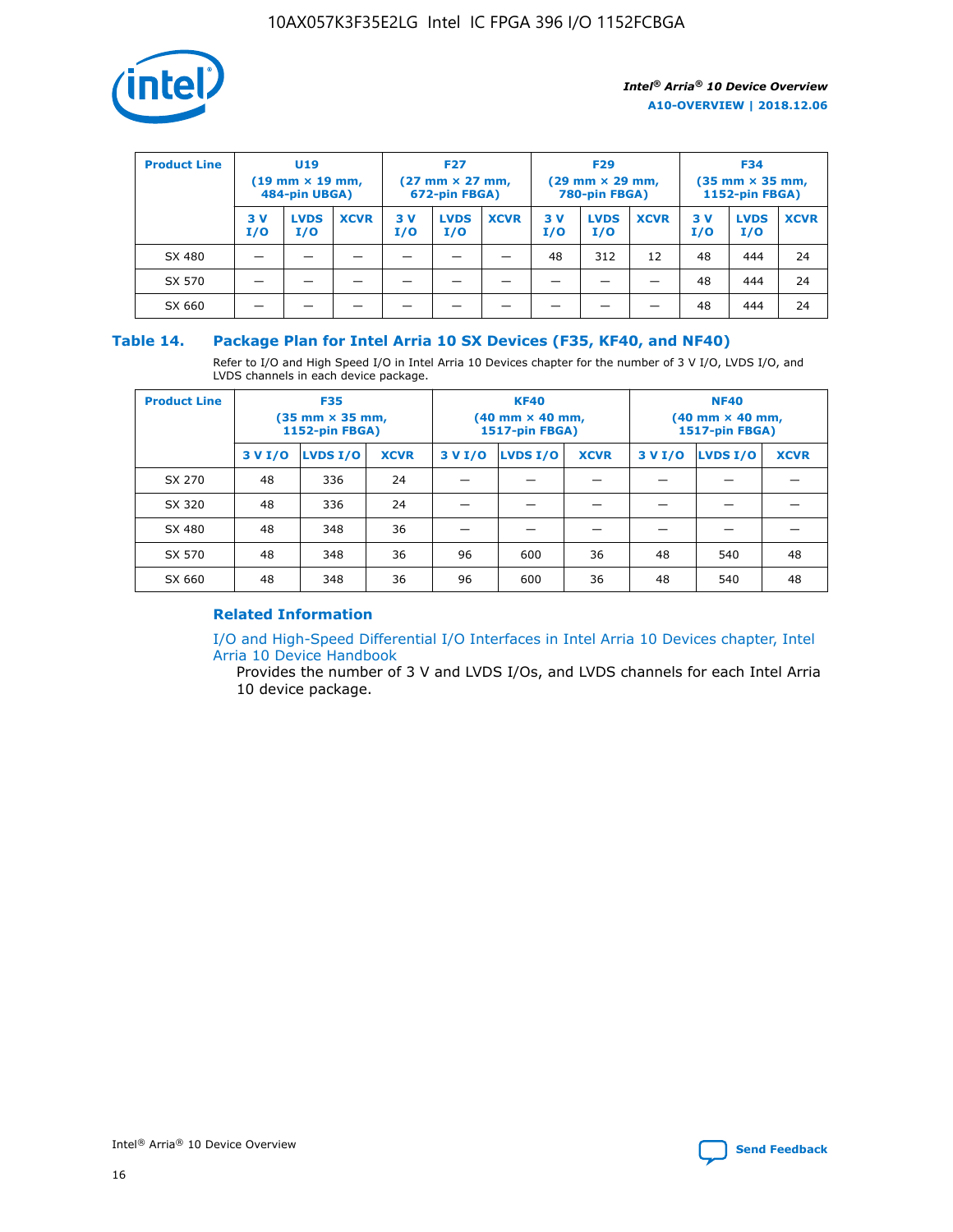

## **I/O Vertical Migration for Intel Arria 10 Devices**

#### **Figure 4. Migration Capability Across Intel Arria 10 Product Lines**

- The arrows indicate the migration paths. The devices included in each vertical migration path are shaded. Devices with fewer resources in the same path have lighter shades.
- To achieve the full I/O migration across product lines in the same migration path, restrict I/Os and transceivers usage to match the product line with the lowest I/O and transceiver counts.
- An LVDS I/O bank in the source device may be mapped to a 3 V I/O bank in the target device. To use memory interface clock frequency higher than 533 MHz, assign external memory interface pins only to banks that are LVDS I/O in both devices.
- There may be nominal 0.15 mm package height difference between some product lines in the same package type.
	- **Variant Product Line Package U19 F27 F29 F34 F35 KF40 NF40 RF40 NF45 SF45 UF45** Intel® Arria® 10 GX GX 160 GX 220 GX 270 GX 320 GX 480 GX 570 GX 660 GX 900 GX 1150 Intel Arria 10 GT GT 900 GT 1150 Intel Arria 10 SX SX 160 SX 220 SX 270 SX 320 SX 480 SX 570 SX 660
- Some migration paths are not shown in the Intel Quartus Prime software **Pin Migration View**.

*Note:* To verify the pin migration compatibility, use the **Pin Migration View** window in the Intel Quartus Prime software Pin Planner.

## **Adaptive Logic Module**

Intel Arria 10 devices use a 20 nm ALM as the basic building block of the logic fabric.

The ALM architecture is the same as the previous generation FPGAs, allowing for efficient implementation of logic functions and easy conversion of IP between the device generations.

The ALM, as shown in following figure, uses an 8-input fracturable look-up table (LUT) with four dedicated registers to help improve timing closure in register-rich designs and achieve an even higher design packing capability than the traditional two-register per LUT architecture.

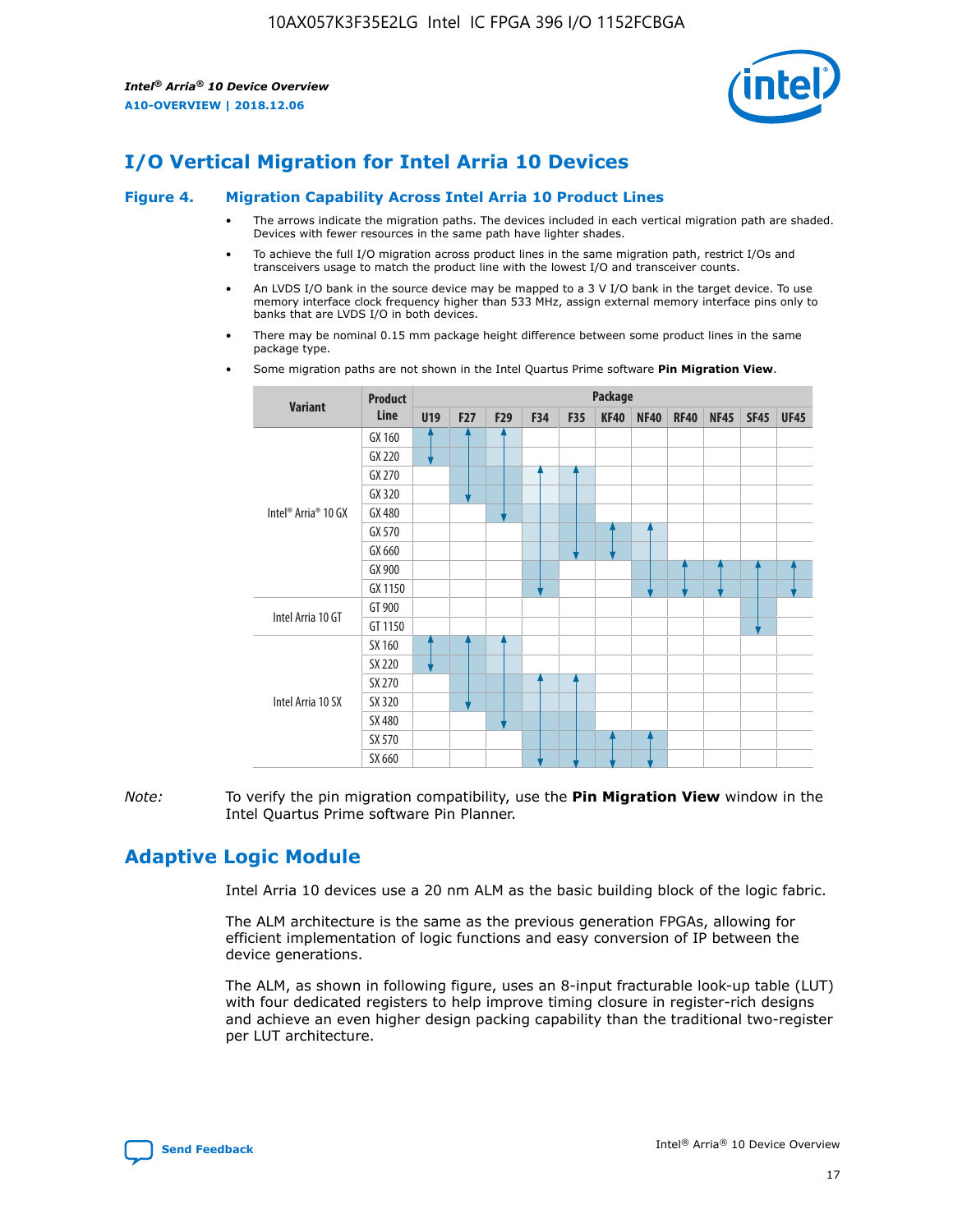

**Figure 5. ALM for Intel Arria 10 Devices**



The Intel Quartus Prime software optimizes your design according to the ALM logic structure and automatically maps legacy designs into the Intel Arria 10 ALM architecture.

## **Variable-Precision DSP Block**

The Intel Arria 10 variable precision DSP blocks support fixed-point arithmetic and floating-point arithmetic.

Features for fixed-point arithmetic:

- High-performance, power-optimized, and fully registered multiplication operations
- 18-bit and 27-bit word lengths
- Two 18 x 19 multipliers or one 27 x 27 multiplier per DSP block
- Built-in addition, subtraction, and 64-bit double accumulation register to combine multiplication results
- Cascading 19-bit or 27-bit when pre-adder is disabled and cascading 18-bit when pre-adder is used to form the tap-delay line for filtering applications
- Cascading 64-bit output bus to propagate output results from one block to the next block without external logic support
- Hard pre-adder supported in 19-bit and 27-bit modes for symmetric filters
- Internal coefficient register bank in both 18-bit and 27-bit modes for filter implementation
- 18-bit and 27-bit systolic finite impulse response (FIR) filters with distributed output adder
- Biased rounding support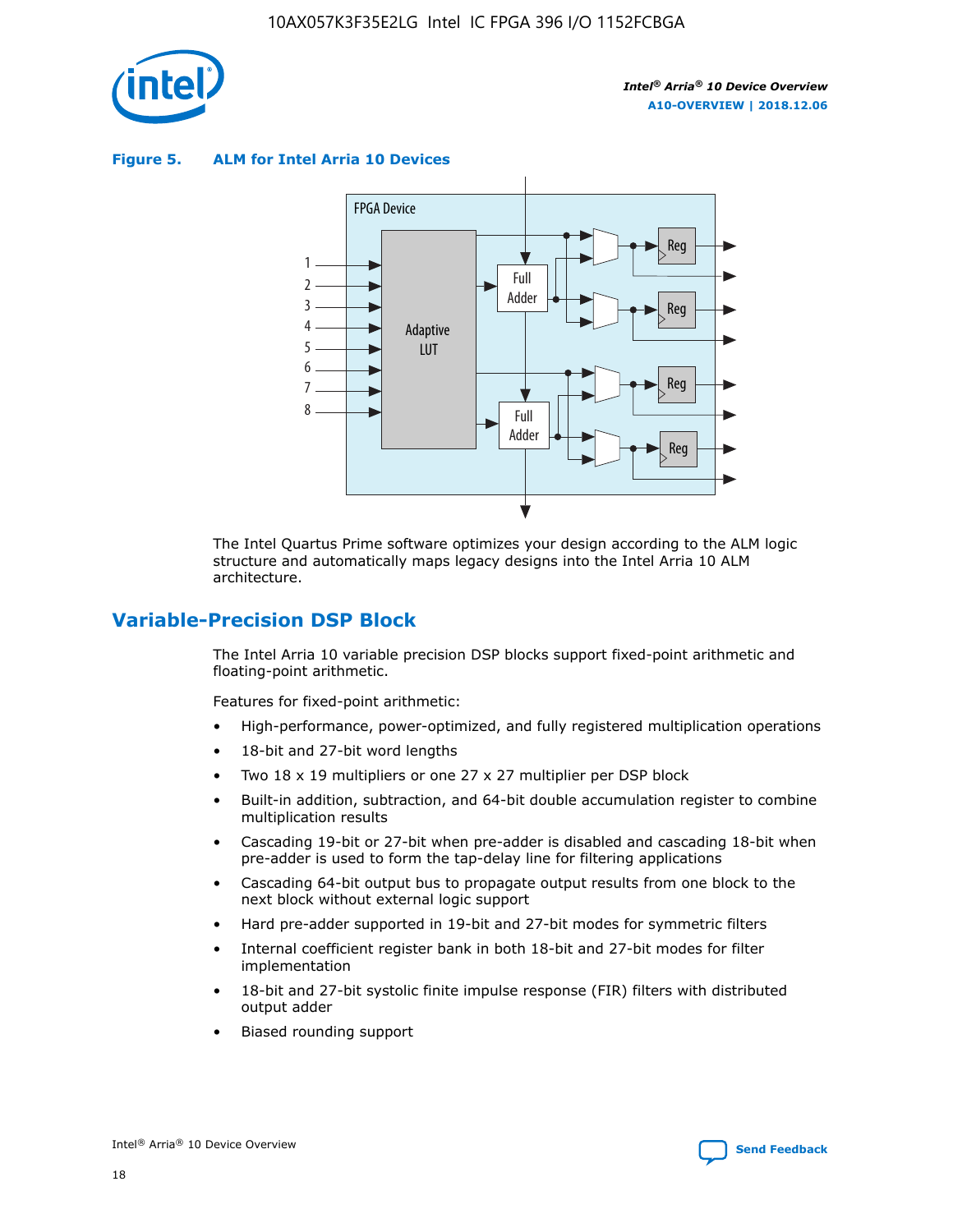

Features for floating-point arithmetic:

- A completely hardened architecture that supports multiplication, addition, subtraction, multiply-add, and multiply-subtract
- Multiplication with accumulation capability and a dynamic accumulator reset control
- Multiplication with cascade summation capability
- Multiplication with cascade subtraction capability
- Complex multiplication
- Direct vector dot product
- Systolic FIR filter

## **Table 15. Variable-Precision DSP Block Configurations for Intel Arria 10 Devices**

| <b>Usage Example</b>                                       | <b>Multiplier Size (Bit)</b>    | <b>DSP Block Resources</b> |
|------------------------------------------------------------|---------------------------------|----------------------------|
| Medium precision fixed point                               | Two 18 x 19                     |                            |
| High precision fixed or Single precision<br>floating point | One 27 x 27                     |                            |
| Fixed point FFTs                                           | One 19 x 36 with external adder |                            |
| Very high precision fixed point                            | One 36 x 36 with external adder |                            |
| Double precision floating point                            | One 54 x 54 with external adder | 4                          |

#### **Table 16. Resources for Fixed-Point Arithmetic in Intel Arria 10 Devices**

The table lists the variable-precision DSP resources by bit precision for each Intel Arria 10 device.

| <b>Variant</b>  | <b>Product Line</b> | Variable-<br>precision<br><b>DSP Block</b> | <b>Independent Input and Output</b><br><b>Multiplications Operator</b> |                                     | 18 x 19<br><b>Multiplier</b><br><b>Adder Sum</b> | $18 \times 18$<br><b>Multiplier</b><br><b>Adder</b> |
|-----------------|---------------------|--------------------------------------------|------------------------------------------------------------------------|-------------------------------------|--------------------------------------------------|-----------------------------------------------------|
|                 |                     |                                            | 18 x 19<br><b>Multiplier</b>                                           | $27 \times 27$<br><b>Multiplier</b> | <b>Mode</b>                                      | <b>Summed with</b><br>36 bit Input                  |
| AIntel Arria 10 | GX 160              | 156                                        | 312                                                                    | 156                                 | 156                                              | 156                                                 |
| GX              | GX 220              | 192                                        | 384                                                                    | 192                                 | 192                                              | 192                                                 |
|                 | GX 270              | 830                                        | 1,660                                                                  | 830                                 | 830                                              | 830                                                 |
|                 | GX 320              | 984                                        | 1,968                                                                  | 984                                 | 984                                              | 984                                                 |
|                 | GX 480              | 1,368                                      | 2,736                                                                  | 1,368                               | 1,368                                            | 1,368                                               |
|                 | GX 570              | 1,523                                      | 3,046                                                                  | 1,523                               | 1,523                                            | 1,523                                               |
|                 | GX 660              | 1,687                                      | 3,374                                                                  | 1,687                               | 1,687                                            | 1,687                                               |
|                 | GX 900              | 1,518                                      | 3,036                                                                  | 1,518                               | 1,518                                            | 1,518                                               |
|                 | GX 1150             | 1,518                                      | 3,036                                                                  | 1,518                               | 1,518                                            | 1,518                                               |
| Intel Arria 10  | GT 900              | 1,518                                      | 3,036                                                                  | 1,518                               | 1,518                                            | 1,518                                               |
| GT              | GT 1150             | 1,518                                      | 3,036                                                                  | 1,518                               | 1,518                                            | 1,518                                               |
| Intel Arria 10  | SX 160              | 156                                        | 312                                                                    | 156                                 | 156                                              | 156                                                 |
| <b>SX</b>       | SX 220              | 192                                        | 384                                                                    | 192                                 | 192                                              | 192                                                 |
|                 | SX 270              | 830                                        | 1,660                                                                  | 830                                 | 830                                              | 830                                                 |
|                 |                     |                                            |                                                                        |                                     |                                                  | continued                                           |

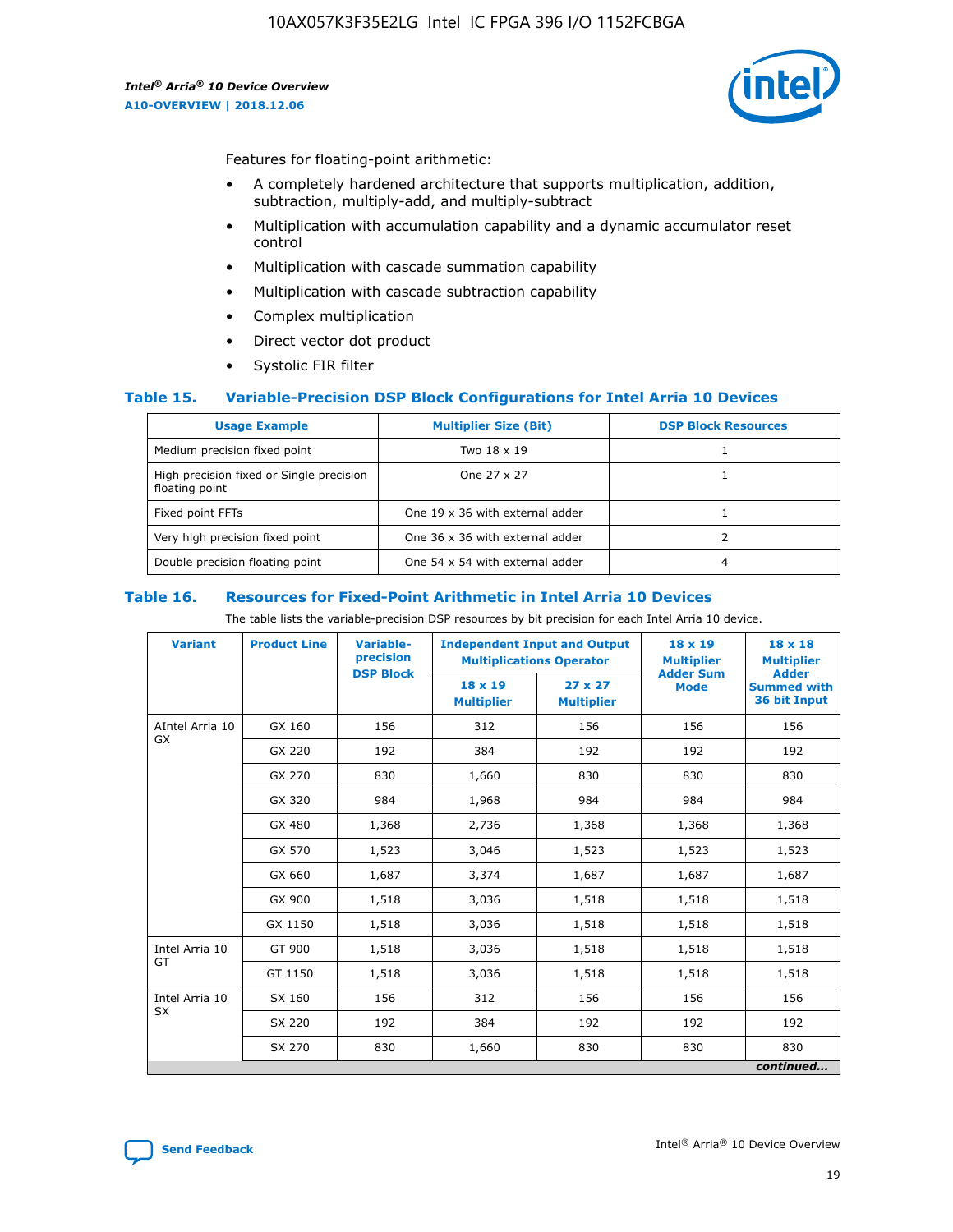

| <b>Variant</b> | <b>Product Line</b> | <b>Variable-</b><br>precision<br><b>DSP Block</b> | <b>Independent Input and Output</b><br><b>Multiplications Operator</b> |                                     | $18 \times 19$<br><b>Multiplier</b><br><b>Adder Sum</b> | $18 \times 18$<br><b>Multiplier</b><br><b>Adder</b> |  |
|----------------|---------------------|---------------------------------------------------|------------------------------------------------------------------------|-------------------------------------|---------------------------------------------------------|-----------------------------------------------------|--|
|                |                     |                                                   | $18 \times 19$<br><b>Multiplier</b>                                    | $27 \times 27$<br><b>Multiplier</b> | <b>Mode</b>                                             | <b>Summed with</b><br>36 bit Input                  |  |
|                | SX 320              | 984                                               | 1,968                                                                  | 984                                 | 984                                                     | 984                                                 |  |
|                | SX 480              | 1,368                                             | 2,736                                                                  | 1,368                               | 1,368                                                   | 1,368                                               |  |
|                | SX 570              | 1,523                                             | 3,046                                                                  | 1,523                               | 1,523                                                   | 1,523                                               |  |
|                | SX 660              | 1,687                                             | 3,374                                                                  | 1,687                               | 1,687                                                   | 1,687                                               |  |

## **Table 17. Resources for Floating-Point Arithmetic in Intel Arria 10 Devices**

The table lists the variable-precision DSP resources by bit precision for each Intel Arria 10 device.

| <b>Variant</b> | <b>Product Line</b> | <b>Variable-</b><br>precision<br><b>DSP Block</b> | <b>Single</b><br><b>Precision</b><br><b>Floating-Point</b><br><b>Multiplication</b><br><b>Mode</b> | <b>Single-Precision</b><br><b>Floating-Point</b><br><b>Adder Mode</b> | Single-<br><b>Precision</b><br><b>Floating-Point</b><br><b>Multiply</b><br><b>Accumulate</b><br><b>Mode</b> | <b>Peak</b><br><b>Giga Floating-</b><br><b>Point</b><br><b>Operations</b><br>per Second<br>(GFLOPs) |
|----------------|---------------------|---------------------------------------------------|----------------------------------------------------------------------------------------------------|-----------------------------------------------------------------------|-------------------------------------------------------------------------------------------------------------|-----------------------------------------------------------------------------------------------------|
| Intel Arria 10 | GX 160              | 156                                               | 156                                                                                                | 156                                                                   | 156                                                                                                         | 140                                                                                                 |
| <b>GX</b>      | GX 220              | 192                                               | 192                                                                                                | 192                                                                   | 192                                                                                                         | 173                                                                                                 |
|                | GX 270              | 830                                               | 830                                                                                                | 830                                                                   | 830                                                                                                         | 747                                                                                                 |
|                | GX 320              | 984                                               | 984                                                                                                | 984                                                                   | 984                                                                                                         | 886                                                                                                 |
|                | GX 480              | 1,369                                             | 1,368                                                                                              | 1,368                                                                 | 1,368                                                                                                       | 1,231                                                                                               |
|                | GX 570              | 1,523                                             | 1,523                                                                                              | 1,523                                                                 | 1,523                                                                                                       | 1,371                                                                                               |
|                | GX 660              | 1,687                                             | 1,687                                                                                              | 1,687                                                                 | 1,687                                                                                                       | 1,518                                                                                               |
|                | GX 900              | 1,518                                             | 1,518                                                                                              | 1,518                                                                 | 1,518                                                                                                       | 1,366                                                                                               |
|                | GX 1150             | 1,518                                             | 1,518                                                                                              | 1,518                                                                 | 1,518                                                                                                       | 1,366                                                                                               |
| Intel Arria 10 | GT 900              | 1,518                                             | 1,518                                                                                              | 1,518                                                                 | 1,518                                                                                                       | 1,366                                                                                               |
| GT             | GT 1150             | 1,518                                             | 1,518                                                                                              | 1,518                                                                 | 1,518                                                                                                       | 1,366                                                                                               |
| Intel Arria 10 | SX 160              | 156                                               | 156                                                                                                | 156                                                                   | 156                                                                                                         | 140                                                                                                 |
| SX             | SX 220              | 192                                               | 192                                                                                                | 192                                                                   | 192                                                                                                         | 173                                                                                                 |
|                | SX 270              | 830                                               | 830                                                                                                | 830                                                                   | 830                                                                                                         | 747                                                                                                 |
|                | SX 320              | 984                                               | 984                                                                                                | 984                                                                   | 984                                                                                                         | 886                                                                                                 |
|                | SX 480              | 1,369                                             | 1,368                                                                                              | 1,368                                                                 | 1,368                                                                                                       | 1,231                                                                                               |
|                | SX 570              | 1,523                                             | 1,523                                                                                              | 1,523                                                                 | 1,523                                                                                                       | 1,371                                                                                               |
|                | SX 660              | 1,687                                             | 1,687                                                                                              | 1,687                                                                 | 1,687                                                                                                       | 1,518                                                                                               |

## **Embedded Memory Blocks**

The embedded memory blocks in the devices are flexible and designed to provide an optimal amount of small- and large-sized memory arrays to fit your design requirements.

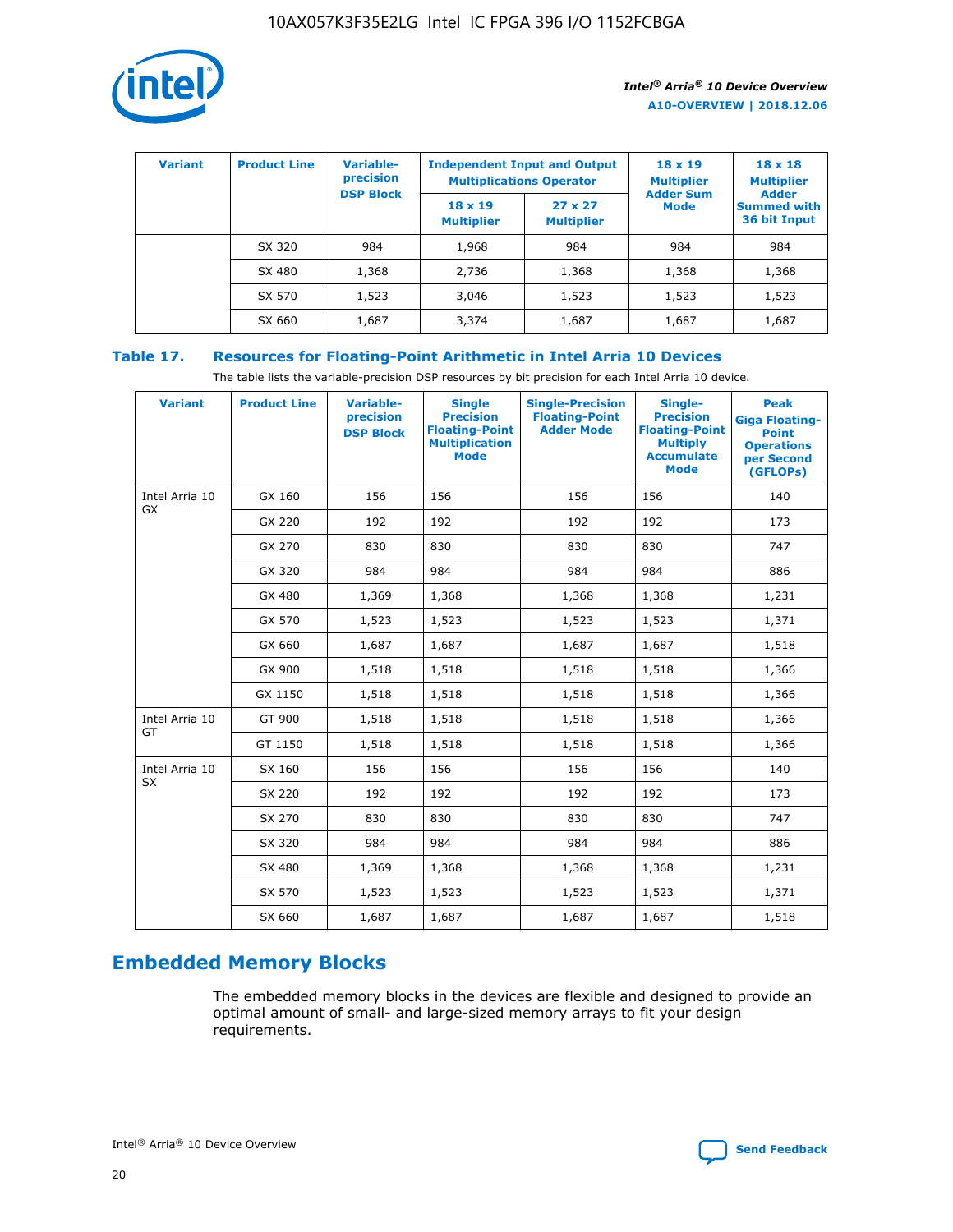

## **Types of Embedded Memory**

The Intel Arria 10 devices contain two types of memory blocks:

- 20 Kb M20K blocks—blocks of dedicated memory resources. The M20K blocks are ideal for larger memory arrays while still providing a large number of independent ports.
- 640 bit memory logic array blocks (MLABs)—enhanced memory blocks that are configured from dual-purpose logic array blocks (LABs). The MLABs are ideal for wide and shallow memory arrays. The MLABs are optimized for implementation of shift registers for digital signal processing (DSP) applications, wide and shallow FIFO buffers, and filter delay lines. Each MLAB is made up of ten adaptive logic modules (ALMs). In the Intel Arria 10 devices, you can configure these ALMs as ten 32 x 2 blocks, giving you one 32 x 20 simple dual-port SRAM block per MLAB.

## **Embedded Memory Capacity in Intel Arria 10 Devices**

|                   | <b>Product</b> |              | <b>M20K</b>         |              | <b>MLAB</b>         | <b>Total RAM Bit</b> |
|-------------------|----------------|--------------|---------------------|--------------|---------------------|----------------------|
| <b>Variant</b>    | Line           | <b>Block</b> | <b>RAM Bit (Kb)</b> | <b>Block</b> | <b>RAM Bit (Kb)</b> | (Kb)                 |
| Intel Arria 10 GX | GX 160         | 440          | 8,800               | 1,680        | 1,050               | 9,850                |
|                   | GX 220         | 587          | 11,740              | 2,703        | 1,690               | 13,430               |
|                   | GX 270         | 750          | 15,000              | 3,922        | 2,452               | 17,452               |
|                   | GX 320         | 891          | 17,820              | 4,363        | 2,727               | 20,547               |
|                   | GX 480         | 1,431        | 28,620              | 6,662        | 4,164               | 32,784               |
|                   | GX 570         | 1,800        | 36,000              | 8,153        | 5,096               | 41,096               |
|                   | GX 660         | 2,131        | 42,620              | 9,260        | 5,788               | 48,408               |
|                   | GX 900         | 2,423        | 48,460              | 15,017       | 9,386               | 57,846               |
|                   | GX 1150        | 2,713        | 54,260              | 20,774       | 12,984              | 67,244               |
| Intel Arria 10 GT | GT 900         | 2,423        | 48,460              | 15,017       | 9,386               | 57,846               |
|                   | GT 1150        | 2,713        | 54,260              | 20,774       | 12,984              | 67,244               |
| Intel Arria 10 SX | SX 160         | 440          | 8,800               | 1,680        | 1,050               | 9,850                |
|                   | SX 220         | 587          | 11,740              | 2,703        | 1,690               | 13,430               |
|                   | SX 270         | 750          | 15,000              | 3,922        | 2,452               | 17,452               |
|                   | SX 320         | 891          | 17,820              | 4,363        | 2,727               | 20,547               |
|                   | SX 480         | 1,431        | 28,620              | 6,662        | 4,164               | 32,784               |
|                   | SX 570         | 1,800        | 36,000              | 8,153        | 5,096               | 41,096               |
|                   | SX 660         | 2,131        | 42,620              | 9,260        | 5,788               | 48,408               |

#### **Table 18. Embedded Memory Capacity and Distribution in Intel Arria 10 Devices**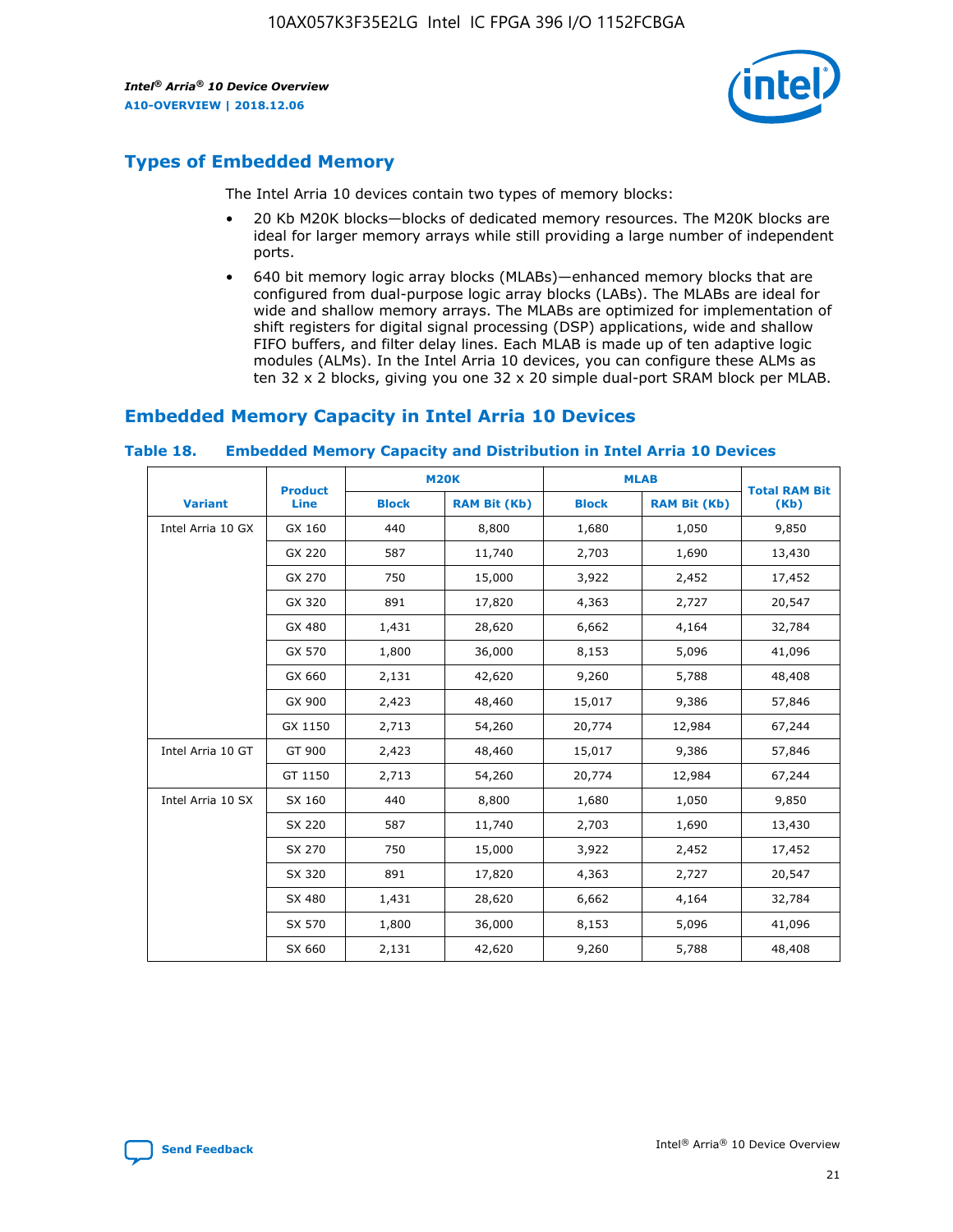

## **Embedded Memory Configurations for Single-port Mode**

#### **Table 19. Single-port Embedded Memory Configurations for Intel Arria 10 Devices**

This table lists the maximum configurations supported for single-port RAM and ROM modes.

| <b>Memory Block</b> | Depth (bits)           | <b>Programmable Width</b> |
|---------------------|------------------------|---------------------------|
| MLAB                | 32<br>x16, x18, or x20 |                           |
|                     | 64(10)                 | x8, x9, x10               |
| M20K                | 512                    | x40, x32                  |
|                     | 1K                     | x20, x16                  |
|                     | 2K                     | x10, x8                   |
|                     | 4K                     | x5, x4                    |
|                     | 8K                     | x2                        |
|                     | 16K                    | x1                        |

## **Clock Networks and PLL Clock Sources**

The clock network architecture is based on Intel's global, regional, and peripheral clock structure. This clock structure is supported by dedicated clock input pins, fractional clock synthesis PLLs, and integer I/O PLLs.

## **Clock Networks**

The Intel Arria 10 core clock networks are capable of up to 800 MHz fabric operation across the full industrial temperature range. For the external memory interface, the clock network supports the hard memory controller with speeds up to 2,400 Mbps in a quarter-rate transfer.

To reduce power consumption, the Intel Quartus Prime software identifies all unused sections of the clock network and powers them down.

## **Fractional Synthesis and I/O PLLs**

Intel Arria 10 devices contain up to 32 fractional synthesis PLLs and up to 16 I/O PLLs that are available for both specific and general purpose uses in the core:

- Fractional synthesis PLLs—located in the column adjacent to the transceiver blocks
- I/O PLLs—located in each bank of the 48 I/Os

## **Fractional Synthesis PLLs**

You can use the fractional synthesis PLLs to:

- Reduce the number of oscillators that are required on your board
- Reduce the number of clock pins that are used in the device by synthesizing multiple clock frequencies from a single reference clock source

<sup>(10)</sup> Supported through software emulation and consumes additional MLAB blocks.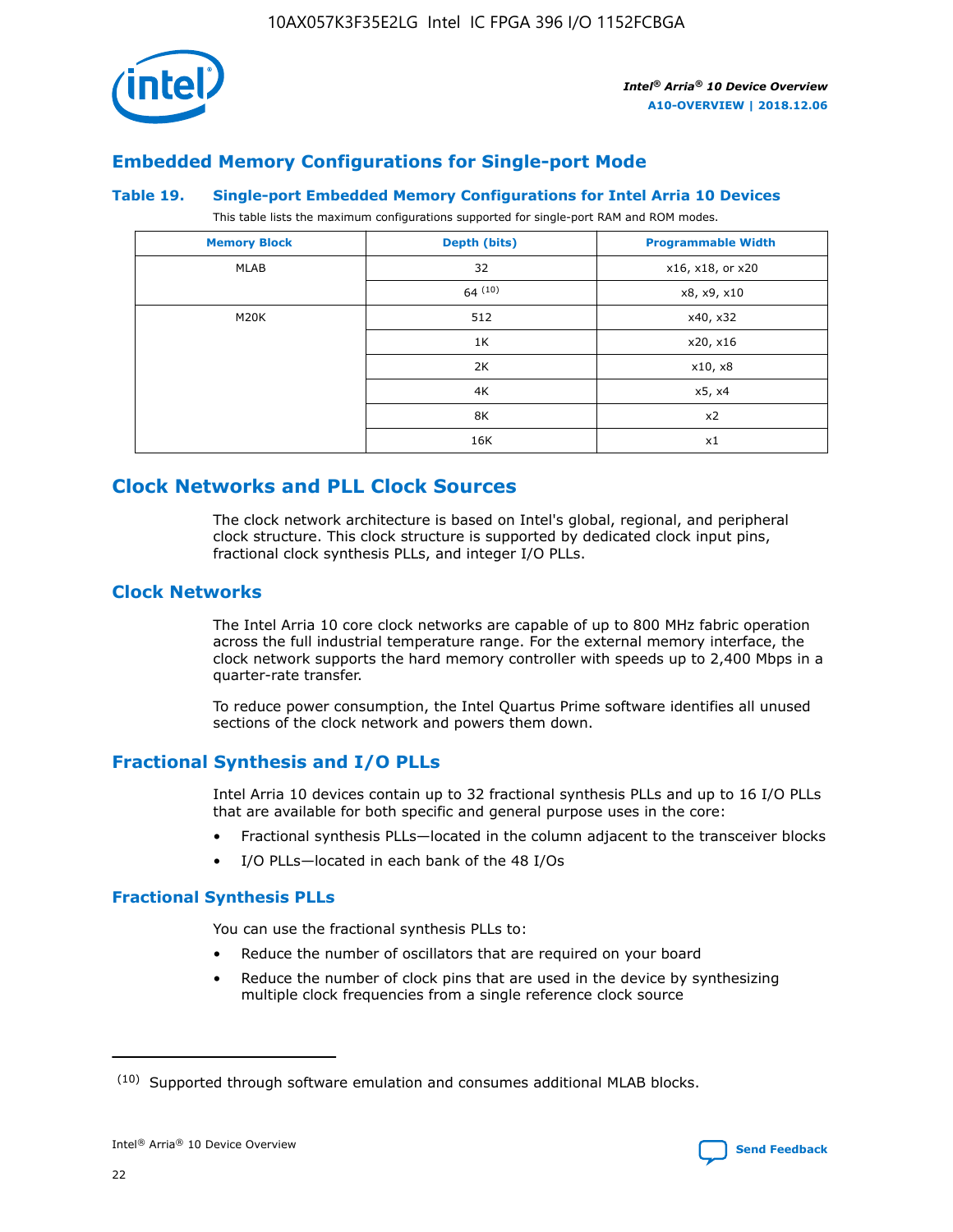

The fractional synthesis PLLs support the following features:

- Reference clock frequency synthesis for transceiver CMU and Advanced Transmit (ATX) PLLs
- Clock network delay compensation
- Zero-delay buffering
- Direct transmit clocking for transceivers
- Independently configurable into two modes:
	- Conventional integer mode equivalent to the general purpose PLL
	- Enhanced fractional mode with third order delta-sigma modulation
- PLL cascading

## **I/O PLLs**

The integer mode I/O PLLs are located in each bank of 48 I/Os. You can use the I/O PLLs to simplify the design of external memory and high-speed LVDS interfaces.

In each I/O bank, the I/O PLLs are adjacent to the hard memory controllers and LVDS SERDES. Because these PLLs are tightly coupled with the I/Os that need to use them, it makes it easier to close timing.

You can use the I/O PLLs for general purpose applications in the core such as clock network delay compensation and zero-delay buffering.

Intel Arria 10 devices support PLL-to-PLL cascading.

## **FPGA General Purpose I/O**

Intel Arria 10 devices offer highly configurable GPIOs. Each I/O bank contains 48 general purpose I/Os and a high-efficiency hard memory controller.

The following list describes the features of the GPIOs:

- Consist of 3 V I/Os for high-voltage application and LVDS I/Os for differential signaling
	- Up to two 3 V I/O banks, available in some devices, that support up to 3 V I/O standards
	- LVDS I/O banks that support up to 1.8 V I/O standards
- Support a wide range of single-ended and differential I/O interfaces
- LVDS speeds up to 1.6 Gbps
- Each LVDS pair of pins has differential input and output buffers, allowing you to configure the LVDS direction for each pair.
- Programmable bus hold and weak pull-up
- Programmable differential output voltage  $(V_{OD})$  and programmable pre-emphasis

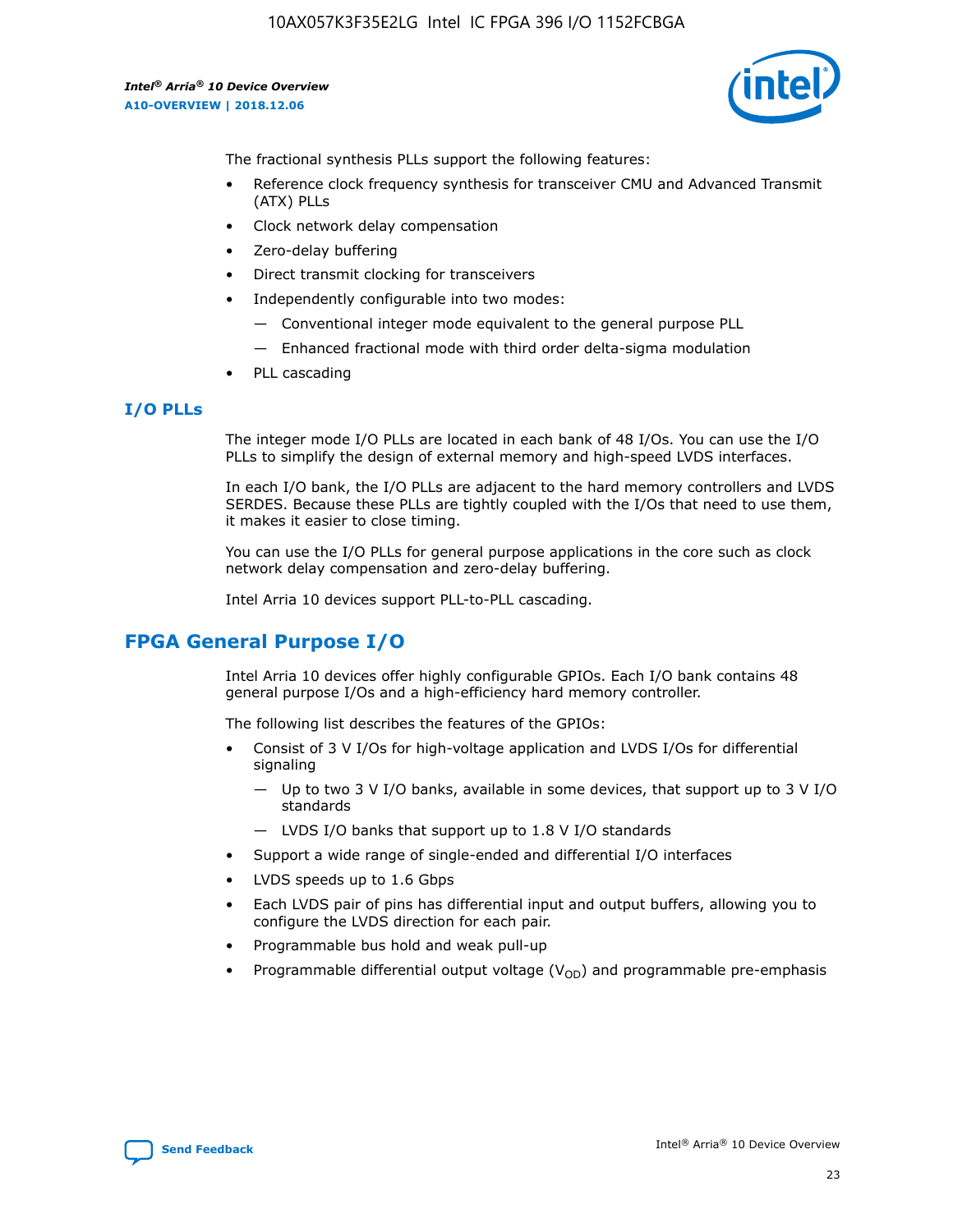

- Series (R<sub>S</sub>) and parallel (R<sub>T</sub>) on-chip termination (OCT) for all I/O banks with OCT calibration to limit the termination impedance variation
- On-chip dynamic termination that has the ability to swap between series and parallel termination, depending on whether there is read or write on a common bus for signal integrity
- Easy timing closure support using the hard read FIFO in the input register path, and delay-locked loop (DLL) delay chain with fine and coarse architecture

## **External Memory Interface**

Intel Arria 10 devices offer massive external memory bandwidth, with up to seven 32 bit DDR4 memory interfaces running at up to 2,400 Mbps. This bandwidth provides additional ease of design, lower power, and resource efficiencies of hardened highperformance memory controllers.

The memory interface within Intel Arria 10 FPGAs and SoCs delivers the highest performance and ease of use. You can configure up to a maximum width of 144 bits when using the hard or soft memory controllers. If required, you can bypass the hard memory controller and use a soft controller implemented in the user logic.

Each I/O contains a hardened DDR read/write path (PHY) capable of performing key memory interface functionality such as read/write leveling, FIFO buffering to lower latency and improve margin, timing calibration, and on-chip termination.

The timing calibration is aided by the inclusion of hard microcontrollers based on Intel's Nios® II technology, specifically tailored to control the calibration of multiple memory interfaces. This calibration allows the Intel Arria 10 device to compensate for any changes in process, voltage, or temperature either within the Intel Arria 10 device itself, or within the external memory device. The advanced calibration algorithms ensure maximum bandwidth and robust timing margin across all operating conditions.

In addition to parallel memory interfaces, Intel Arria 10 devices support serial memory technologies such as the Hybrid Memory Cube (HMC). The HMC is supported by the Intel Arria 10 high-speed serial transceivers which connect up to four HMC links, with each link running at data rates up to 15 Gbps.

## **Related Information**

#### [External Memory Interface Spec Estimator](http://www.altera.com/technology/memory/estimator/mem-emif-index.html)

Provides a parametric tool that allows you to find and compare the performance of the supported external memory interfaces in IntelFPGAs.

## **Memory Standards Supported by Intel Arria 10 Devices**

The I/Os are designed to provide high performance support for existing and emerging external memory standards.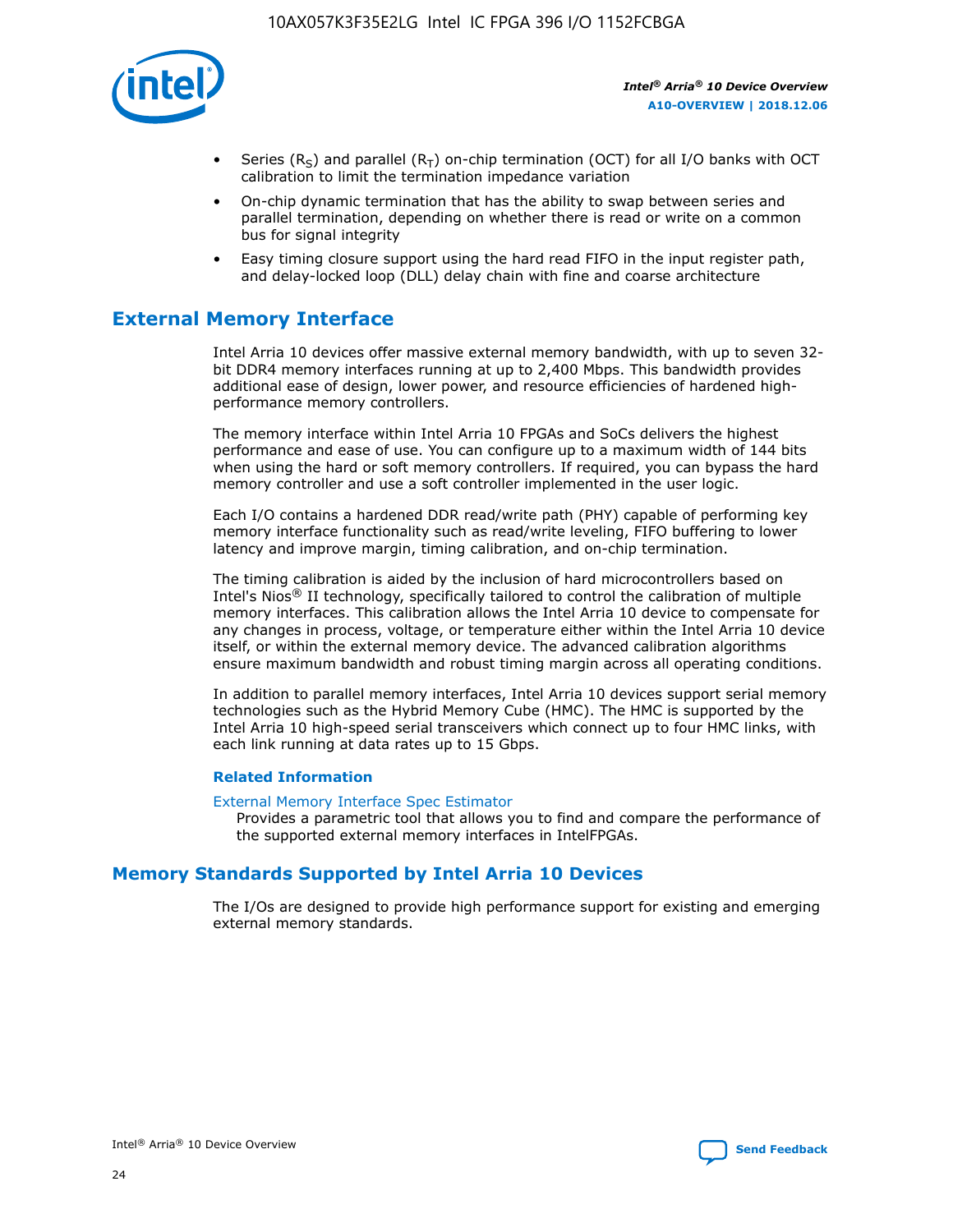

#### **Table 20. Memory Standards Supported by the Hard Memory Controller**

This table lists the overall capability of the hard memory controller. For specific details, refer to the External Memory Interface Spec Estimator and Intel Arria 10 Device Datasheet.

| <b>Memory Standard</b> | <b>Rate Support</b> | <b>Ping Pong PHY Support</b> | <b>Maximum Frequency</b><br>(MHz) |
|------------------------|---------------------|------------------------------|-----------------------------------|
| <b>DDR4 SDRAM</b>      | Quarter rate        | Yes                          | 1,067                             |
|                        |                     |                              | 1,200                             |
| DDR3 SDRAM             | Half rate           | Yes                          | 533                               |
|                        |                     |                              | 667                               |
|                        | Quarter rate        | Yes                          | 1,067                             |
|                        |                     |                              | 1,067                             |
| <b>DDR3L SDRAM</b>     | Half rate           | Yes                          | 533                               |
|                        |                     |                              | 667                               |
|                        | Quarter rate        | Yes                          | 933                               |
|                        |                     |                              | 933                               |
| LPDDR3 SDRAM           | Half rate           |                              | 533                               |
|                        | Quarter rate        |                              | 800                               |

## **Table 21. Memory Standards Supported by the Soft Memory Controller**

| <b>Memory Standard</b>      | <b>Rate Support</b> | <b>Maximum Frequency</b><br>(MHz) |
|-----------------------------|---------------------|-----------------------------------|
| <b>RLDRAM 3 (11)</b>        | Quarter rate        | 1,200                             |
| ODR IV SRAM <sup>(11)</sup> | Quarter rate        | 1,067                             |
| <b>ODR II SRAM</b>          | Full rate           | 333                               |
|                             | Half rate           | 633                               |
| <b>ODR II+ SRAM</b>         | Full rate           | 333                               |
|                             | Half rate           | 633                               |
| <b>ODR II+ Xtreme SRAM</b>  | Full rate           | 333                               |
|                             | Half rate           | 633                               |

#### **Table 22. Memory Standards Supported by the HPS Hard Memory Controller**

The hard processor system (HPS) is available in Intel Arria 10 SoC devices only.

| <b>Memory Standard</b> | <b>Rate Support</b> | <b>Maximum Frequency</b><br>(MHz) |
|------------------------|---------------------|-----------------------------------|
| <b>DDR4 SDRAM</b>      | Half rate           | 1,200                             |
| <b>DDR3 SDRAM</b>      | Half rate           | 1,067                             |
| <b>DDR3L SDRAM</b>     | Half rate           | 933                               |

<sup>(11)</sup> Intel Arria 10 devices support this external memory interface using hard PHY with soft memory controller.

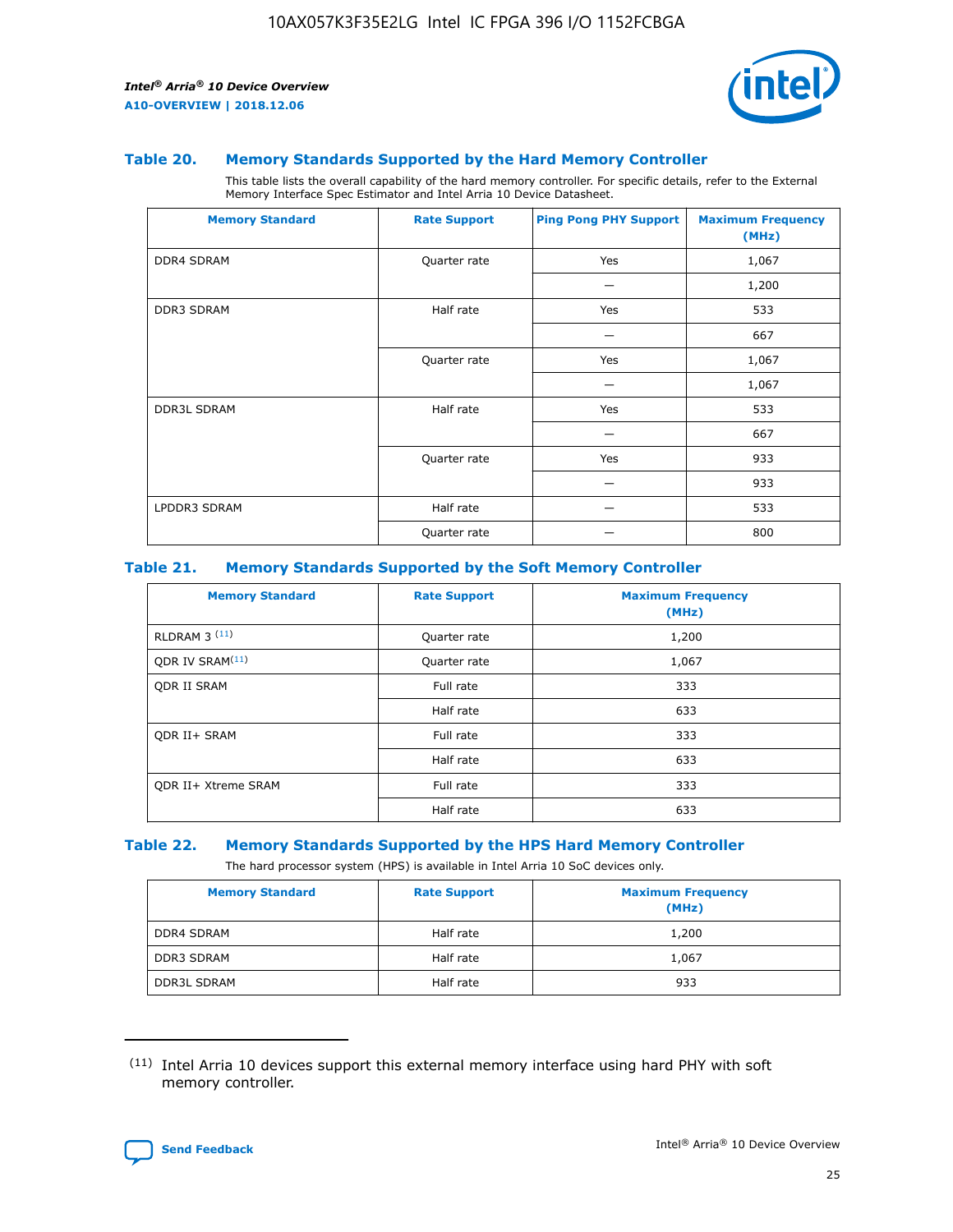

## **Related Information**

#### [Intel Arria 10 Device Datasheet](https://www.intel.com/content/www/us/en/programmable/documentation/mcn1413182292568.html#mcn1413182153340)

Lists the memory interface performance according to memory interface standards, rank or chip select configurations, and Intel Arria 10 device speed grades.

## **PCIe Gen1, Gen2, and Gen3 Hard IP**

Intel Arria 10 devices contain PCIe hard IP that is designed for performance and ease-of-use:

- Includes all layers of the PCIe stack—transaction, data link and physical layers.
- Supports PCIe Gen3, Gen2, and Gen1 Endpoint and Root Port in x1, x2, x4, or x8 lane configuration.
- Operates independently from the core logic—optional configuration via protocol (CvP) allows the PCIe link to power up and complete link training in less than 100 ms while the Intel Arria 10 device completes loading the programming file for the rest of the FPGA.
- Provides added functionality that makes it easier to support emerging features such as Single Root I/O Virtualization (SR-IOV) and optional protocol extensions.
- Provides improved end-to-end datapath protection using ECC.
- Supports FPGA configuration via protocol (CvP) using PCIe at Gen3, Gen2, or Gen1 speed.

#### **Related Information**

PCS Features on page 30

## **Enhanced PCS Hard IP for Interlaken and 10 Gbps Ethernet**

## **Interlaken Support**

The Intel Arria 10 enhanced PCS hard IP provides integrated Interlaken PCS supporting rates up to 25.8 Gbps per lane.

The Interlaken PCS is based on the proven functionality of the PCS developed for Intel's previous generation FPGAs, which demonstrated interoperability with Interlaken ASSP vendors and third-party IP suppliers. The Interlaken PCS is present in every transceiver channel in Intel Arria 10 devices.

## **Related Information**

PCS Features on page 30

## **10 Gbps Ethernet Support**

The Intel Arria 10 enhanced PCS hard IP supports 10GBASE-R PCS compliant with IEEE 802.3 10 Gbps Ethernet (10GbE). The integrated hard IP support for 10GbE and the 10 Gbps transceivers save external PHY cost, board space, and system power.

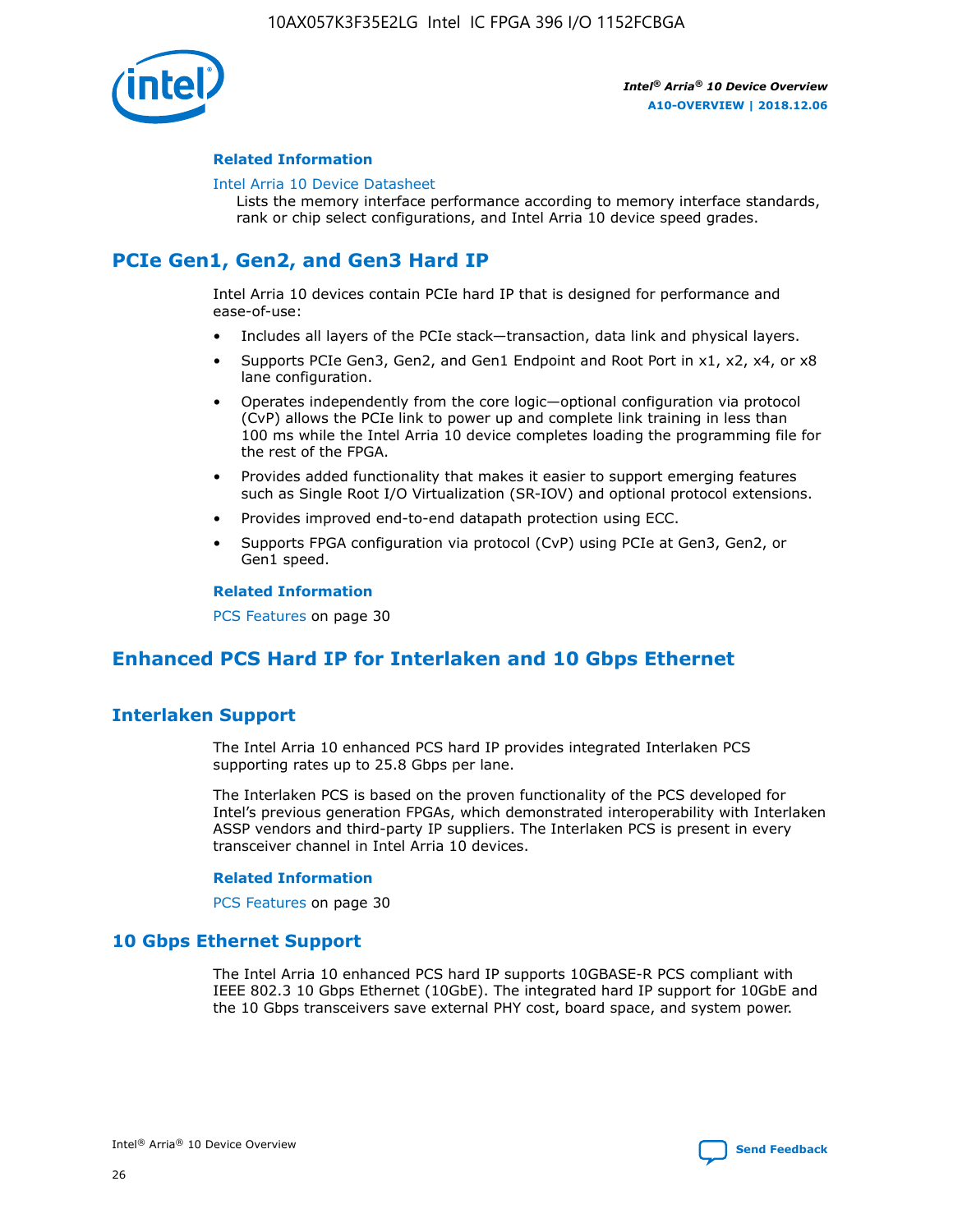

The scalable hard IP supports multiple independent 10GbE ports while using a single PLL for all the 10GBASE-R PCS instantiations, which saves on core logic resources and clock networks:

- Simplifies multiport 10GbE systems compared to XAUI interfaces that require an external XAUI-to-10G PHY.
- Incorporates Electronic Dispersion Compensation (EDC), which enables direct connection to standard 10 Gbps XFP and SFP+ pluggable optical modules.
- Supports backplane Ethernet applications and includes a hard 10GBASE-KR Forward Error Correction (FEC) circuit that you can use for 10 Gbps and 40 Gbps applications.

The 10 Gbps Ethernet PCS hard IP and 10GBASE-KR FEC are present in every transceiver channel.

## **Related Information**

PCS Features on page 30

## **Low Power Serial Transceivers**

Intel Arria 10 FPGAs and SoCs include lowest power transceivers that deliver high bandwidth, throughput and low latency.

Intel Arria 10 devices deliver the industry's lowest power consumption per transceiver channel:

- 12.5 Gbps transceivers at as low as 242 mW
- 10 Gbps transceivers at as low as 168 mW
- 6 Gbps transceivers at as low as 117 mW

Intel Arria 10 transceivers support various data rates according to application:

- Chip-to-chip and chip-to-module applications—from 1 Gbps up to 25.8 Gbps
- Long reach and backplane applications—from 1 Gbps up to 12.5 with advanced adaptive equalization
- Critical power sensitive applications—from 1 Gbps up to 11.3 Gbps using lower power modes

The combination of 20 nm process technology and architectural advances provide the following benefits:

- Significant reduction in die area and power consumption
- Increase of up to two times in transceiver I/O density compared to previous generation devices while maintaining optimal signal integrity
- Up to 72 total transceiver channels—you can configure up to 6 of these channels to run as fast as 25.8 Gbps
- All channels feature continuous data rate support up to the maximum rated speed

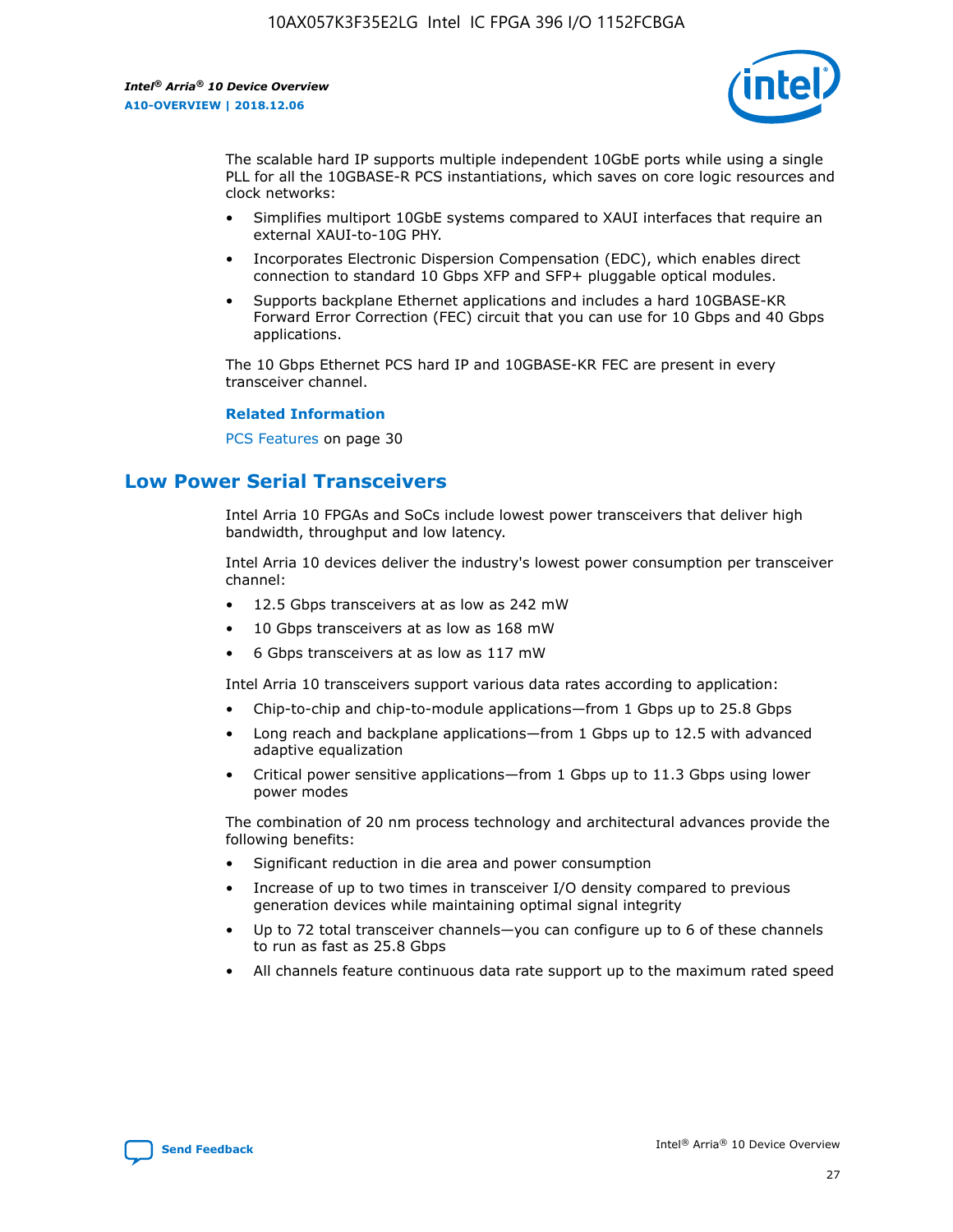



## **Figure 6. Intel Arria 10 Transceiver Block Architecture**

## **Transceiver Channels**

All transceiver channels feature a dedicated Physical Medium Attachment (PMA) and a hardened Physical Coding Sublayer (PCS).

- The PMA provides primary interfacing capabilities to physical channels.
- The PCS typically handles encoding/decoding, word alignment, and other preprocessing functions before transferring data to the FPGA core fabric.

A transceiver channel consists of a PMA and a PCS block. Most transceiver banks have 6 channels. There are some transceiver banks that contain only 3 channels.

A wide variety of bonded and non-bonded data rate configurations is possible using a highly configurable clock distribution network. Up to 80 independent transceiver data rates can be configured.

The following figures are graphical representations of top views of the silicon die, which correspond to reverse views for flip chip packages. Different Intel Arria 10 devices may have different floorplans than the ones shown in the figures.

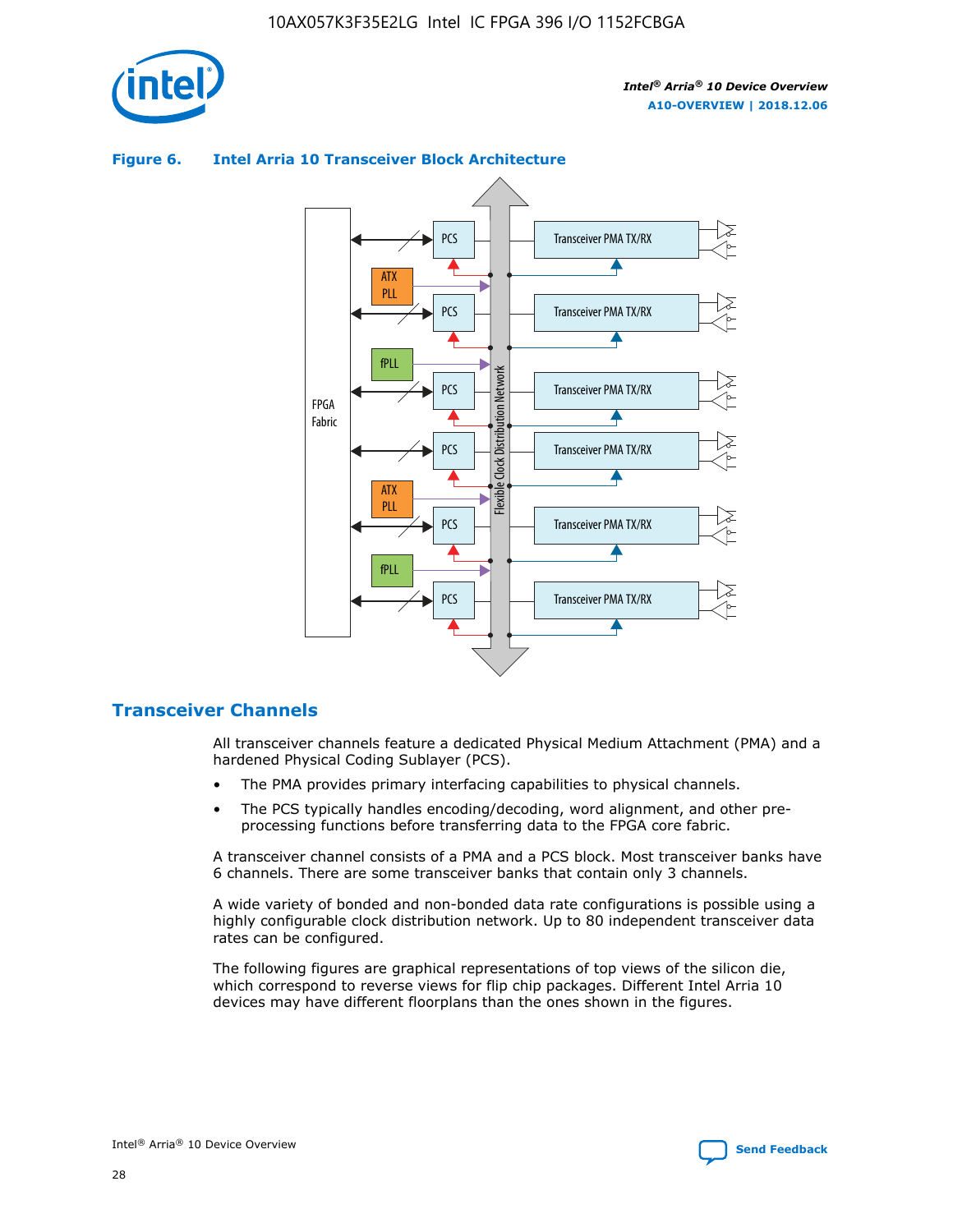

## **Figure 7. Device Chip Overview for Intel Arria 10 GX and GT Devices**





## **PMA Features**

Intel Arria 10 transceivers provide exceptional signal integrity at data rates up to 25.8 Gbps. Clocking options include ultra-low jitter ATX PLLs (LC tank based), clock multiplier unit (CMU) PLLs, and fractional PLLs.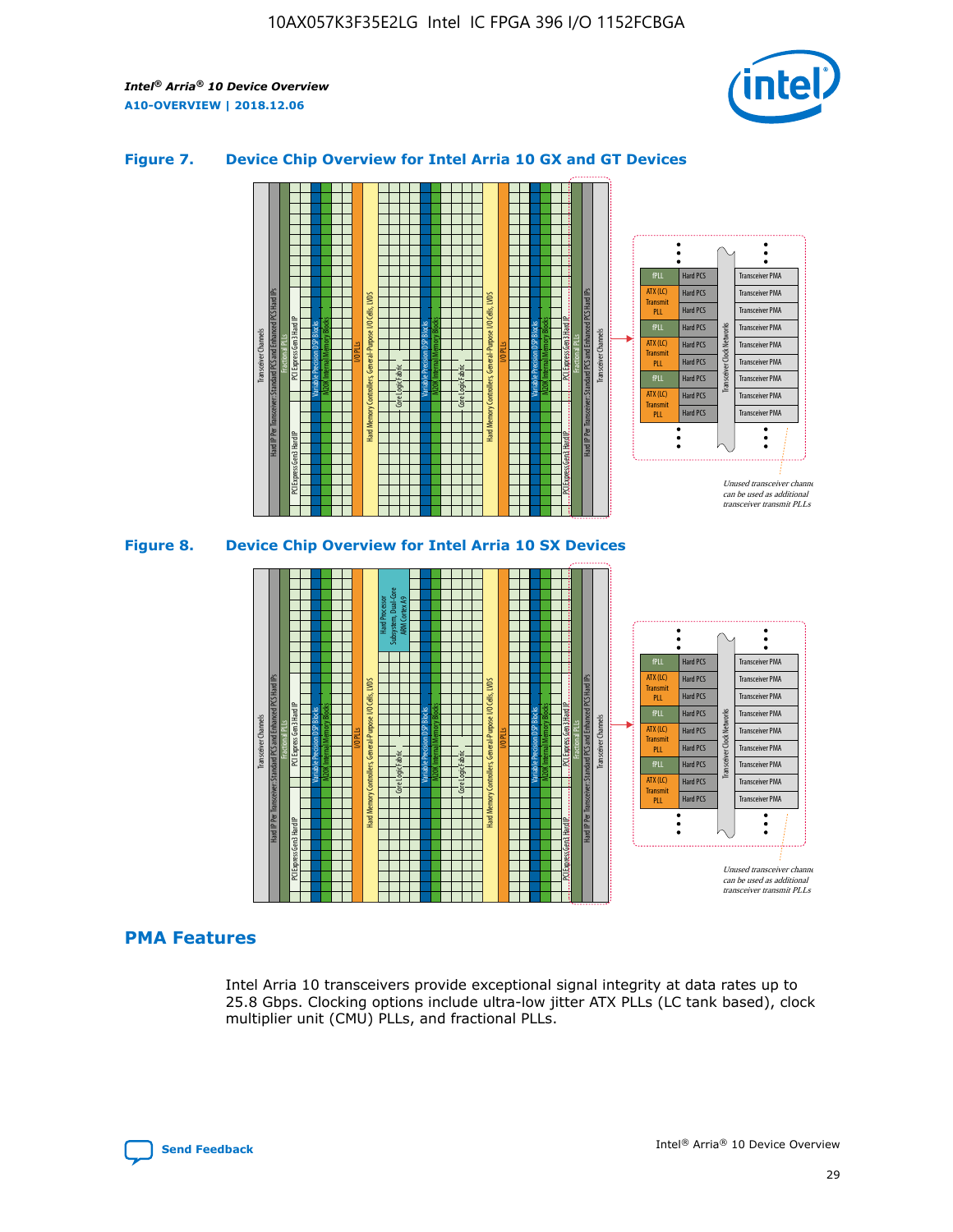

Each transceiver channel contains a channel PLL that can be used as the CMU PLL or clock data recovery (CDR) PLL. In CDR mode, the channel PLL recovers the receiver clock and data in the transceiver channel. Up to 80 independent data rates can be configured on a single Intel Arria 10 device.

## **Table 23. PMA Features of the Transceivers in Intel Arria 10 Devices**

| <b>Feature</b>                                             | <b>Capability</b>                                                                                                                                                                                                             |
|------------------------------------------------------------|-------------------------------------------------------------------------------------------------------------------------------------------------------------------------------------------------------------------------------|
| Chip-to-Chip Data Rates                                    | 1 Gbps to 17.4 Gbps (Intel Arria 10 GX devices)<br>1 Gbps to 25.8 Gbps (Intel Arria 10 GT devices)                                                                                                                            |
| Backplane Support                                          | Drive backplanes at data rates up to 12.5 Gbps                                                                                                                                                                                |
| <b>Optical Module Support</b>                              | SFP+/SFP, XFP, CXP, QSFP/QSFP28, CFP/CFP2/CFP4                                                                                                                                                                                |
| Cable Driving Support                                      | SFP+ Direct Attach, PCI Express over cable, eSATA                                                                                                                                                                             |
| Transmit Pre-Emphasis                                      | 4-tap transmit pre-emphasis and de-emphasis to compensate for system channel loss                                                                                                                                             |
| Continuous Time Linear<br>Equalizer (CTLE)                 | Dual mode, high-gain, and high-data rate, linear receive equalization to compensate for<br>system channel loss                                                                                                                |
| Decision Feedback Equalizer<br>(DFE)                       | 7-fixed and 4-floating tap DFE to equalize backplane channel loss in the presence of<br>crosstalk and noisy environments                                                                                                      |
| Variable Gain Amplifier                                    | Optimizes the signal amplitude prior to the CDR sampling and operates in fixed and<br>adaptive modes                                                                                                                          |
| Altera Digital Adaptive<br>Parametric Tuning (ADAPT)       | Fully digital adaptation engine to automatically adjust all link equalization parameters-<br>including CTLE, DFE, and variable gain amplifier blocks—that provide optimal link margin<br>without intervention from user logic |
| Precision Signal Integrity<br>Calibration Engine (PreSICE) | Hardened calibration controller to quickly calibrate all transceiver control parameters on<br>power-up, which provides the optimal signal integrity and jitter performance                                                    |
| Advanced Transmit (ATX)<br>PLL                             | Low jitter ATX (LC tank based) PLLs with continuous tuning range to cover a wide range of<br>standard and proprietary protocols                                                                                               |
| <b>Fractional PLLs</b>                                     | On-chip fractional frequency synthesizers to replace on-board crystal oscillators and reduce<br>system cost                                                                                                                   |
| Digitally Assisted Analog<br><b>CDR</b>                    | Superior jitter tolerance with fast lock time                                                                                                                                                                                 |
| <b>Dynamic Partial</b><br>Reconfiguration                  | Allows independent control of the Avalon memory-mapped interface of each transceiver<br>channel for the highest transceiver flexibility                                                                                       |
| Multiple PCS-PMA and PCS-<br>PLD interface widths          | 8-, 10-, 16-, 20-, 32-, 40-, or 64-bit interface widths for flexibility of deserialization width,<br>encoding, and reduced latency                                                                                            |

## **PCS Features**

This table summarizes the Intel Arria 10 transceiver PCS features. You can use the transceiver PCS to support a wide range of protocols ranging from 1 Gbps to 25.8 Gbps.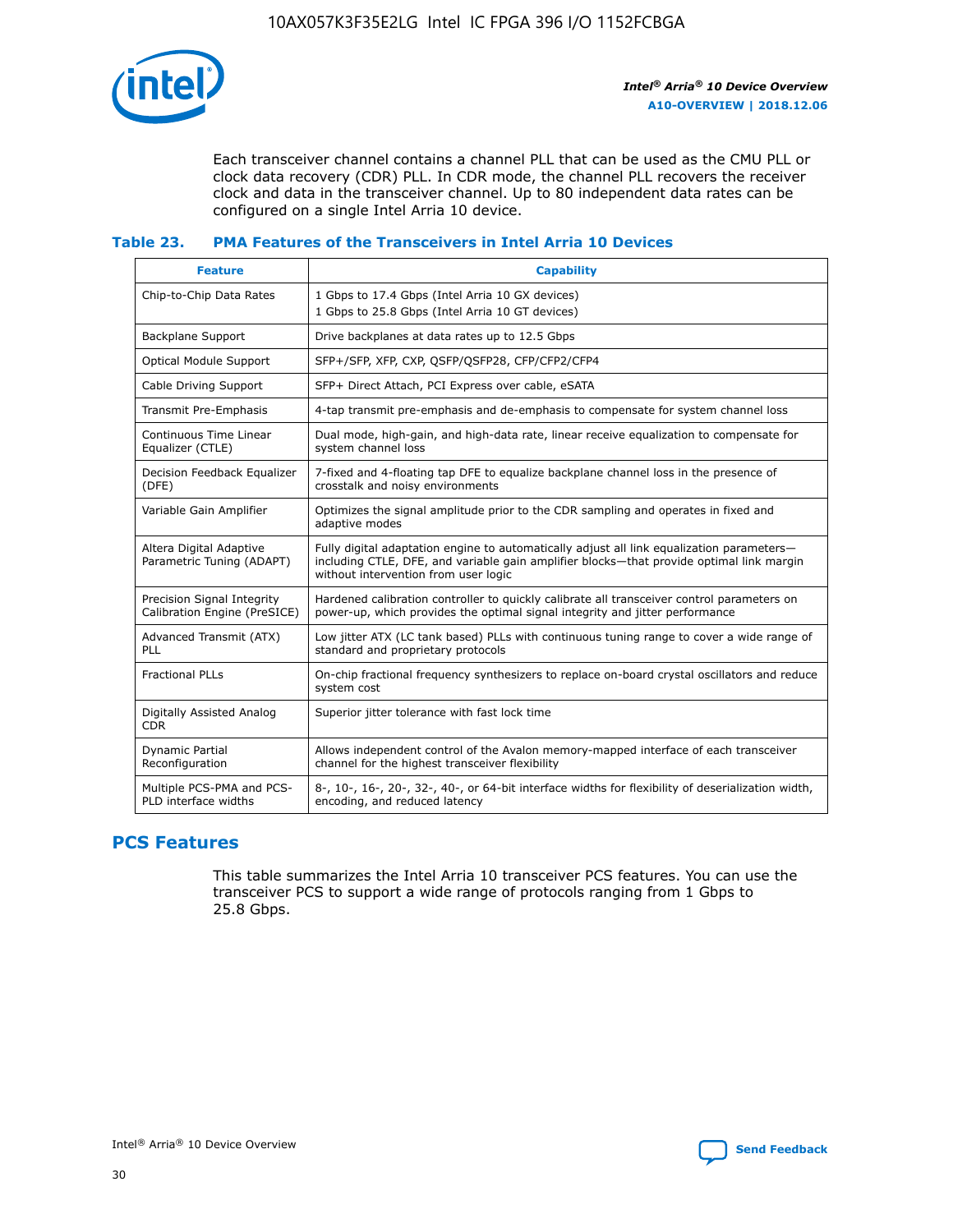

| <b>PCS</b>    | <b>Description</b>                                                                                                                                                                                                                                                                                                                                                                                             |
|---------------|----------------------------------------------------------------------------------------------------------------------------------------------------------------------------------------------------------------------------------------------------------------------------------------------------------------------------------------------------------------------------------------------------------------|
| Standard PCS  | Operates at a data rate up to 12 Gbps<br>Supports protocols such as PCI-Express, CPRI 4.2+, GigE, IEEE 1588 in Hard PCS<br>Implements other protocols using Basic/Custom (Standard PCS) transceiver<br>configuration rules.                                                                                                                                                                                    |
| Enhanced PCS  | Performs functions common to most serial data industry standards, such as word<br>alignment, encoding/decoding, and framing, before data is sent or received off-chip<br>through the PMA<br>• Handles data transfer to and from the FPGA fabric<br>Handles data transfer internally to and from the PMA<br>Provides frequency compensation<br>Performs channel bonding for multi-channel low skew applications |
| PCIe Gen3 PCS | Supports the seamless switching of Data and Clock between the Gen1, Gen2, and Gen3<br>data rates<br>Provides support for PIPE 3.0 features<br>Supports the PIPE interface with the Hard IP enabled, as well as with the Hard IP<br>bypassed                                                                                                                                                                    |

#### **Related Information**

- PCIe Gen1, Gen2, and Gen3 Hard IP on page 26
- Interlaken Support on page 26
- 10 Gbps Ethernet Support on page 26

## **PCS Protocol Support**

This table lists some of the protocols supported by the Intel Arria 10 transceiver PCS. For more information about the blocks in the transmitter and receiver data paths, refer to the related information.

| <b>Protocol</b>                                 | <b>Data Rate</b><br>(Gbps) | <b>Transceiver IP</b>       | <b>PCS Support</b>                      |
|-------------------------------------------------|----------------------------|-----------------------------|-----------------------------------------|
| PCIe Gen3 x1, x2, x4, x8                        | 8.0                        | Native PHY (PIPE)           | Standard PCS and PCIe<br>Gen3 PCS       |
| PCIe Gen2 x1, x2, x4, x8                        | 5.0                        | Native PHY (PIPE)           | <b>Standard PCS</b>                     |
| PCIe Gen1 x1, x2, x4, x8                        | 2.5                        | Native PHY (PIPE)           | Standard PCS                            |
| 1000BASE-X Gigabit Ethernet                     | 1.25                       | Native PHY                  | <b>Standard PCS</b>                     |
| 1000BASE-X Gigabit Ethernet with<br>IEEE 1588v2 | 1.25                       | Native PHY                  | Standard PCS                            |
| 10GBASE-R                                       | 10.3125                    | Native PHY                  | <b>Enhanced PCS</b>                     |
| 10GBASE-R with IEEE 1588v2                      | 10.3125                    | Native PHY                  | <b>Enhanced PCS</b>                     |
| 10GBASE-R with KR FEC                           | 10.3125                    | Native PHY                  | <b>Enhanced PCS</b>                     |
| 10GBASE-KR and 1000BASE-X                       | 10.3125                    | 1G/10GbE and 10GBASE-KR PHY | Standard PCS and<br><b>Enhanced PCS</b> |
| Interlaken (CEI-6G/11G)                         | 3.125 to 17.4              | Native PHY                  | <b>Enhanced PCS</b>                     |
| SFI-S/SFI-5.2                                   | 11.2                       | Native PHY                  | <b>Enhanced PCS</b>                     |
| $10G$ SDI                                       | 10.692                     | Native PHY                  | <b>Enhanced PCS</b>                     |
|                                                 |                            |                             | continued                               |

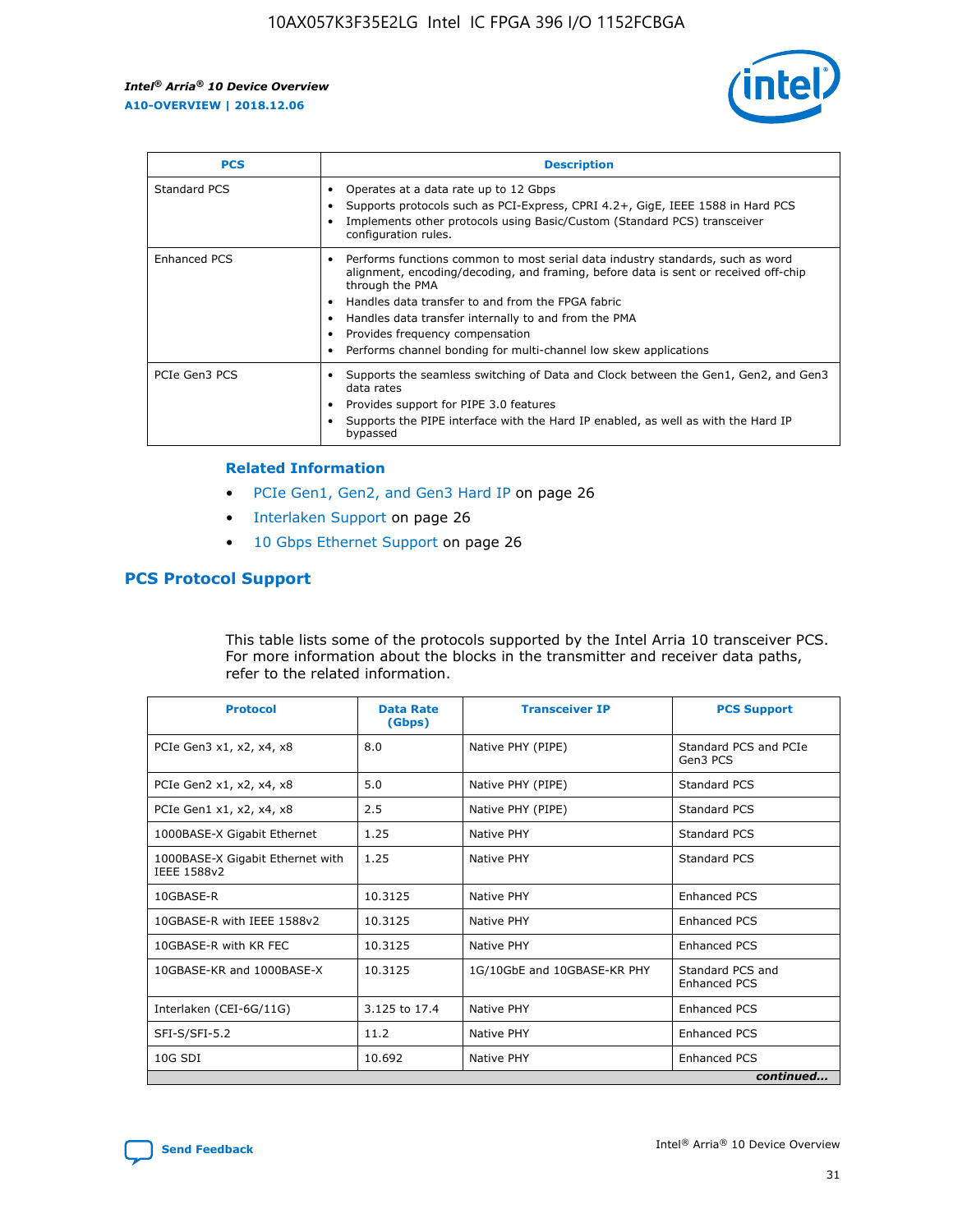

| <b>Protocol</b>      | <b>Data Rate</b><br>(Gbps) | <b>Transceiver IP</b> | <b>PCS Support</b> |
|----------------------|----------------------------|-----------------------|--------------------|
| CPRI 6.0 (64B/66B)   | 0.6144 to<br>10.1376       | Native PHY            | Enhanced PCS       |
| CPRI 4.2 (8B/10B)    | 0.6144 to<br>9.8304        | Native PHY            | Standard PCS       |
| OBSAI RP3 v4.2       | 0.6144 to 6.144            | Native PHY            | Standard PCS       |
| SD-SDI/HD-SDI/3G-SDI | $0.143(12)$ to<br>2.97     | Native PHY            | Standard PCS       |

## **Related Information**

#### [Intel Arria 10 Transceiver PHY User Guide](https://www.intel.com/content/www/us/en/programmable/documentation/nik1398707230472.html#nik1398707091164)

Provides more information about the supported transceiver protocols and PHY IP, the PMA architecture, and the standard, enhanced, and PCIe Gen3 PCS architecture.

## **SoC with Hard Processor System**

Each SoC device combines an FPGA fabric and a hard processor system (HPS) in a single device. This combination delivers the flexibility of programmable logic with the power and cost savings of hard IP in these ways:

- Reduces board space, system power, and bill of materials cost by eliminating a discrete embedded processor
- Allows you to differentiate the end product in both hardware and software, and to support virtually any interface standard
- Extends the product life and revenue through in-field hardware and software updates

 $(12)$  The 0.143 Gbps data rate is supported using oversampling of user logic that you must implement in the FPGA fabric.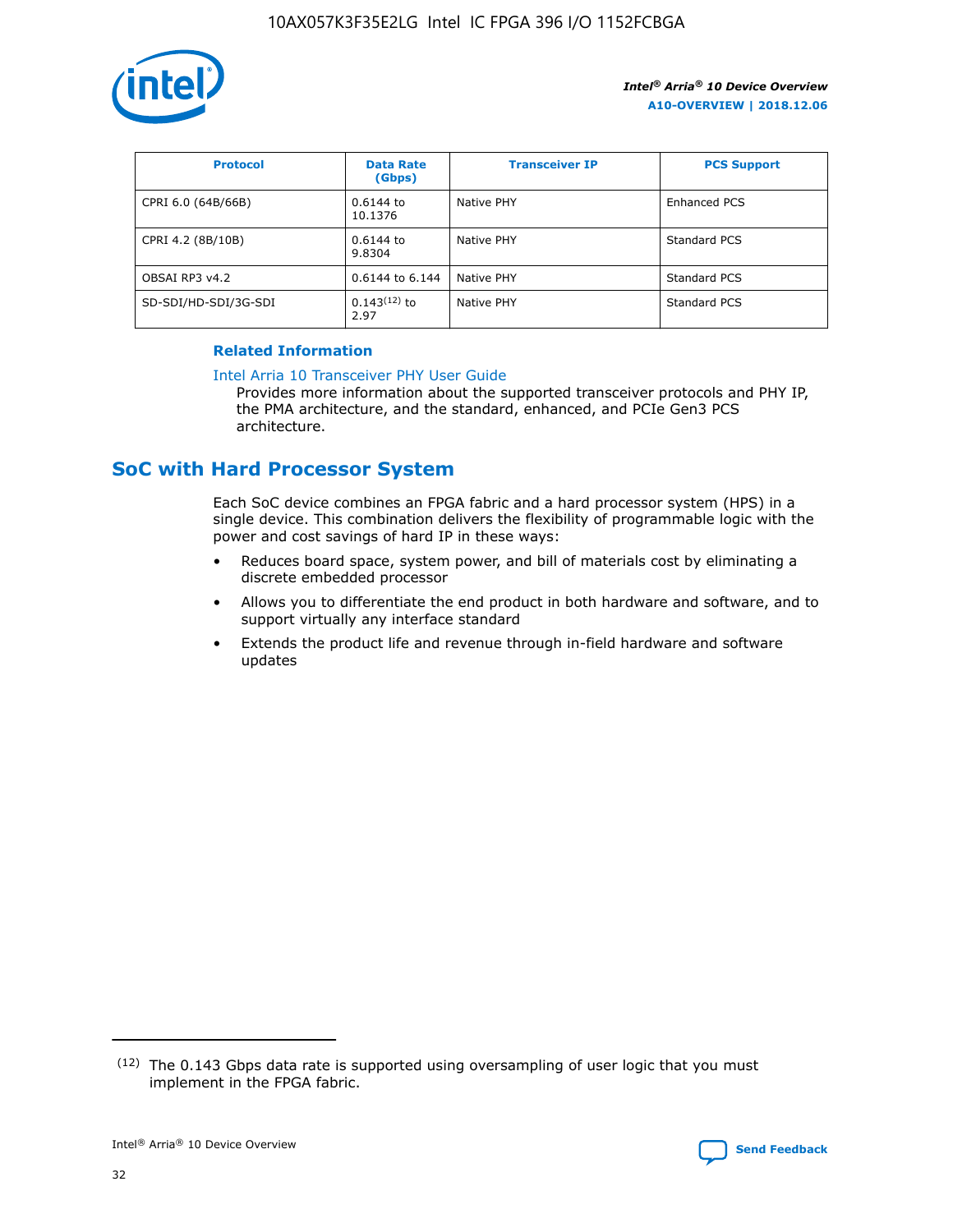

#### **Figure 9. HPS Block Diagram**

This figure shows a block diagram of the HPS with the dual ARM Cortex-A9 MPCore processor.



## **Key Advantages of 20-nm HPS**

The 20-nm HPS strikes a balance between enabling maximum software compatibility with 28-nm SoCs while still improving upon the 28-nm HPS architecture. These improvements address the requirements of the next generation target markets such as wireless and wireline communications, compute and storage equipment, broadcast and military in terms of performance, memory bandwidth, connectivity via backplane and security.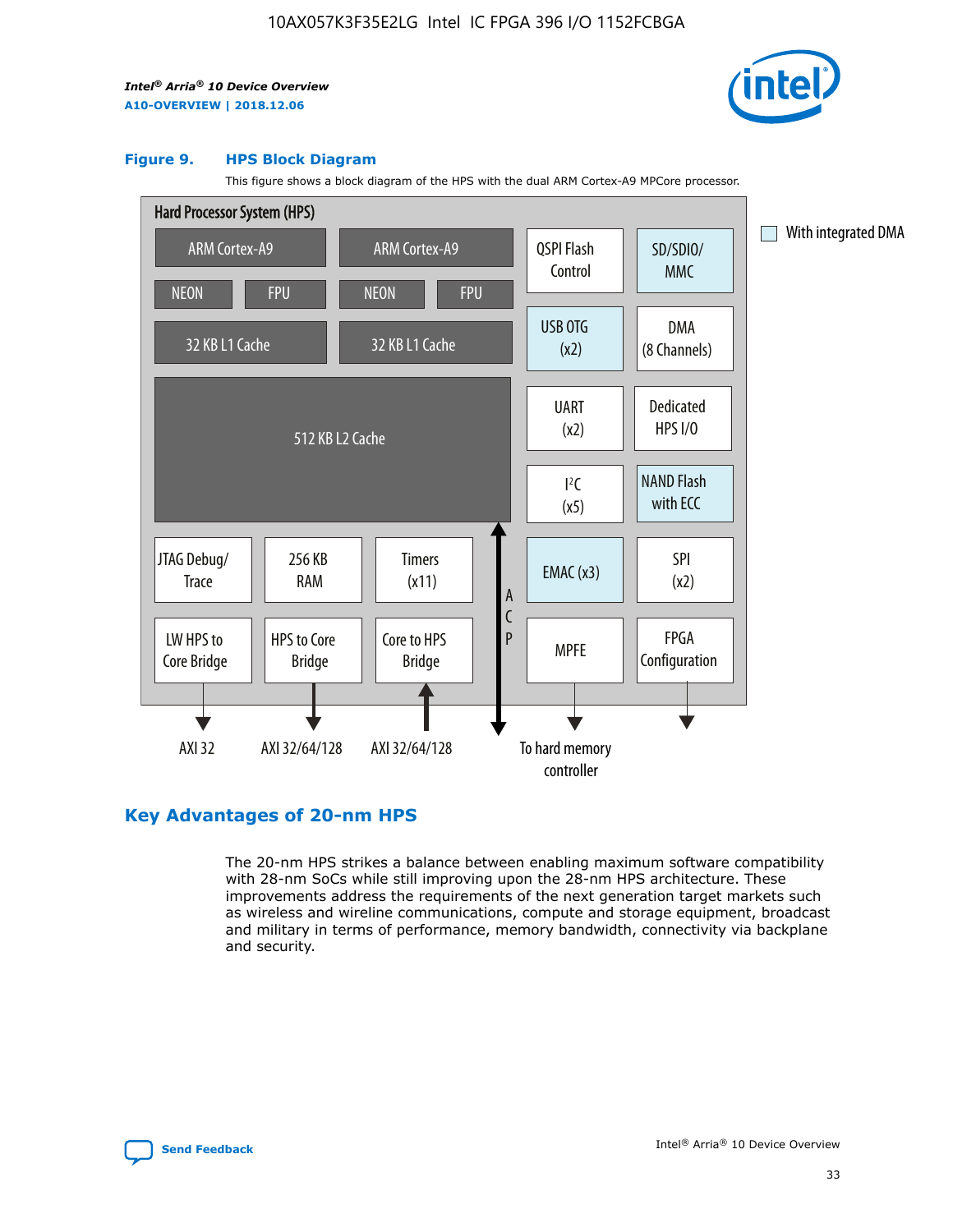

## **Table 24. Improvements in 20 nm HPS**

This table lists the key improvements of the 20 nm HPS compared to the 28 nm HPS.

| Advantages/<br><b>Improvements</b>                          | <b>Description</b>                                                                                                                                                                                                                                                                                                                                                                                                                                                                                                                                                                                                                                                                                                                                                                                                                                                                                                      |
|-------------------------------------------------------------|-------------------------------------------------------------------------------------------------------------------------------------------------------------------------------------------------------------------------------------------------------------------------------------------------------------------------------------------------------------------------------------------------------------------------------------------------------------------------------------------------------------------------------------------------------------------------------------------------------------------------------------------------------------------------------------------------------------------------------------------------------------------------------------------------------------------------------------------------------------------------------------------------------------------------|
| Increased performance and<br>overdrive capability           | While the nominal processor frequency is 1.2 GHz, the 20 nm HPS offers an "overdrive"<br>feature which enables a higher processor operating frequency. This requires a higher supply<br>voltage value that is unique to the HPS and may require a separate regulator.                                                                                                                                                                                                                                                                                                                                                                                                                                                                                                                                                                                                                                                   |
| Increased processor memory<br>bandwidth and DDR4<br>support | Up to 64-bit DDR4 memory at 2,400 Mbps support is available for the processor. The hard<br>memory controller for the HPS comprises a multi-port front end that manages connections<br>to a single port memory controller. The multi-port front end allows logic core and the HPS<br>to share ports and thereby the available bandwidth of the memory controller.                                                                                                                                                                                                                                                                                                                                                                                                                                                                                                                                                        |
| Flexible I/O sharing                                        | An advanced I/O pin muxing scheme allows improved sharing of I/O between the HPS and<br>the core logic. The following types of I/O are available for SoC:<br>17 dedicated I/Os-physically located inside the HPS block and are not accessible to<br>logic within the core. The 17 dedicated I/Os are used for HPS clock, resets, and<br>interfacing with boot devices, QSPI, and SD/MMC.<br>48 direct shared I/O-located closest to the HPS block and are ideal for high speed HPS<br>peripherals such as EMAC, USB, and others. There is one bank of 48 I/Os that supports<br>direct sharing where the 48 I/Os can be shared 12 I/Os at a time.<br>Standard (shared) I/O—all standard I/Os can be shared by the HPS peripherals and any<br>logic within the core. For designs where more than 48 I/Os are required to fully use all<br>the peripherals in the HPS, these I/Os can be connected through the core logic. |
| <b>EMAC</b> core                                            | Three EMAC cores are available in the HPS. The EMAC cores enable an application to<br>support two redundant Ethernet connections; for example, backplane, or two EMAC cores<br>for managing IEEE 1588 time stamp information while allowing a third EMAC core for debug<br>and configuration. All three EMACs can potentially share the same time stamps, simplifying<br>the 1588 time stamping implementation. A new serial time stamp interface allows core<br>logic to access and read the time stamp values. The integrated EMAC controllers can be<br>connected to external Ethernet PHY through the provided MDIO or I <sup>2</sup> C interface.                                                                                                                                                                                                                                                                  |
| On-chip memory                                              | The on-chip memory is updated to 256 KB support and can support larger data sets and<br>real time algorithms.                                                                                                                                                                                                                                                                                                                                                                                                                                                                                                                                                                                                                                                                                                                                                                                                           |
| <b>ECC</b> enhancements                                     | Improvements in L2 Cache ECC management allow identification of errors down to the<br>address level. ECC enhancements also enable improved error injection and status reporting<br>via the introduction of new memory mapped access to syndrome and data signals.                                                                                                                                                                                                                                                                                                                                                                                                                                                                                                                                                                                                                                                       |
| HPS to FPGA Interconnect<br>Backbone                        | Although the HPS and the Logic Core can operate independently, they are tightly coupled<br>via a high-bandwidth system interconnect built from high-performance ARM AMBA AXI bus<br>bridges. IP bus masters in the FPGA fabric have access to HPS bus slaves via the FPGA-to-<br>HPS interconnect. Similarly, HPS bus masters have access to bus slaves in the core fabric<br>via the HPS-to-FPGA bridge. Both bridges are AMBA AXI-3 compliant and support<br>simultaneous read and write transactions. Up to three masters within the core fabric can<br>share the HPS SDRAM controller with the processor. Additionally, the processor can be used<br>to configure the core fabric under program control via a dedicated 32-bit configuration port.                                                                                                                                                                  |
| FPGA configuration and HPS<br>booting                       | The FPGA fabric and HPS in the SoCs are powered independently. You can reduce the clock<br>frequencies or gate the clocks to reduce dynamic power.<br>You can configure the FPGA fabric and boot the HPS independently, in any order, providing<br>you with more design flexibility.                                                                                                                                                                                                                                                                                                                                                                                                                                                                                                                                                                                                                                    |
| Security                                                    | New security features have been introduced for anti-tamper management, secure boot,<br>encryption (AES), and authentication (SHA).                                                                                                                                                                                                                                                                                                                                                                                                                                                                                                                                                                                                                                                                                                                                                                                      |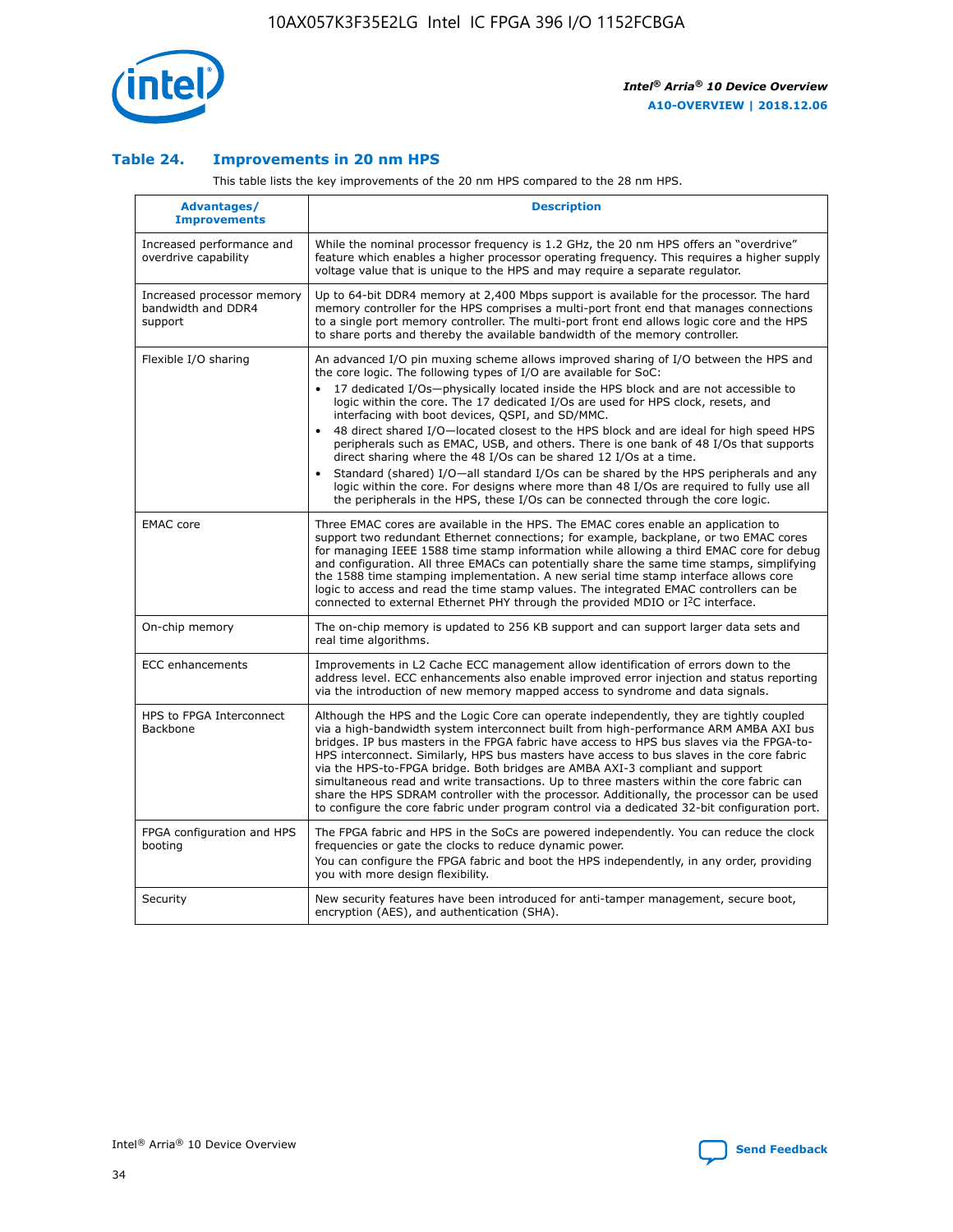

## **Features of the HPS**

The HPS has the following features:

- 1.2-GHz, dual-core ARM Cortex-A9 MPCore processor with up to 1.5-GHz via overdrive
	- ARMv7-A architecture that runs 32-bit ARM instructions, 16-bit and 32-bit Thumb instructions, and 8-bit Java byte codes in Jazelle style
	- Superscalar, variable length, out-of-order pipeline with dynamic branch prediction
	- Instruction Efficiency 2.5 MIPS/MHz, which provides total performance of 7500 MIPS at 1.5 GHz
- Each processor core includes:
	- 32 KB of L1 instruction cache, 32 KB of L1 data cache
	- Single- and double-precision floating-point unit and NEON media engine
	- CoreSight debug and trace technology
	- Snoop Control Unit (SCU) and Acceleration Coherency Port (ACP)
- 512 KB of shared L2 cache
- 256 KB of scratch RAM
- Hard memory controller with support for DDR3, DDR4 and optional error correction code (ECC) support
- Multiport Front End (MPFE) Scheduler interface to the hard memory controller
- 8-channel direct memory access (DMA) controller
- QSPI flash controller with SIO, DIO, QIO SPI Flash support
- NAND flash controller (ONFI 1.0 or later) with DMA and ECC support, updated to support 8 and 16-bit Flash devices and new command DMA to offload CPU for fast power down recovery
- Updated SD/SDIO/MMC controller to eMMC 4.5 with DMA with CE-ATA digital command support
- 3 10/100/1000 Ethernet media access control (MAC) with DMA
- 2 USB On-the-Go (OTG) controllers with DMA
- $\bullet$  5 I<sup>2</sup>C controllers (3 can be used by EMAC for MIO to external PHY)
- 2 UART 16550 Compatible controllers
- 4 serial peripheral interfaces (SPI) (2 Master, 2 Slaves)
- 62 programmable general-purpose I/Os, which includes 48 direct share I/Os that allows the HPS peripherals to connect directly to the FPGA I/Os
- 7 general-purpose timers
- 4 watchdog timers
- Anti-tamper, Secure Boot, Encryption (AES) and Authentication (SHA)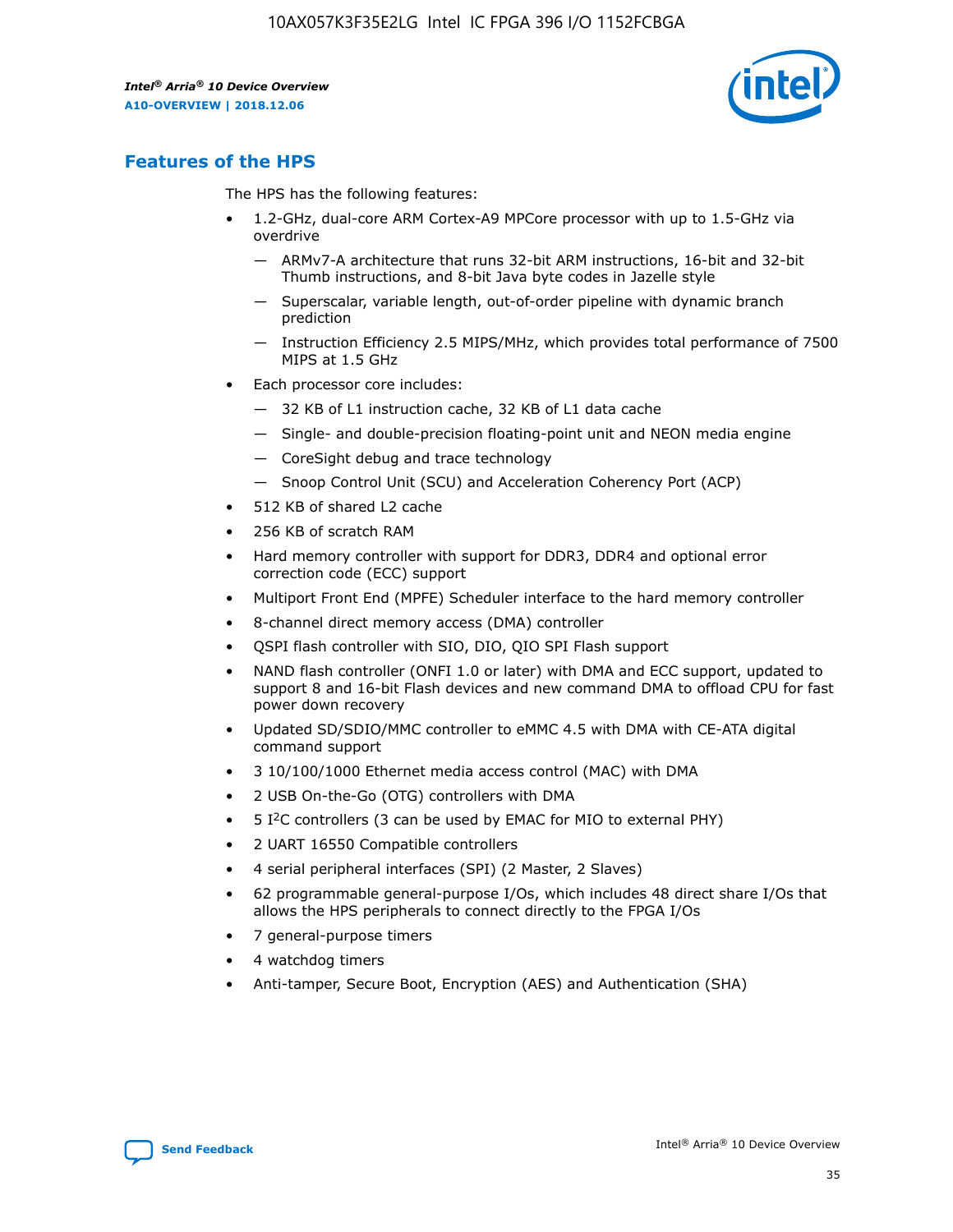

## **System Peripherals and Debug Access Port**

Each Ethernet MAC, USB OTG, NAND flash controller, and SD/MMC controller module has an integrated DMA controller. For modules without an integrated DMA controller, an additional DMA controller module provides up to eight channels of high-bandwidth data transfers. Peripherals that communicate off-chip are multiplexed with other peripherals at the HPS pin level. This allows you to choose which peripherals interface with other devices on your PCB.

The debug access port provides interfaces to industry standard JTAG debug probes and supports ARM CoreSight debug and core traces to facilitate software development.

#### **HPS–FPGA AXI Bridges**

The HPS–FPGA bridges, which support the Advanced Microcontroller Bus Architecture (AMBA) Advanced eXtensible Interface (AXI™) specifications, consist of the following bridges:

- FPGA-to-HPS AMBA AXI bridge—a high-performance bus supporting 32, 64, and 128 bit data widths that allows the FPGA fabric to issue transactions to slaves in the HPS.
- HPS-to-FPGA Avalon/AMBA AXI bridge—a high-performance bus supporting 32, 64, and 128 bit data widths that allows the HPS to issue transactions to slaves in the FPGA fabric.
- Lightweight HPS-to-FPGA AXI bridge—a lower latency 32 bit width bus that allows the HPS to issue transactions to soft peripherals in the FPGA fabric. This bridge is primarily used for control and status register (CSR) accesses to peripherals in the FPGA fabric.

The HPS–FPGA AXI bridges allow masters in the FPGA fabric to communicate with slaves in the HPS logic, and vice versa. For example, the HPS-to-FPGA AXI bridge allows you to share memories instantiated in the FPGA fabric with one or both microprocessors in the HPS, while the FPGA-to-HPS AXI bridge allows logic in the FPGA fabric to access the memory and peripherals in the HPS.

Each HPS–FPGA bridge also provides asynchronous clock crossing for data transferred between the FPGA fabric and the HPS.

#### **HPS SDRAM Controller Subsystem**

The HPS SDRAM controller subsystem contains a multiport SDRAM controller and DDR PHY that are shared between the FPGA fabric (through the FPGA-to-HPS SDRAM interface), the level 2 (L2) cache, and the level 3 (L3) system interconnect. The FPGA-to-HPS SDRAM interface supports AMBA AXI and Avalon® Memory-Mapped (Avalon-MM) interface standards, and provides up to six individual ports for access by masters implemented in the FPGA fabric.

The HPS SDRAM controller supports up to 3 masters (command ports), 3x 64-bit read data ports and 3x 64-bit write data ports.

To maximize memory performance, the SDRAM controller subsystem supports command and data reordering, deficit round-robin arbitration with aging, and high-priority bypass features.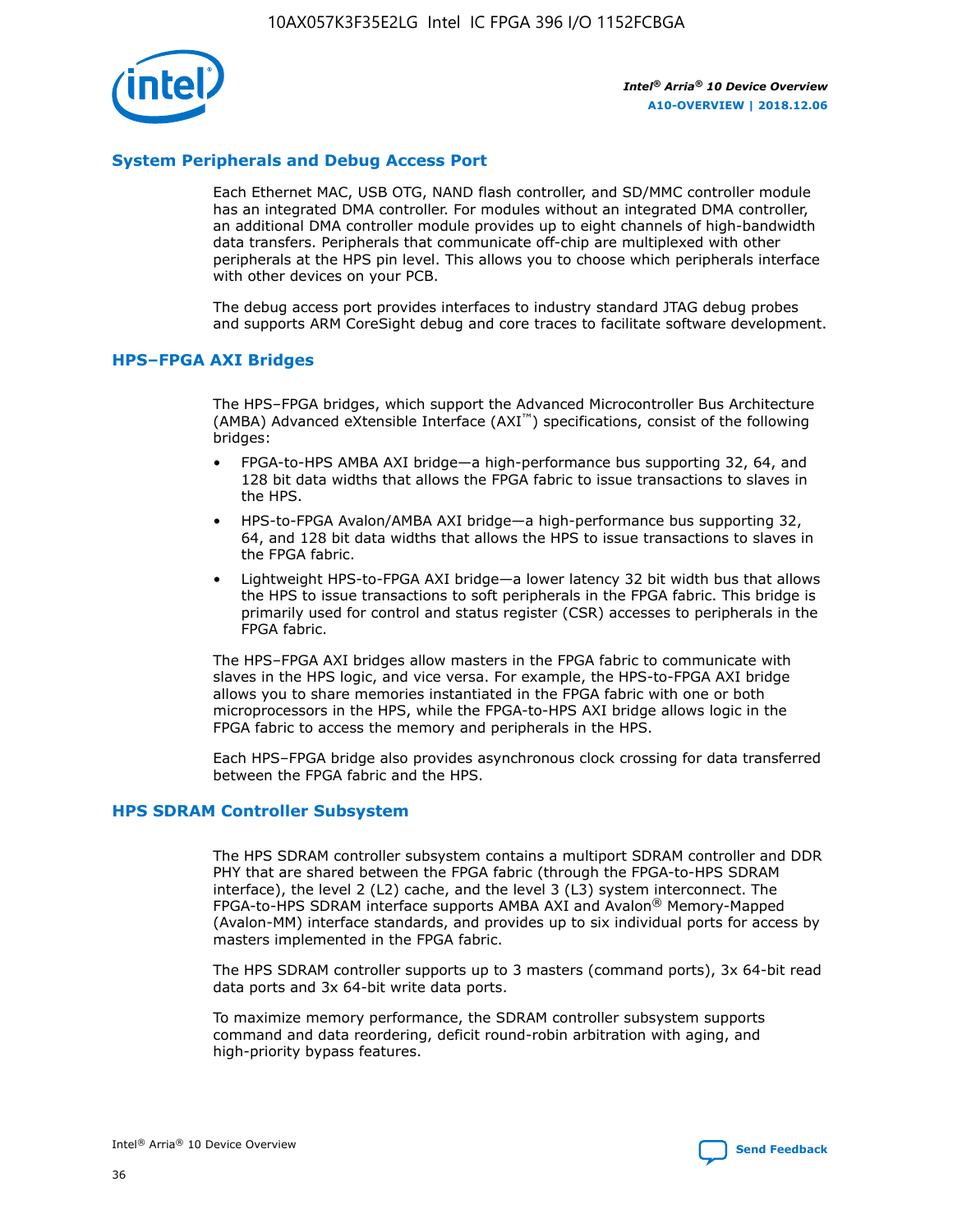

## **FPGA Configuration and HPS Booting**

The FPGA fabric and HPS in the SoC FPGA must be powered at the same time. You can reduce the clock frequencies or gate the clocks to reduce dynamic power.

Once powered, the FPGA fabric and HPS can be configured independently thus providing you with more design flexibility:

- You can boot the HPS independently. After the HPS is running, the HPS can fully or partially reconfigure the FPGA fabric at any time under software control. The HPS can also configure other FPGAs on the board through the FPGA configuration controller.
- Configure the FPGA fabric first, and then boot the HPS from memory accessible to the FPGA fabric.

## **Hardware and Software Development**

For hardware development, you can configure the HPS and connect your soft logic in the FPGA fabric to the HPS interfaces using the Platform Designer system integration tool in the Intel Quartus Prime software.

For software development, the ARM-based SoC FPGA devices inherit the rich software development ecosystem available for the ARM Cortex-A9 MPCore processor. The software development process for Intel SoC FPGAs follows the same steps as those for other SoC devices from other manufacturers. Support for Linux\*, VxWorks\*, and other operating systems are available for the SoC FPGAs. For more information on the operating systems support availability, contact the Intel FPGA sales team.

You can begin device-specific firmware and software development on the Intel SoC FPGA Virtual Target. The Virtual Target is a fast PC-based functional simulation of a target development system—a model of a complete development board. The Virtual Target enables the development of device-specific production software that can run unmodified on actual hardware.

## **Dynamic and Partial Reconfiguration**

The Intel Arria 10 devices support dynamic and partial reconfiguration. You can use dynamic and partial reconfiguration simultaneously to enable seamless reconfiguration of both the device core and transceivers.

## **Dynamic Reconfiguration**

You can reconfigure the PMA and PCS blocks while the device continues to operate. This feature allows you to change the data rates, protocol, and analog settings of a channel in a transceiver bank without affecting on-going data transfer in other transceiver banks. This feature is ideal for applications that require dynamic multiprotocol or multirate support.

## **Partial Reconfiguration**

Using partial reconfiguration, you can reconfigure some parts of the device while keeping the device in operation.

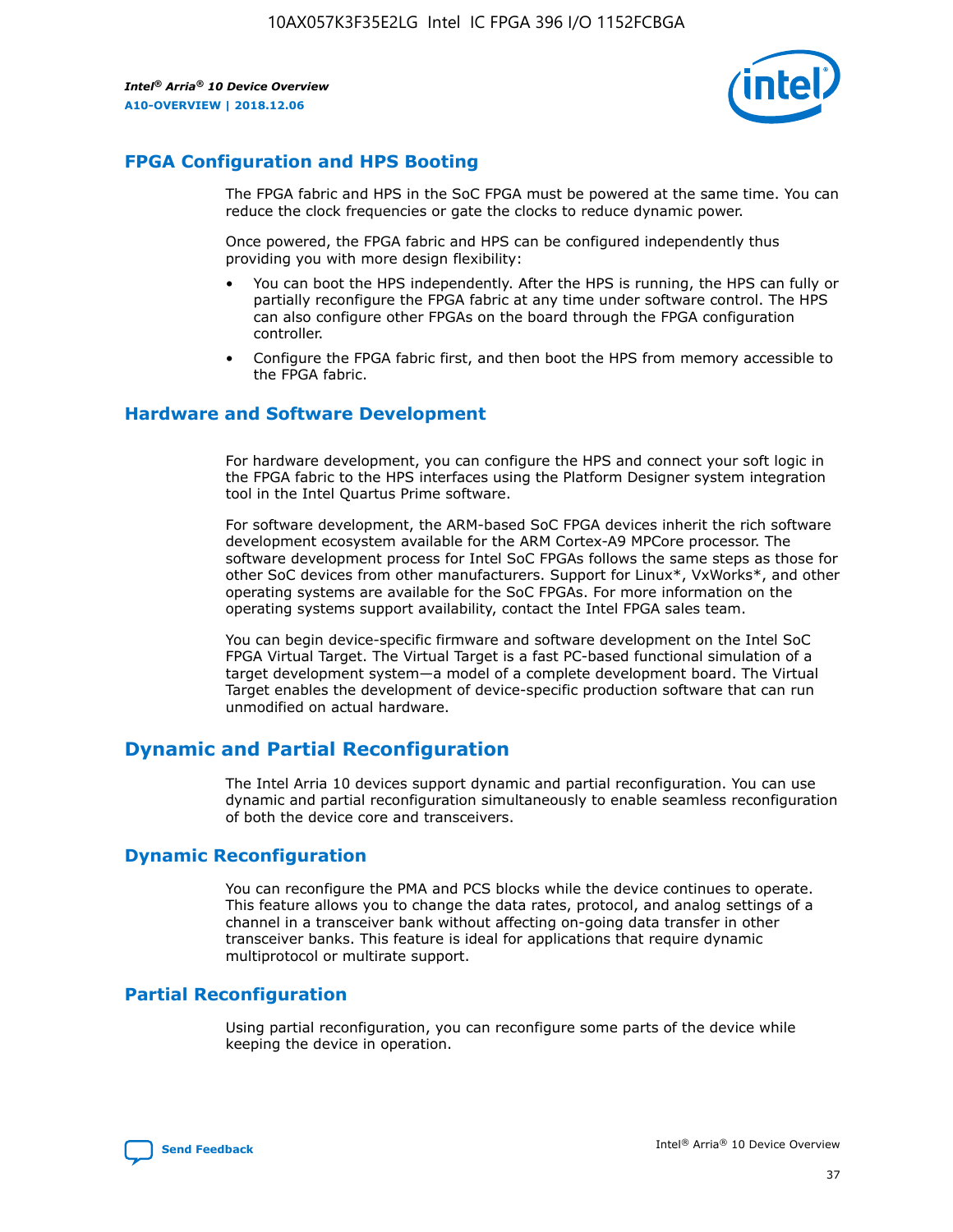

Instead of placing all device functions in the FPGA fabric, you can store some functions that do not run simultaneously in external memory and load them only when required. This capability increases the effective logic density of the device, and lowers cost and power consumption.

In the Intel solution, you do not have to worry about intricate device architecture to perform a partial reconfiguration. The partial reconfiguration capability is built into the Intel Quartus Prime design software, making such time-intensive task simple.

Intel Arria 10 devices support partial reconfiguration in the following configuration options:

- Using an internal host:
	- All supported configuration modes where the FPGA has access to external memory devices such as serial and parallel flash memory.
	- Configuration via Protocol [CvP (PCIe)]
- Using an external host—passive serial (PS), fast passive parallel (FPP) x8, FPP x16, and FPP x32 I/O interface.

## **Enhanced Configuration and Configuration via Protocol**

## **Table 25. Configuration Schemes and Features of Intel Arria 10 Devices**

Intel Arria 10 devices support 1.8 V programming voltage and several configuration schemes.

| <b>Scheme</b>                                                          | <b>Data</b><br><b>Width</b> | <b>Max Clock</b><br>Rate<br>(MHz) | <b>Max Data</b><br>Rate<br>(Mbps)<br>(13) | <b>Decompression</b> | <b>Design</b><br>Security <sup>(1</sup><br>4) | <b>Partial</b><br>Reconfiguration<br>(15) | <b>Remote</b><br><b>System</b><br><b>Update</b> |
|------------------------------------------------------------------------|-----------------------------|-----------------------------------|-------------------------------------------|----------------------|-----------------------------------------------|-------------------------------------------|-------------------------------------------------|
| <b>JTAG</b>                                                            | 1 bit                       | 33                                | 33                                        |                      |                                               | Yes(16)                                   |                                                 |
| Active Serial (AS)<br>through the<br>EPCO-L<br>configuration<br>device | 1 bit,<br>4 bits            | 100                               | 400                                       | Yes                  | Yes                                           | Yes(16)                                   | Yes                                             |
| Passive serial (PS)<br>through CPLD or<br>external<br>microcontroller  | 1 bit                       | 100                               | 100                                       | Yes                  | Yes                                           | Yes <sup>(16)</sup>                       | Parallel<br>Flash<br>Loader<br>(PFL) IP<br>core |
|                                                                        | continued                   |                                   |                                           |                      |                                               |                                           |                                                 |

<sup>(13)</sup> Enabling either compression or design security features affects the maximum data rate. Refer to the Intel Arria 10 Device Datasheet for more information.

<sup>(14)</sup> Encryption and compression cannot be used simultaneously.

 $(15)$  Partial reconfiguration is an advanced feature of the device family. If you are interested in using partial reconfiguration, contact Intel for support.

 $(16)$  Partial configuration can be performed only when it is configured as internal host.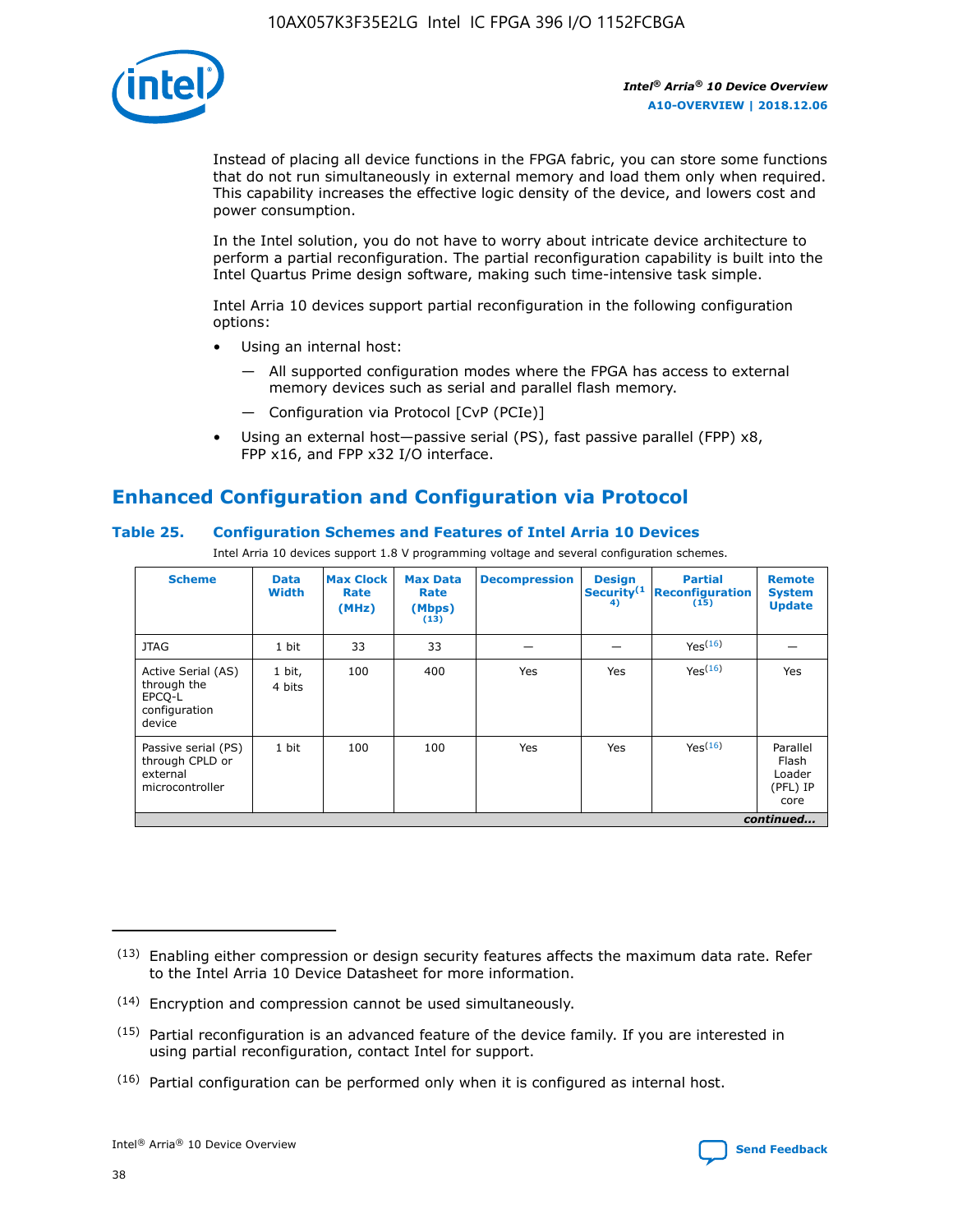

| <b>Scheme</b>                                   | <b>Data</b><br><b>Width</b> | <b>Max Clock</b><br>Rate<br>(MHz) | <b>Max Data</b><br>Rate<br>(Mbps)<br>(13) | <b>Decompression</b> | <b>Design</b><br>Security <sup>(1</sup><br>4) | <b>Partial</b><br><b>Reconfiguration</b><br>(15) | <b>Remote</b><br><b>System</b><br><b>Update</b> |
|-------------------------------------------------|-----------------------------|-----------------------------------|-------------------------------------------|----------------------|-----------------------------------------------|--------------------------------------------------|-------------------------------------------------|
| Fast passive                                    | 8 bits                      | 100                               | 3200                                      | Yes                  | Yes                                           | Yes(17)                                          | PFL IP                                          |
| parallel (FPP)<br>through CPLD or               | 16 bits                     |                                   |                                           | Yes                  | Yes                                           |                                                  | core                                            |
| external<br>microcontroller                     | 32 bits                     |                                   |                                           | Yes                  | Yes                                           |                                                  |                                                 |
| Configuration via                               | 16 bits                     | 100                               | 3200                                      | Yes                  | Yes                                           | Yes <sup>(17)</sup>                              |                                                 |
| <b>HPS</b>                                      | 32 bits                     |                                   |                                           | Yes                  | Yes                                           |                                                  |                                                 |
| Configuration via<br>Protocol [CvP<br>$(PCIe*)$ | x1, x2,<br>x4, x8<br>lanes  |                                   | 8000                                      | Yes                  | Yes                                           | Yes(16)                                          |                                                 |

You can configure Intel Arria 10 devices through PCIe using Configuration via Protocol (CvP). The Intel Arria 10 CvP implementation conforms to the PCIe 100 ms power-up-to-active time requirement.

#### **Related Information**

[Configuration via Protocol \(CvP\) Implementation in Intel FPGAs User Guide](https://www.intel.com/content/www/us/en/programmable/documentation/dsu1441819344145.html#dsu1442269728522) Provides more information about the CvP configuration scheme.

## **SEU Error Detection and Correction**

Intel Arria 10 devices offer robust and easy-to-use single-event upset (SEU) error detection and correction circuitry.

The detection and correction circuitry includes protection for Configuration RAM (CRAM) programming bits and user memories. The CRAM is protected by a continuously running CRC error detection circuit with integrated ECC that automatically corrects one or two errors and detects higher order multi-bit errors. When more than two errors occur, correction is available through reloading of the core programming file, providing a complete design refresh while the FPGA continues to operate.

The physical layout of the Intel Arria 10 CRAM array is optimized to make the majority of multi-bit upsets appear as independent single-bit or double-bit errors which are automatically corrected by the integrated CRAM ECC circuitry. In addition to the CRAM protection, the M20K memory blocks also include integrated ECC circuitry and are layout-optimized for error detection and correction. The MLAB does not have ECC.

(14) Encryption and compression cannot be used simultaneously.

<sup>(17)</sup> Supported at a maximum clock rate of 100 MHz.



 $(13)$  Enabling either compression or design security features affects the maximum data rate. Refer to the Intel Arria 10 Device Datasheet for more information.

 $(15)$  Partial reconfiguration is an advanced feature of the device family. If you are interested in using partial reconfiguration, contact Intel for support.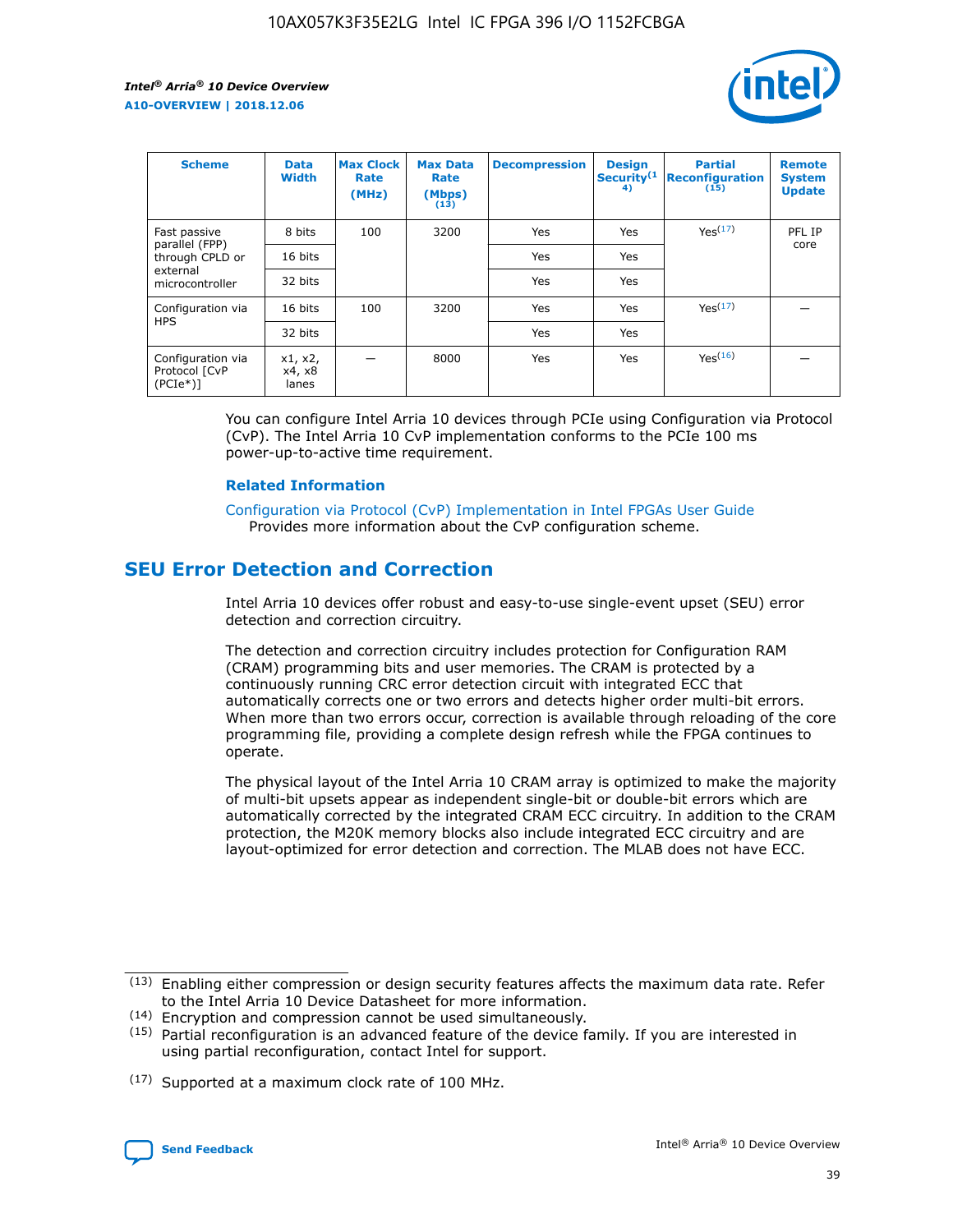

## **Power Management**

Intel Arria 10 devices leverage the advanced 20 nm process technology, a low 0.9 V core power supply, an enhanced core architecture, and several optional power reduction techniques to reduce total power consumption by as much as 40% compared to Arria V devices and as much as 60% compared to Stratix V devices.

The optional power reduction techniques in Intel Arria 10 devices include:

- **SmartVID**—a code is programmed into each device during manufacturing that allows a smart regulator to operate the device at lower core  $V_{CC}$  while maintaining performance
- **Programmable Power Technology**—non-critical timing paths are identified by the Intel Quartus Prime software and the logic in these paths is biased for low power instead of high performance
- **Low Static Power Options**—devices are available with either standard static power or low static power while maintaining performance

Furthermore, Intel Arria 10 devices feature Intel's industry-leading low power transceivers and include a number of hard IP blocks that not only reduce logic resources but also deliver substantial power savings compared to soft implementations. In general, hard IP blocks consume up to 90% less power than the equivalent soft logic implementations.

## **Incremental Compilation**

The Intel Quartus Prime software incremental compilation feature reduces compilation time and helps preserve performance to ease timing closure. The incremental compilation feature enables the partial reconfiguration flow for Intel Arria 10 devices.

Incremental compilation supports top-down, bottom-up, and team-based design flows. This feature facilitates modular, hierarchical, and team-based design flows where different designers compile their respective design sections in parallel. Furthermore, different designers or IP providers can develop and optimize different blocks of the design independently. These blocks can then be imported into the top level project.

## **Document Revision History for Intel Arria 10 Device Overview**

| <b>Document</b><br><b>Version</b> | <b>Changes</b>                                                                                                                                                                                                                                                              |
|-----------------------------------|-----------------------------------------------------------------------------------------------------------------------------------------------------------------------------------------------------------------------------------------------------------------------------|
| 2018.12.06                        | Added links to Intel Arria 10 device errata documents.<br>Removed automotive temperature option from the Intel Arria 10 GX devices.<br>Removed -3 fabric speed grade from the Intel Arria 10 GT devices.<br>Updated power options for the Intel Arria 10 GX and GT devices. |
| 2018.04.09                        | Updated the lowest $V_{CC}$ from 0.83 V to 0.82 V in the topic listing a summary of the device features.                                                                                                                                                                    |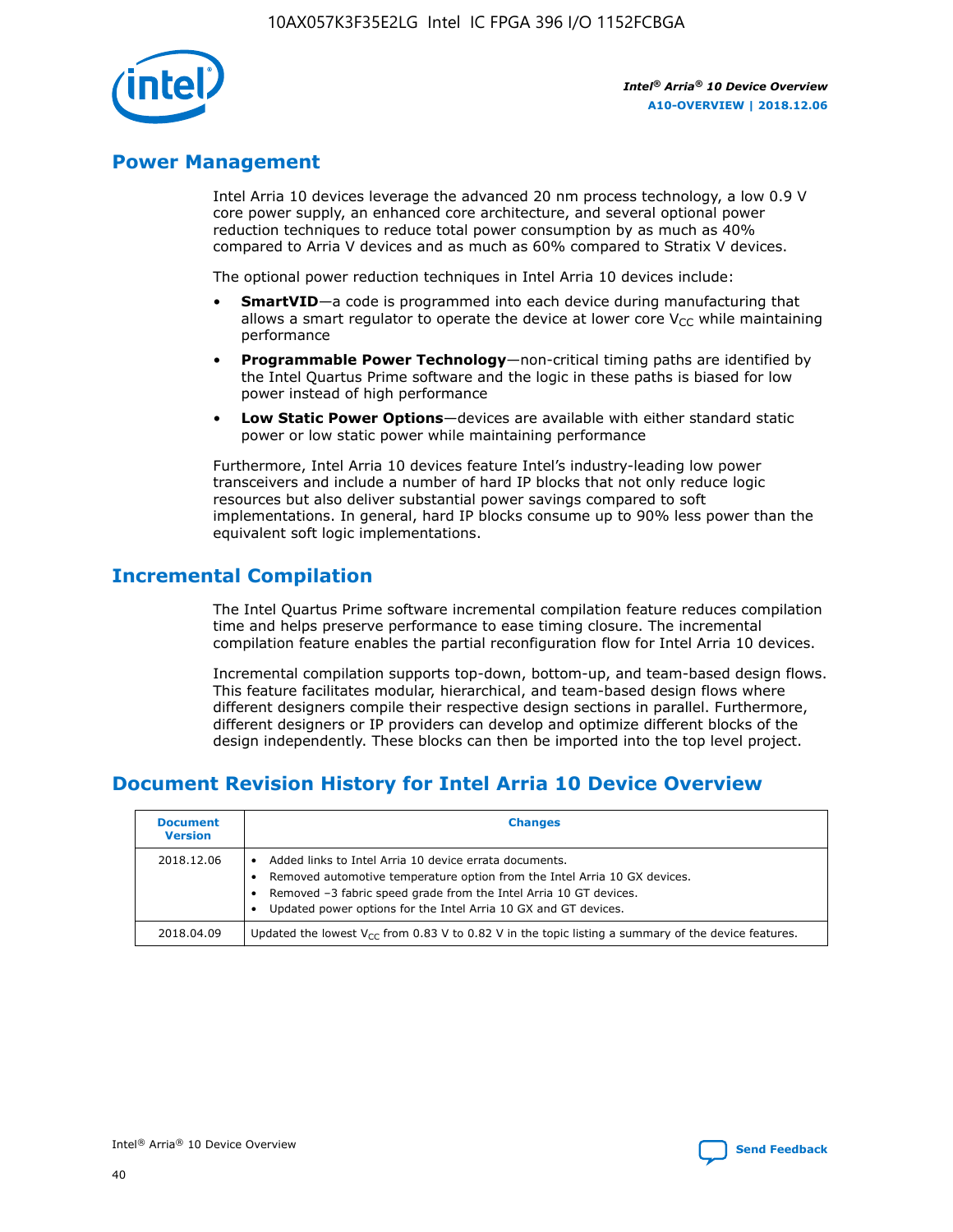*Intel® Arria® 10 Device Overview* **A10-OVERVIEW | 2018.12.06**



| <b>Date</b>    | <b>Version</b> | <b>Changes</b>                                                                                                                                                                                                                                                                                                                                                                                                                                                                                                                                                                                                                                                                                                                                                                                                                                                                                                                                                            |
|----------------|----------------|---------------------------------------------------------------------------------------------------------------------------------------------------------------------------------------------------------------------------------------------------------------------------------------------------------------------------------------------------------------------------------------------------------------------------------------------------------------------------------------------------------------------------------------------------------------------------------------------------------------------------------------------------------------------------------------------------------------------------------------------------------------------------------------------------------------------------------------------------------------------------------------------------------------------------------------------------------------------------|
| January 2018   | 2018.01.17     | Updated the maximum data rate for HPS (Intel Arria 10 SX devices<br>external memory interface DDR3 controller from 2,166 Mbps to 2,133<br>Mbps.<br>Updated maximum frequency supported for half rate QDRII and QDRII<br>+ SRAM to 633 MHz in Memory Standards Supported by the Soft<br>Memory Controller table.<br>Updated transceiver backplane capability to 12.5 Gbps.<br>$\bullet$<br>Removed transceiver speed grade 5 in Sample Ordering Core and<br>Available Options for Intel Arria 10 GX Devices figure.<br>Removed package code 40, low static power, SmartVID, industrial, and<br>military operating temperature support from Sample Ordering Core and<br>Available Options for Intel Arria 10 GT Devices figure.<br>Updated short reach transceiver rate for Intel Arria 10 GT devices to<br>25.8 Gbps.<br>Removed On-Die Instrumentation - EyeQ and Jitter Margin Tool<br>support from PMA Features of the Transceivers in Intel Arria 10 Devices<br>table. |
| September 2017 | 2017.09.20     | Updated the maximum speed of the DDR4 external memory interface from<br>1,333 MHz/2,666 Mbps to 1,200 MHz/2,400 Mbps.                                                                                                                                                                                                                                                                                                                                                                                                                                                                                                                                                                                                                                                                                                                                                                                                                                                     |
| July 2017      | 2017.07.13     | Corrected the automotive temperature range in the figure showing the<br>available options for the Intel Arria 10 GX devices from "-40°C to 100°C"<br>to "-40°C to 125°C".                                                                                                                                                                                                                                                                                                                                                                                                                                                                                                                                                                                                                                                                                                                                                                                                 |
| July 2017      | 2017.07.06     | Added automotive temperature option to Intel Arria 10 GX device family.                                                                                                                                                                                                                                                                                                                                                                                                                                                                                                                                                                                                                                                                                                                                                                                                                                                                                                   |
| May 2017       | 2017.05.08     | Corrected protocol names with "1588" to "IEEE 1588v2".<br>$\bullet$<br>Updated the vertical migration table to remove vertical migration<br>$\bullet$<br>between Intel Arria 10 GX and Intel Arria 10 SX device variants.<br>Removed all "Preliminary" marks.<br>$\bullet$                                                                                                                                                                                                                                                                                                                                                                                                                                                                                                                                                                                                                                                                                                |
| March 2017     | 2017.03.15     | Removed the topic about migration from Intel Arria 10 to Intel Stratix<br>10 devices.<br>Rebranded as Intel.<br>$\bullet$                                                                                                                                                                                                                                                                                                                                                                                                                                                                                                                                                                                                                                                                                                                                                                                                                                                 |
| October 2016   | 2016.10.31     | Removed package F36 from Intel Arria 10 GX devices.<br>Updated Intel Arria 10 GT sample ordering code and maximum GX<br>$\bullet$<br>transceiver count. Intel Arria 10 GT devices are available only in the<br>SF45 package option with a maximum of 72 transceivers.                                                                                                                                                                                                                                                                                                                                                                                                                                                                                                                                                                                                                                                                                                     |
| May 2016       | 2016.05.02     | Updated the FPGA Configuration and HPS Booting topic.<br>$\bullet$<br>Remove V <sub>CC</sub> PowerManager from the Summary of Features, Power<br>Management and Arria 10 Device Variants and packages topics. This<br>feature is no longer supported in Arria 10 devices.<br>Removed LPDDR3 from the Memory Standards Supported by the HPS<br>Hard Memory Controller table in the Memory Standards Supported by<br>Intel Arria 10 Devices topic. This standard is only supported by the<br>FPGA.<br>Removed transceiver speed grade 5 from the Device Variants and<br>Packages topic for Arria 10 GX and SX devices.                                                                                                                                                                                                                                                                                                                                                      |
| February 2016  | 2016.02.11     | Changed the maximum Arria 10 GT datarate to 25.8 Gbps and the<br>minimum datarate to 1 Gbps globally.<br>Revised the state for Core clock networks in the Summary of Features<br>$\bullet$<br>topic.<br>Changed the transceiver parameters in the "Summary of Features for<br>$\bullet$<br>Arria 10 Devices" table.<br>• Changed the transceiver parameters in the "Maximum Resource Counts<br>for Arria 10 GT Devices" table.<br>Changed the package availability for GT devices in the "Package Plan<br>for Arria 10 GT Devices" table.<br>Changed the package configurations for GT devices in the "Migration"<br>Capability Across Arria 10 Product Lines" figure.<br>continued                                                                                                                                                                                                                                                                                       |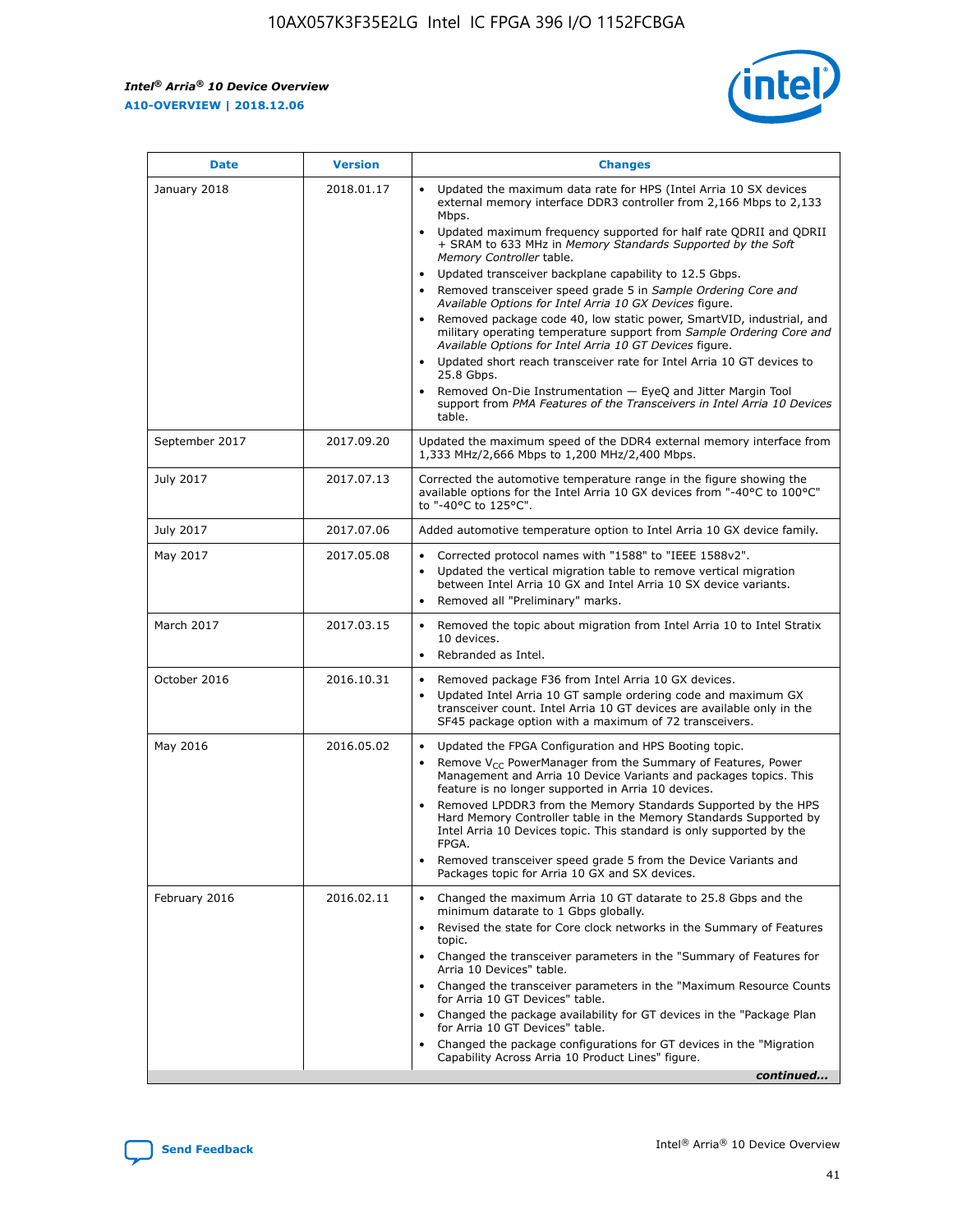

| <b>Date</b>   | <b>Version</b> | <b>Changes</b>                                                                                                                                                                   |
|---------------|----------------|----------------------------------------------------------------------------------------------------------------------------------------------------------------------------------|
|               |                | • Changed transceiver parameters in the "Low Power Serial Transceivers"<br>section.                                                                                              |
|               |                | • Changed the transceiver descriptions in the "Device Variants for the<br>Arria 10 Device Family" table.                                                                         |
|               |                | Changed the "Sample Ordering Code and Available Options for Arria 10<br>GT Devices" figure.                                                                                      |
|               |                | Changed the datarates for GT devices in the "PMA Features" section.                                                                                                              |
|               |                | Changed the datarates for GT devices in the "PCS Features" section.<br>$\bullet$                                                                                                 |
| December 2015 | 2015.12.14     | Updated the number of M20K memory blocks for Arria 10 GX 660 from<br>$\bullet$<br>2133 to 2131 and corrected the total RAM bit from 48,448 Kb to<br>48,408 Kb.                   |
|               |                | Corrected the number of DSP blocks for Arria 10 GX 660 from 1688 to<br>$\bullet$<br>1687 in the table listing floating-point arithmetic resources.                               |
| November 2015 | 2015.11.02     | Updated the maximum resources for Arria 10 GX 220, GX 320, GX 480,<br>$\bullet$<br>GX 660, SX 220, SX 320, SX 480, and SX 660.                                                   |
|               |                | Updated resource count for Arria 10 GX 320, GX 480, GX 660, SX 320,<br>$\bullet$<br>SX 480, a SX 660 devices in Number of Multipliers in Intel Arria 10<br><b>Devices</b> table. |
|               |                | Updated the available options for Arria 10 GX, GT, and SX.<br>$\bullet$                                                                                                          |
|               |                | Changed instances of Quartus II to Quartus Prime.<br>$\bullet$                                                                                                                   |
| June 2015     | 2015.06.15     | Corrected label for Intel Arria 10 GT product lines in the vertical migration<br>figure.                                                                                         |
| May 2015      | 2015.05.15     | Corrected the DDR3 half rate and quarter rate maximum frequencies in the<br>table that lists the memory standards supported by the Intel Arria 10 hard<br>memory controller.     |
| May 2015      | 2015.05.04     | • Added support for 13.5G JESD204b in the Summary of Features table.<br>• Added a link to Arria 10 GT Channel Usage in the Arria 10 GT Package<br>Plan topic.                    |
|               |                | • Added a note to the table, Maximum Resource Counts for Arria 10 GT<br>devices.                                                                                                 |
|               |                | Updated the power requirements of the transceivers in the Low Power<br>Serial Transceivers topic.                                                                                |
| January 2015  | 2015.01.23     | • Added floating point arithmetic features in the Summary of Features<br>table.                                                                                                  |
|               |                | • Updated the total embedded memory from 38.38 megabits (Mb) to<br>65.6 Mb.                                                                                                      |
|               |                | • Updated the table that lists the memory standards supported by Intel<br>Arria 10 devices.                                                                                      |
|               |                | Removed support for DDR3U, LPDDR3 SDRAM, RLDRAM 2, and DDR2.<br>Moved RLDRAM 3 support from hard memory controller to soft memory                                                |
|               |                | controller. RLDRAM 3 support uses hard PHY with soft memory<br>controller.                                                                                                       |
|               |                | Added soft memory controller support for QDR IV.                                                                                                                                 |
|               |                | Updated the maximum resource count table to include the number of<br>hard memory controllers available in each device variant.                                                   |
|               |                | Updated the transceiver PCS data rate from 12.5 Gbps to 12 Gbps.<br>$\bullet$                                                                                                    |
|               |                | Updated the max clock rate of PS, FPP x8, FPP x16, and Configuration<br>via HPS from 125 MHz to 100 MHz.                                                                         |
|               |                | Added a feature for fractional synthesis PLLs: PLL cascading.                                                                                                                    |
|               |                | Updated the HPS programmable general-purpose I/Os from 54 to 62.<br>$\bullet$                                                                                                    |
|               |                | continued                                                                                                                                                                        |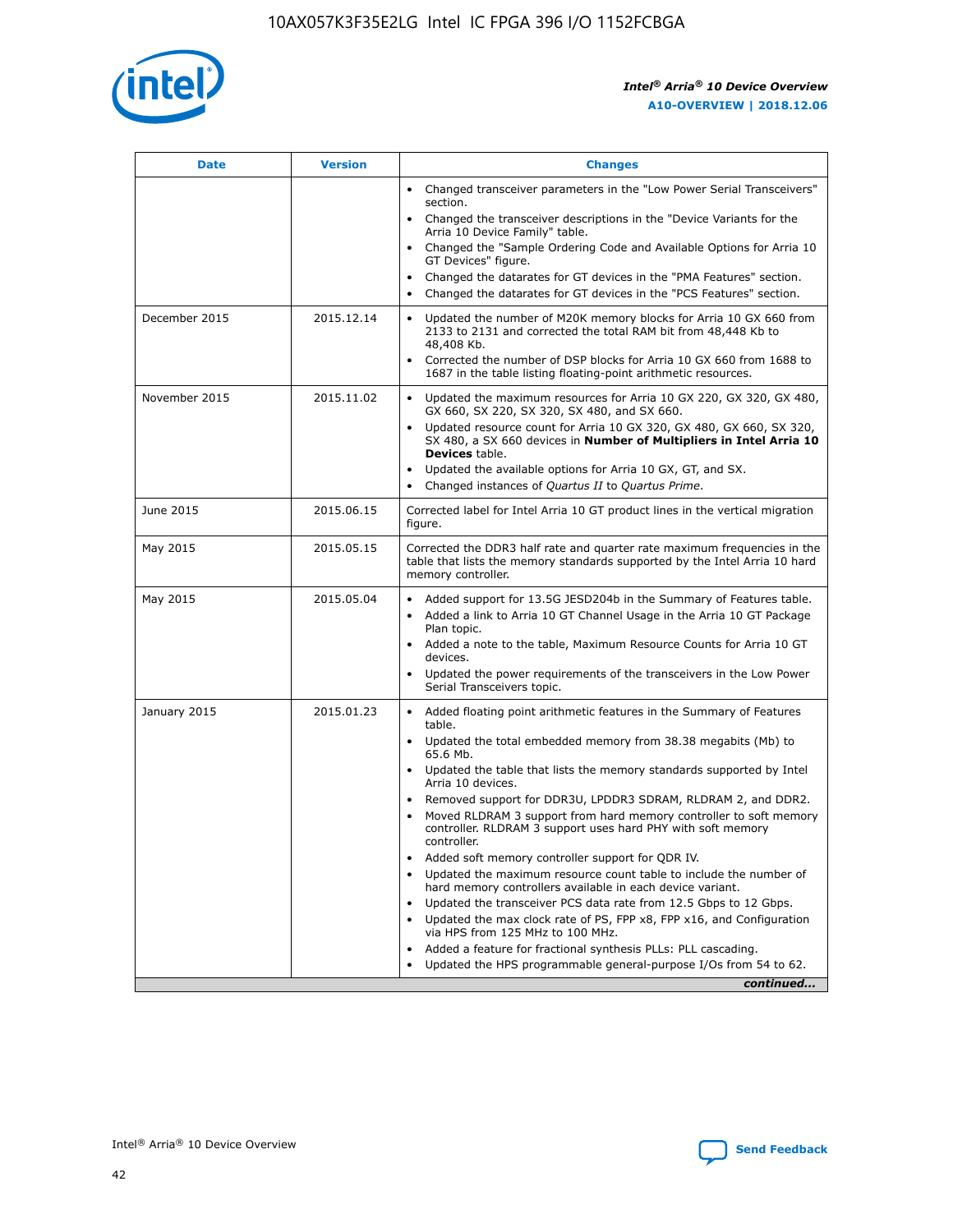r



| <b>Date</b>    | <b>Version</b> | <b>Changes</b>                                                                                                                                                                                                                                                                                                                                                                                                                                                                                                                                      |
|----------------|----------------|-----------------------------------------------------------------------------------------------------------------------------------------------------------------------------------------------------------------------------------------------------------------------------------------------------------------------------------------------------------------------------------------------------------------------------------------------------------------------------------------------------------------------------------------------------|
| September 2014 | 2014.09.30     | Corrected the 3 V I/O and LVDS I/O counts for F35 and F36 packages<br>$\bullet$<br>of Arria 10 GX.<br>Corrected the 3 V I/O, LVDS I/O, and transceiver counts for the NF40<br>$\bullet$<br>package of the Arria GX 570 and 660.<br>Removed 3 V I/O, LVDS I/O, and transceiver counts for the NF40<br>$\bullet$<br>package of the Arria GX 900 and 1150. The NF40 package is not<br>available for Arria 10 GX 900 and 1150.                                                                                                                          |
| August 2014    | 2014.08.18     | Updated Memory (Kb) M20K maximum resources for Arria 10 GX 660<br>devices from 42,660 to 42,620.<br>Added GPIO columns consisting of LVDS I/O Bank and 3V I/O Bank in<br>$\bullet$<br>the Package Plan table.<br>Added how to use memory interface clock frequency higher than 533<br>$\bullet$<br>MHz in the I/O vertical migration.<br>Added information to clarify that RLDRAM3 support uses hard PHY with<br>$\bullet$<br>soft memory controller.<br>Added variable precision DSP blocks support for floating-point<br>$\bullet$<br>arithmetic. |
| June 2014      | 2014.06.19     | Updated number of dedicated I/Os in the HPS block to 17.                                                                                                                                                                                                                                                                                                                                                                                                                                                                                            |
| February 2014  | 2014.02.21     | Updated transceiver speed grade options for GT devices in Figure 2.                                                                                                                                                                                                                                                                                                                                                                                                                                                                                 |
| February 2014  | 2014.02.06     | Updated data rate for Arria 10 GT devices from 28.1 Gbps to 28.3 Gbps.                                                                                                                                                                                                                                                                                                                                                                                                                                                                              |
| December 2013  | 2013.12.10     | Updated the HPS memory standards support from LPDDR2 to LPDDR3.<br>Updated HPS block diagram to include dedicated HPS I/O and FPGA<br>$\bullet$<br>Configuration blocks as well as repositioned SD/SDIO/MMC, DMA, SPI<br>and NAND Flash with ECC blocks.                                                                                                                                                                                                                                                                                            |
| December 2013  | 2013.12.02     | Initial release.                                                                                                                                                                                                                                                                                                                                                                                                                                                                                                                                    |